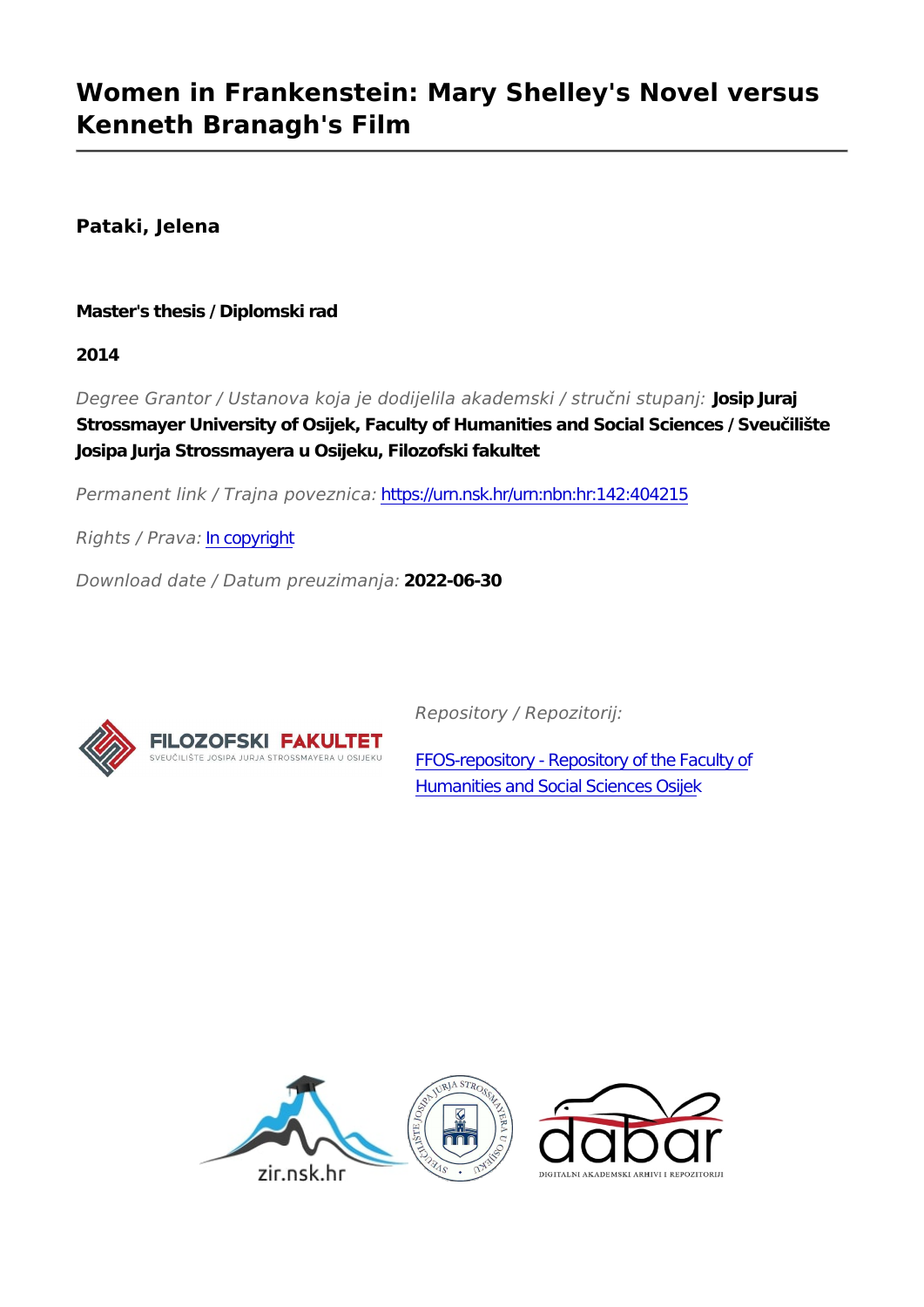Sveučilište J.J. Strossmayera u Osijeku Filozofski fakultet

Diplomski studij Engleskog jezika i književnosti (prevoditeljski smjer) i hrvatskog jezika i književnosti (nastavnički smjer)

Jelena Pataki

# **Women in** *Frankenstein***: Mary Shelley's Novel versus Kenneth Branagh's Film**

Diplomski rad

Mentor: doc. dr. sc. Boris Berić Sumentor: dr. sc. Ljubica Matek

Osijek, 2014.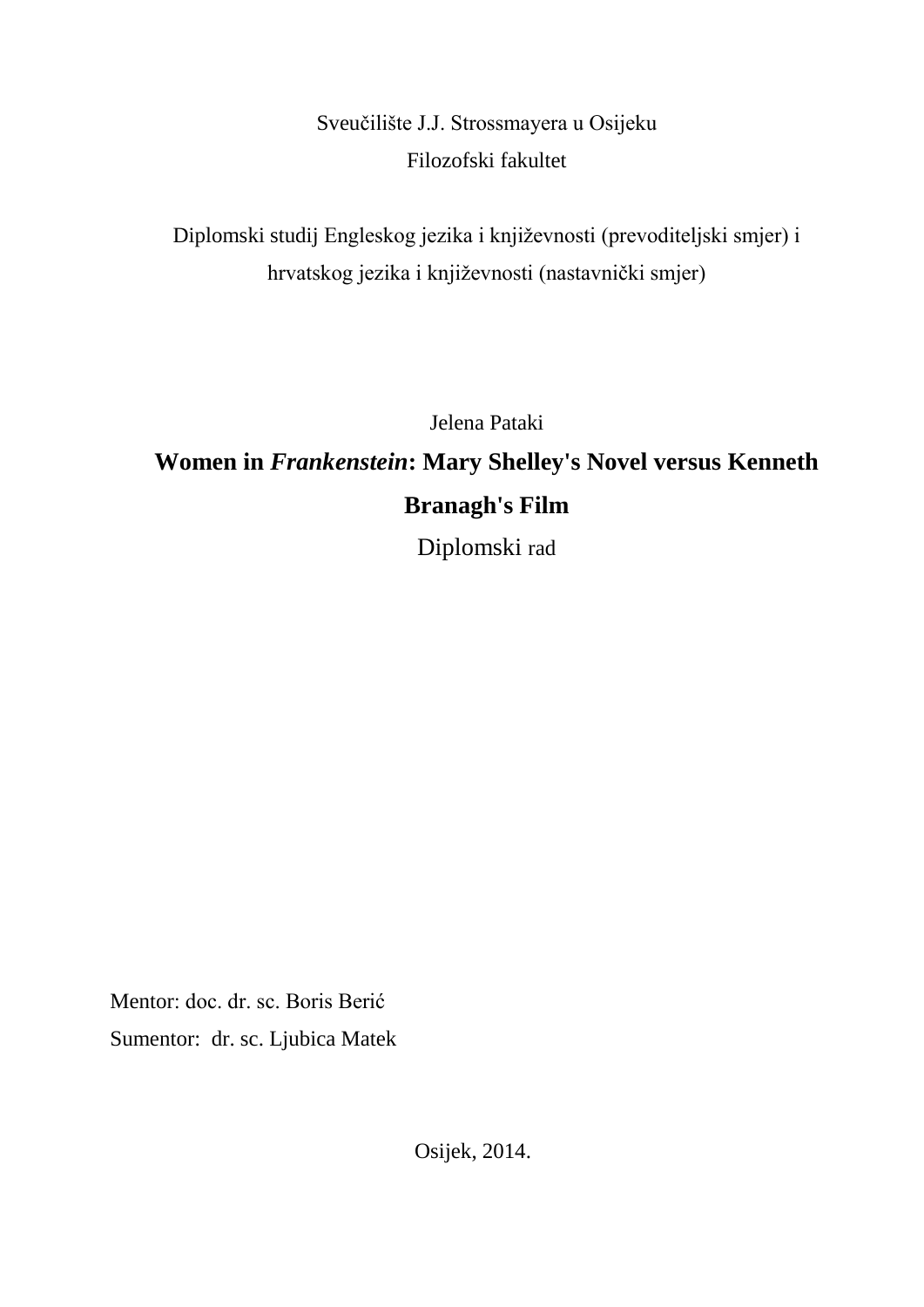#### **ABSTRACT**

This paper explores how Mary Shelley used the unprecedented motif of male procreation to both acurrately describe and harshly criticize the unfavourable position of women in the eighteenth and nineteenth centuries. Inspired by Mary Wollstonecraft, her mother and also one the earliest feminist writers, Shelley depicts the inevitable negative outcomes of the strict gender division in the society. This meant that the public sphere of life was regarded as the male realm, while the private or emotional sphere of life represented the female realm. *Frankenstein* serves as the author's protest against the general concept of female inferiority as well as against her own position as an emerging female (!) writer in a male-dominated world. Additionally, the paper presents director Kenneth Branagh's film adaptation *Mary Shelley's Frankenstein* and discusses how the changes he introduced bring the novel's underlying issues to the foreground. All issues discussed in this paper prove that Shelley's *Frankenstein* is not just a work of fiction whose main themes have no connection to the real world its author lived in. Quite contrary, the purpose of this interpretation is to discover how Shelley's fictional world and its norms reflect the attitudes of the society of her time.

#### **KEY WORDS**

Mary Shelley, gender roles, male dominance, female inferiority, procreation, Kenneth Branagh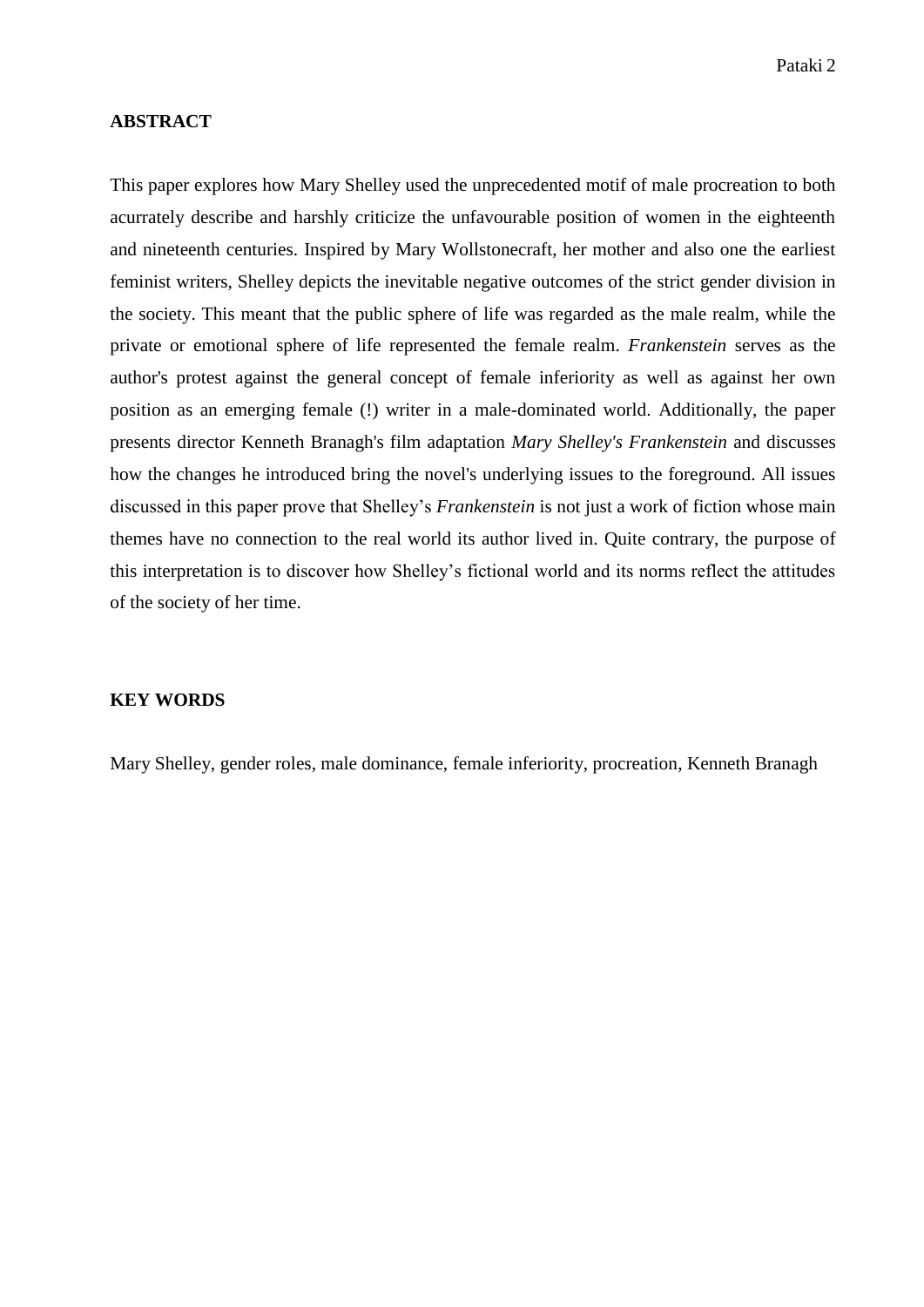### **TABLE OF CONTENTS**

|    | 1.3. Underlying Feminist Ideas in Frankenstein: Shortcomings of the Rigid Division of Sex- |
|----|--------------------------------------------------------------------------------------------|
|    |                                                                                            |
|    |                                                                                            |
|    |                                                                                            |
| 2. |                                                                                            |
|    |                                                                                            |
|    |                                                                                            |
|    |                                                                                            |
|    |                                                                                            |
|    |                                                                                            |
|    |                                                                                            |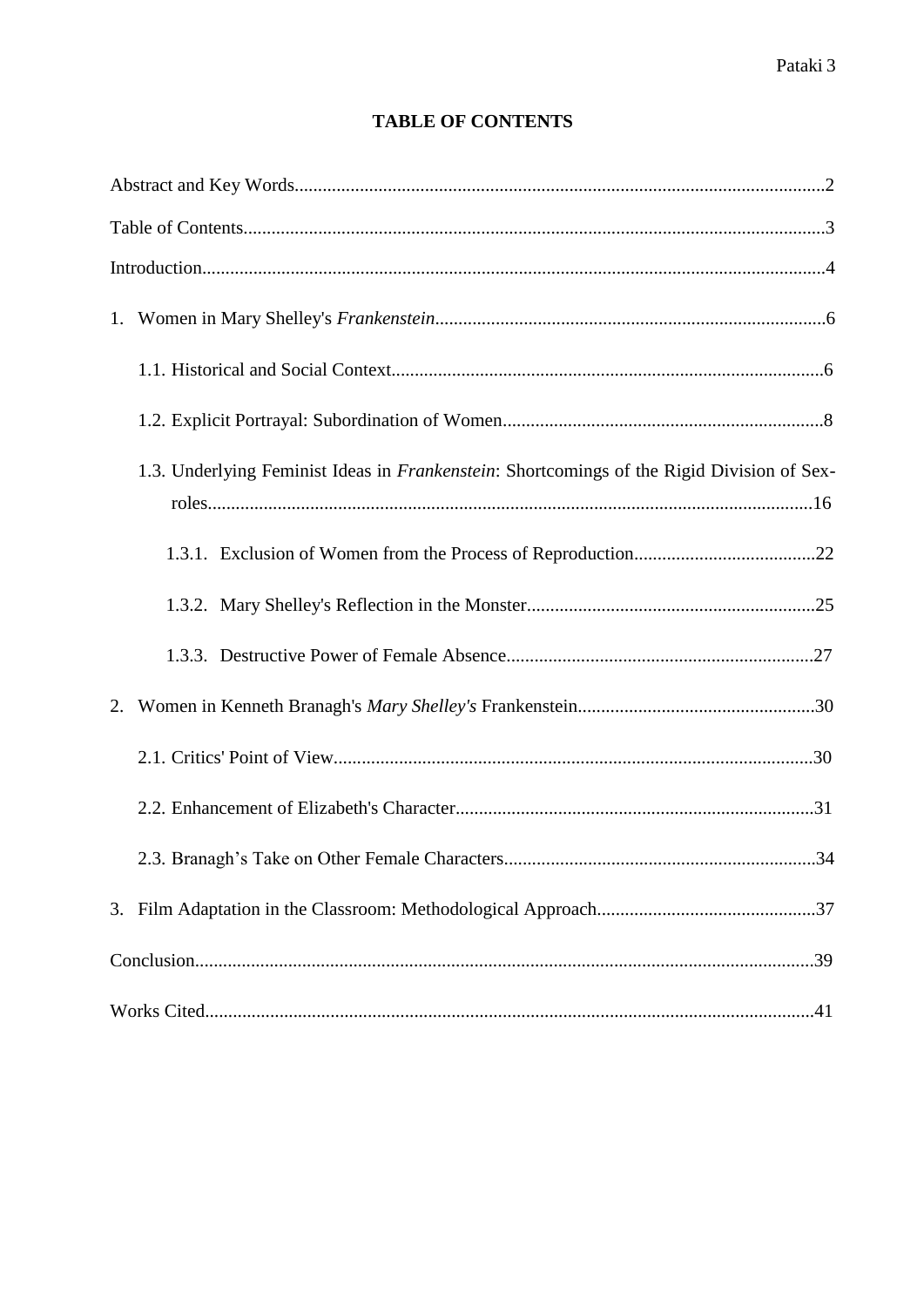#### **INTRODUCTION**

If asked to share the very first associations which come to their minds upon thinking of Shelley's novel *Frankenstein*, very few average readers, if any at all, would think of its female characters and their contribution to the overall story. This is not particularly surprising considering the fact that, apart from its almost exclusively male narrative voice, the work of Mary Shelley generally gives a very strong impression that her female characters play an utterly insignificant role in the novel's central theme that is Victor Frankenstein's creation of his Monster and the subsequent relationship they have with one another.

Nevertheless, as James P. Davies asserts:

It strikes many readers of Mary Shelley's *Frankenstein* as curious if not paradoxical that the daughter of so renowned a feminist as Mary Wollstonecraft would write her first novel from the perspectives of three men -- with only minimal attention to female characters. (307)

Bearing this peculiarity in mind, those willing to pay a little bit more attention to the story and read between the lines of this apparent neglect of female representation will most certainly be pleasantly surprised to discover a truly interesting phenomenon behind the male-dominated world of *Frankenstein*. The act of reducing her female characters to "the helpless charges and pretty playthings of their husbands" (Hale 19) in fact served Mary Shelley to deliver an accurate depiction and a severe criticism of the unfavourable social position of women in the eighteenth and nineteenth centuries. She also reflected the feminist ideas of her mother by showing the disastrous consequences the male dominance can inflict on the society. And even though, as Michal Smolka argues, "the reader of *Frankenstein* may have the impression that Mary Shelley had very little to say about the social position of women since the women in the novel have little to say themselves" (25), such view of the matter could not be further from the true intentions of the author.

Therefore, this paper will try to prove that Mary Shelley's *Frankenstein* is in no way simply a depiction of women's inferiority of the time, but a complex work with a strong feminist layer repeatedly emphasizing female importance. In addition, it will make a point that the director Kenneth Branagh has not, contrary to popular belief, ruined Shelley's original idea by changing Elizabeth's character as well as her fatal destiny, but that he has rather made it more explicit.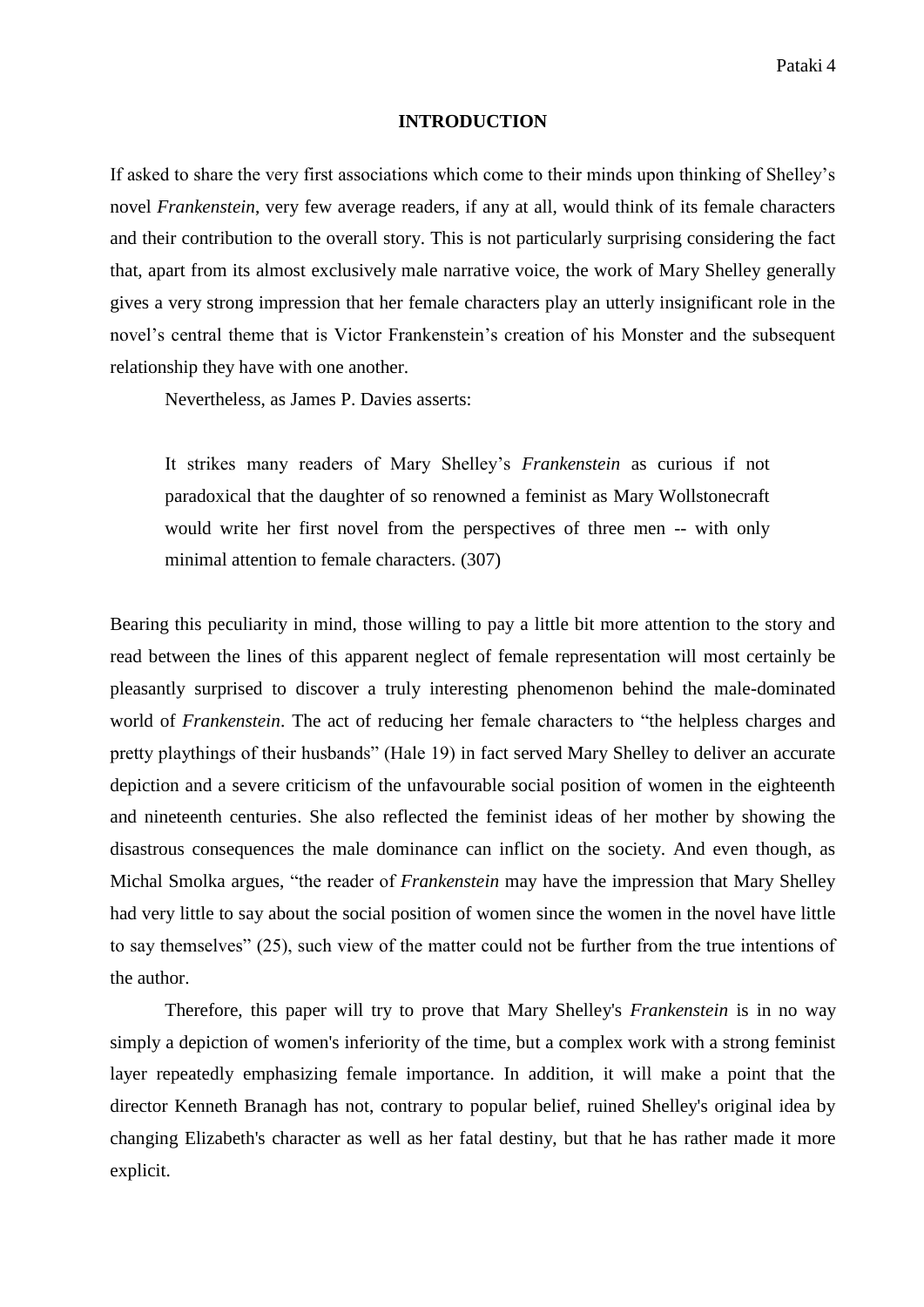This paper is divided into three main chapters "Women in Mary Shelley's *Frankenstein*", "Women in Kenneth Branagh's *Mary Shelley's Frankenstein*" and "Film Adaptation in the Classroom: Methodological Approach". The first chapter deals with the interpretation of the novel and consists of three subchapters.

The first one represents the "Historical and Social Context" of the novel's publication, while the pertaining attitudes of the time toward women and Shelley's portrayal thereof are presented in the following subchapter, "Explicit Portrayal: Subordination of Women". The third subchapter named "Underlying Feminist Ideas: Shortcomings of Rigid Division of Sex-roles" explores the social position of females of the time as well as the true significance of Shelley's almost entirely male-dominated narrative. This last subchapter is also divided into three smaller parts which deal with certain issues in the novel which, in the light of the feminist literary criticism, speak of the importance of females in the novel. They are called "Exclusion of Women from the Process of Reproduction", "Mary Shelley's Reflection in the Monster" and the "Destructive Power of Female Absence".

The second chapter focuses on the director Kenneth Branagh's film adaptation of Shelley's *Frankenstein* and explores his portrayal of women. The purpose of this chapter is to show that his film adaptation, even though Branagh did make certain changes with respect to Shelley's novel, reinforces Shelley's original ideas on the dangers of male dominance and female inferiority.

The third chapter represents a methodological approach to the comparative interpretation of Shelley's novel and Branagh's film, in the sense that it offers several possibilities on how to approach this subject in the classroom environment.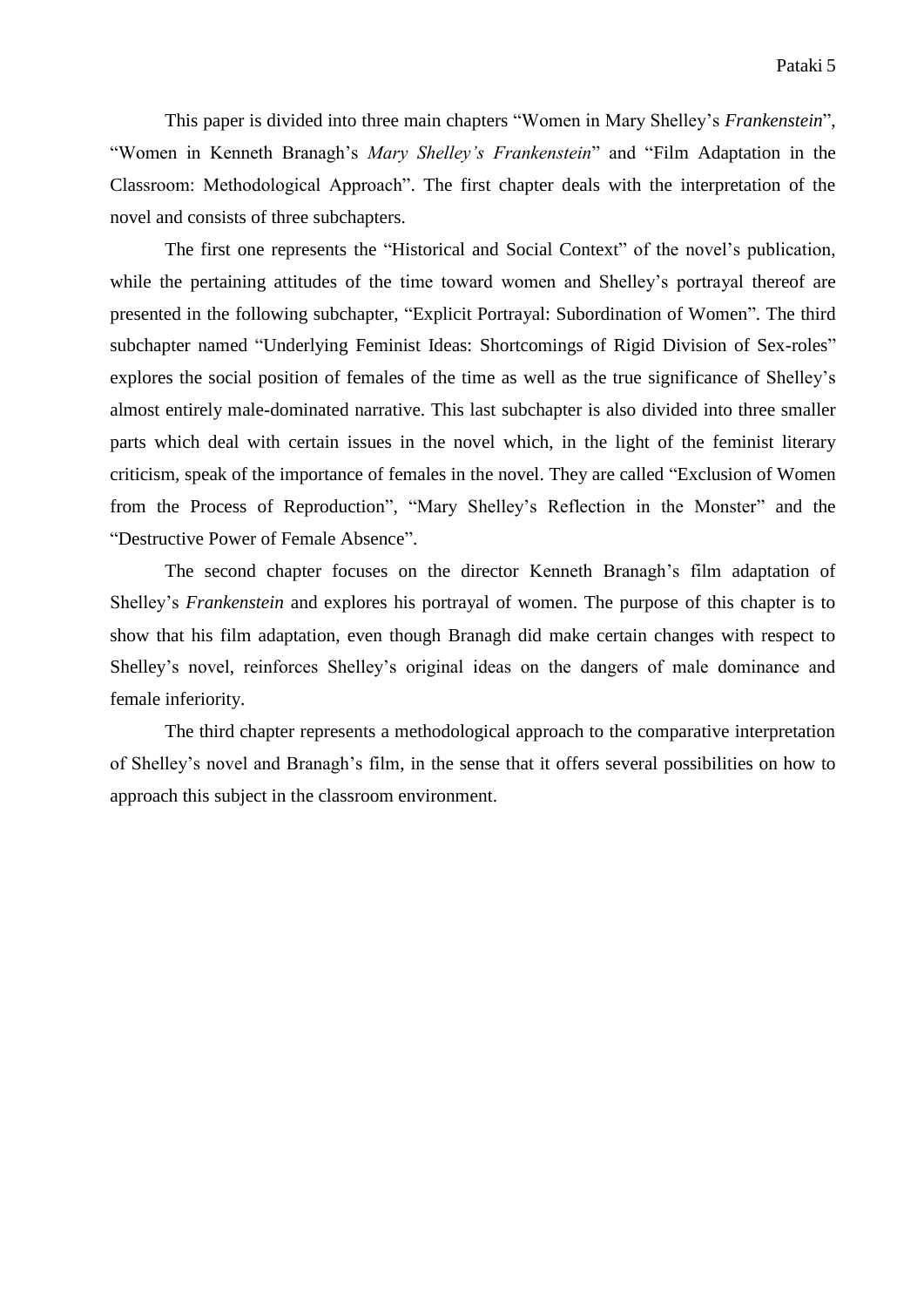#### **2. WOMEN IN MARY SHELLEY'S** *FRANKENSTEIN*

#### **2.1. Historical and Social Context**

Mary Shelley's *Frankenstein or the Modern Prometheus* or her "hideous progeny", as she referred to the novel herself, was first published in 1818. The process of writing the novel and its first as well as later publications (the second version of Frankenstein was published in 1823, followed by another revised version in 1831) (Pabst-Kastner), came at the time when the world changing effects of the French Revolution and the First Industrial Revolution were still as strong as ever. Numerous social, political, economic, but above all scientific advancements took place in that period whose extensive elaboration in *Frankenstein* shows that Mary Shelley was very well acquainted with their existence: "Her use of science in the book directly relates to the many discoveries of the seventeenth, eighteenth, and nineteenth centuries, specifically the discovery of the nature of electricity" (Storment). Additionally, in the light of the Enlightenment and its rational basis, men were now able to reach previously unfathomable knowledge on human body and the way it functions, as well as do things which had earlier been possible only in their imagination. And it is exactly this scientific development, together with the moral questions hovering over all the innovations, that presents the most fascinating and frequently explored aspects of Shelley's work to this day.

However, according to its original purpose, this paper will primarily focus on the fact that, in spite of the giant leaps of progress in a variety of its aspects, the society to which Mary Shelley and her *Frankenstein* belonged was still a time of the severe social inequality between men and women both in the world of literature and life in general. This was also something that many literary authors worked hard to oppose. Maybe the easiest way to pinpoint the core social problem of the period is to use the exact words of John Stuart Mill, one of the most influential British philosophers of the nineteenth century and a prominent fighter for the individual freedom, testifying that "the present system (...) entirely subordinates the weaker sex to the stronger" (7). In other words, he explains how women's rights and the idea of a woman as an independent human being were not just being looked down on at the time, but regarded with deep contempt.

Considering that the *Subjection of Women* (1869), his most prominent work on the inferior position of women in the society featuring this statement, was published fifty one years after the first publication of Mary Shelley's *Frankenstein*, it can easily be concluded that the issues Mill touches upon in his essay were undoubtedly present in her time as well. Clearly,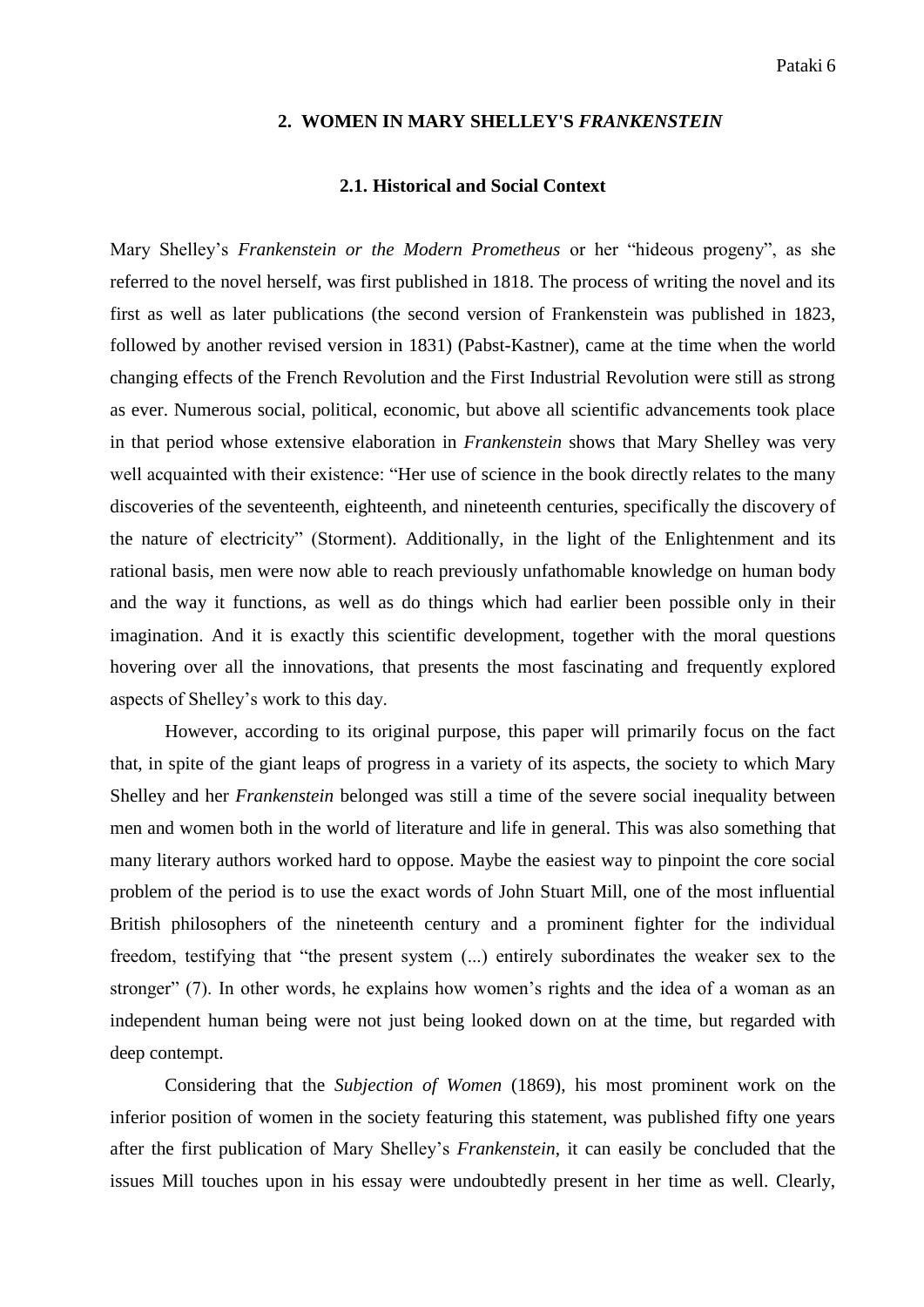Shelley had enough trouble trying to express herself in regard to her inferior position as a woman in such prejudiced society, let alone trying to achieve an acclaimed status as a (female) writer. As Louise Othello Knudsen explains: "Women were not expected to write, and it was common belief that they did not even possess the talent of *creating* a text" (73). Ironically, Shelley wrote *Frankenstein* during the Romantic period, the major literary features of which were creativity and the originality of authorship. Also, her already existing struggles at the beginning of her career as a female writer were exacerbated by the fact that it was the two most renowned Romantic writers who prompted her to write a horror story in the first place; her husband Percy Bysshe Shelley and Lord George Gordon Byron.

Additionally, while as an extremely creative work of fiction produced by a female writer *Frankenstein* represented an issue of its own kind, its underlying subversive messages directed against male-dominated society of Shelley's time, which will be thoroughly discussed later in the text, made it even more problematic for the period the book was written in. While keeping in mind that she, though implicitly, in fact harshly criticised the male-biased society she lived in, it is not particularly difficult to understand the reasons for which Shelley decided to first publish her *Frankenstein* without claiming her authorship, since many male authors with the same intentions were criticised. Hence, John Stuart Mill openly informs his readers how he found himself in a very hard position while arguing against the injustice of female inferiority to men since this concept represented "an almost universal opinion" and how those individuals who have the audacity to challenge it "must be very fortunate well as unusually capable if they obtain a hearing at all" (4). But it was exactly this feminist subtext that has helped *Frankenstein* remain one of the most intricate, but interesting texts for the feminist interpretation up until today.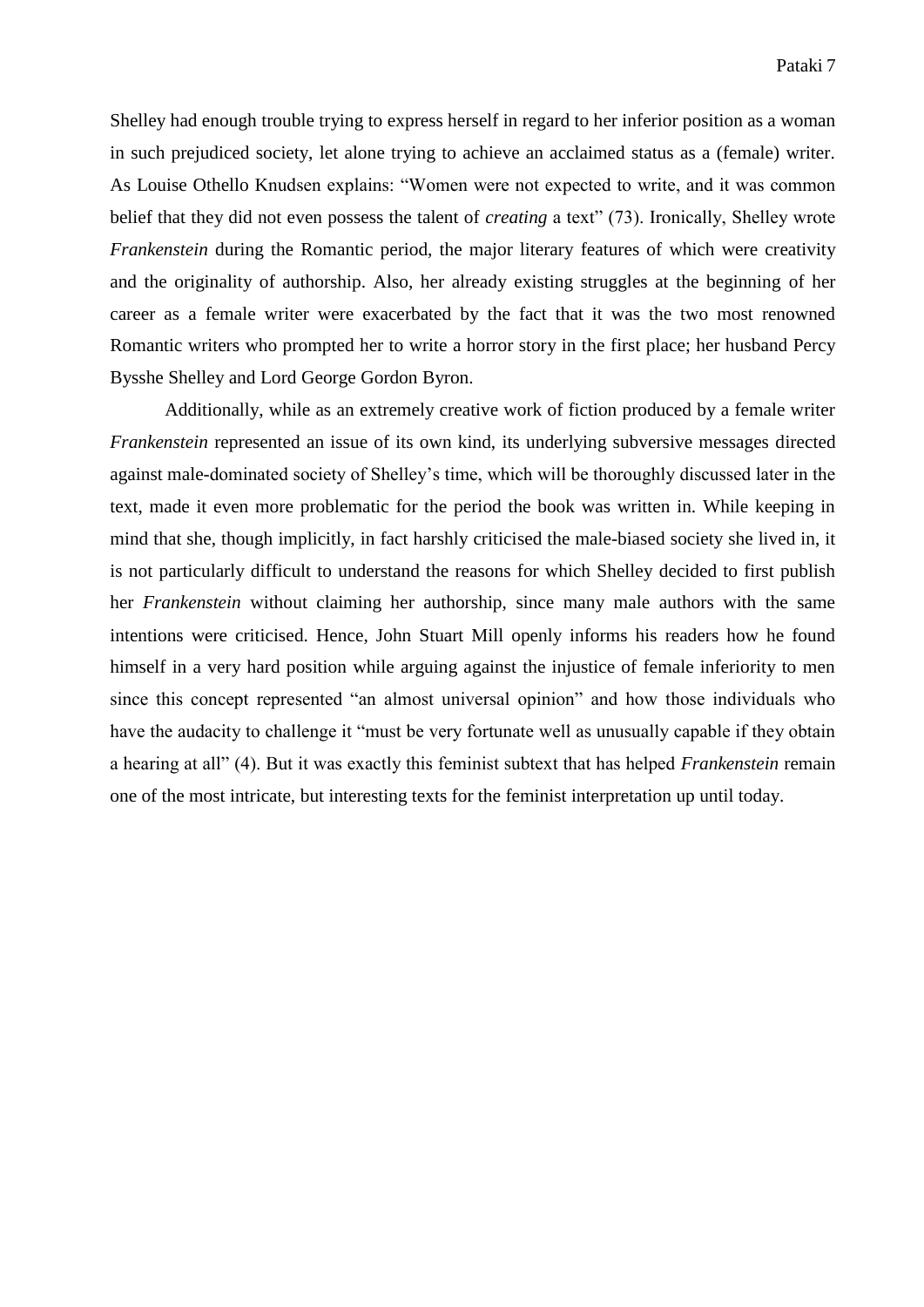#### **2.2. Explicit Portrayal: Subordination of Women**

The task of this chapter will be both description of female characters in Shelley's novel as they were portrayed by the author and the analysis of the correspondence between every character's position of a depraved female part of the aristocratic society of their time and all the hardships of the real lives of the women in the eighteenth and nineteenth centuries. The four main characters which will be discussed in terms of female subjugation are Margaret Walton, Elizabeth Lavenza, Justine Moritz and Caroline Beaufort.

To begin with, one should first take a closer look at Mrs Margaret Saville, the female character which chronologically "appears" first in the book. This deliberate use of quotes serves to highlight a very important feature through which Mary Shelley establishes the male dominance in the novel. That is "the completely male-dominated narrative frame of Shelley's novel" (Hale 13) which functions as "a metaphor for [men's] commanding power over [women's] lives" (Bennett and Curran 2). Therefore, it can be concluded that Margaret's passive and listening nature, which at first seems only a natural consequence of her correspondence with her brother since she is obviously not accompanying him on his expedition to the North Pole, actually sets a pattern for the overall presentation of women in the novel. In other words, this seemingly minor feature of conveying Margaret's words and attitudes, as well as blatantly disregarding them, through her brother is in truth an extremely powerful device used to "push [all female characters in *Frankenstein*] to the perimeter, relegating them to passively serving as an audience for male stories" (Davies 308). Knudsen will even go that far as to say that Margaret's character is only "a tool of communication" (13).

The above mentioned *pushing* women away takes place both literally and symbolically. Literally, because the stories of all women that the reader learns of during the course of the book are told by men. The first narrator is Robert Walton, followed by Victor Frankenstein and his Monster. On the other hand, the symbolical *pushing away* of women manifests itself in the following way: the women are not allowed to "speak" as well as have their opinions seriously taken into consideration no matter which subject they are trying to influence the men on. Jessica Hale simply describes this social injustice as women being "pretty playthings of their husbands" (19), brother in this case, meaning that women were not allowed to *pry* into men's affairs.

Therefore, the words of Walton's sister, who "had regarded [her brother's expedition] with such evil forebodings" (Shelley 2) and made her thoughts clear to him, have obviously not managed to detract him from his intention. In addition, Walton explicitly shows his condescension towards Margaret and her opinions by asking her to write to him "by every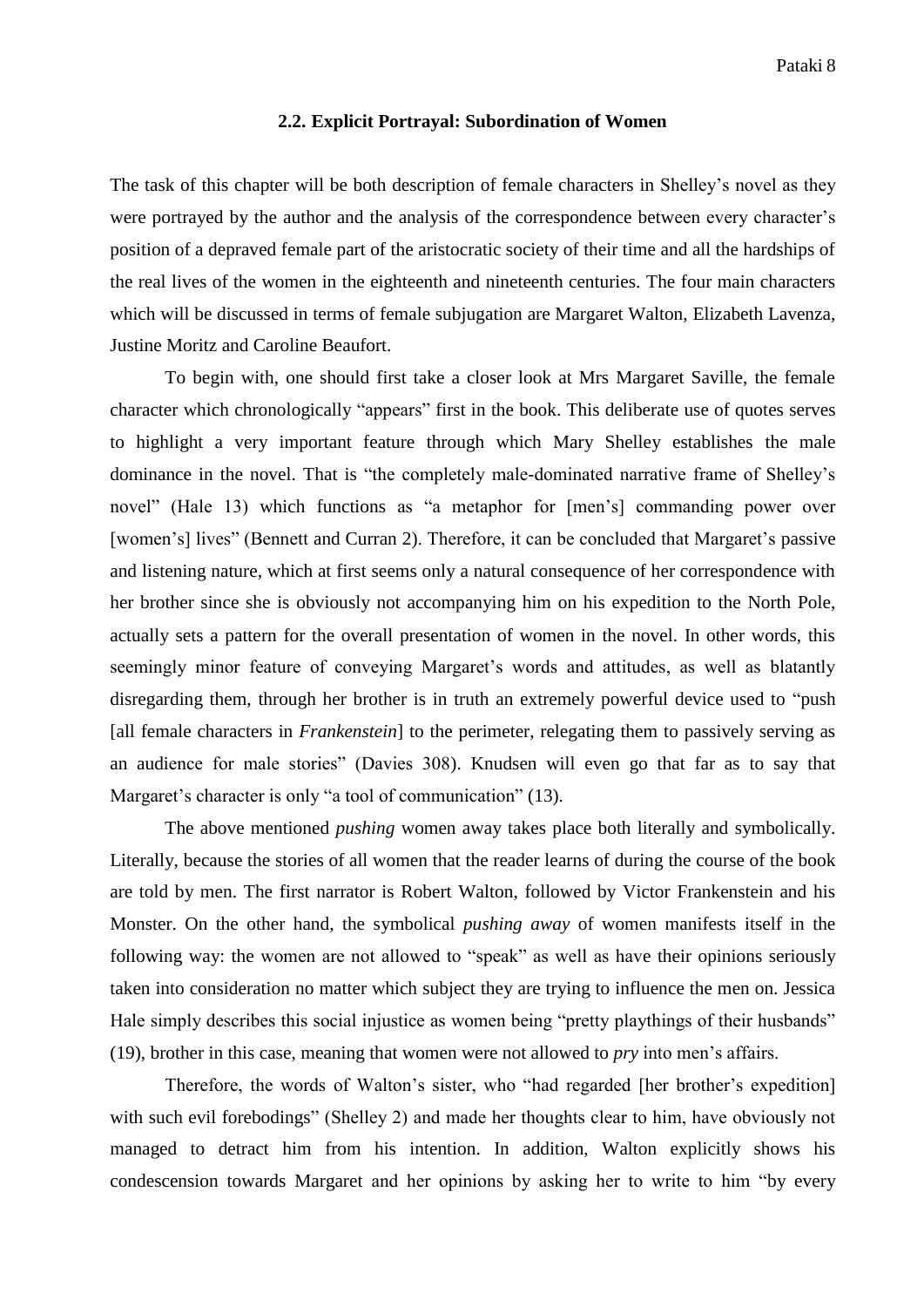opportunity (...) to support [his] spirits" (12-13) as well as by lamenting the lack of a male friend with whom he could share his knowledge and ambition.

This wish for a male friend that Walton discloses to his sister is another blatant example of female subordination which mirrors that of Shelley's time; Walton cannot find an equal with whom he would share his great knowledge in his sister nor in any other female because Margaret, as a woman, never had the chance to learn the things he did since "science and education was intended for men only<sup>1</sup>, whereas childbirth, childcare, and domestic life in general was reserved for the women" (Knudsen 15). Indeed, in one of his last letters, Walton informs the readers that is at home Margaret with "a husband, and lovely children" (Shelley 394).

This belief, which was strongly embedded into the society of the eighteenth and nineteenth centuries, supports the earlier suggestion that Margaret's character is a pathway to understanding the position of the rest of Shelley's female characters. Every conclusion that the readers can draw from the book about her position in her own family and the rest of the society applies to every other female character in the novel. Elizabeth's character, because of her aristocratic background and the wealthy family she lives in, may give out the impression of a somewhat more prominent character, but her helplessness in relation to men is absolutely equal to the one of Justine Moritz who is a servant at the Frankenstein's house. There is absolutely no difference between the female characters regarding this attitude that the woman should patiently wait at home doing things which Wollstonecraft refers to as "useless" or even "ridiculous" (9) to fill her day while the man, whether it be a husband, father or a brother, could take on any task he wishes to do. John Stuart Mill explains the roots of such circumstances in the following way:

All women are brought up from the very earliest years in the belief that their ideal of character is the very opposite to that of men; not self-will, and government by self-control, but submission, and yielding to the control of others. All the moralities tell them that it is the duty of women, and all the current sentimentalities that it is their nature, to live for others; to make complete abnegation of themselves, and to have no life but in their affections. (28)

The next female character to be discussed – Elizabeth Lavenza Frankenstein - represents a perfect example of an affectionate woman who has from birth been constantly encouraged to

1

<sup>&</sup>lt;sup>1</sup> Another argument which testifies in favour of such unjust approach to women is that each and every professor that Victor Frankenstein encounters in Ingolstadt is a man.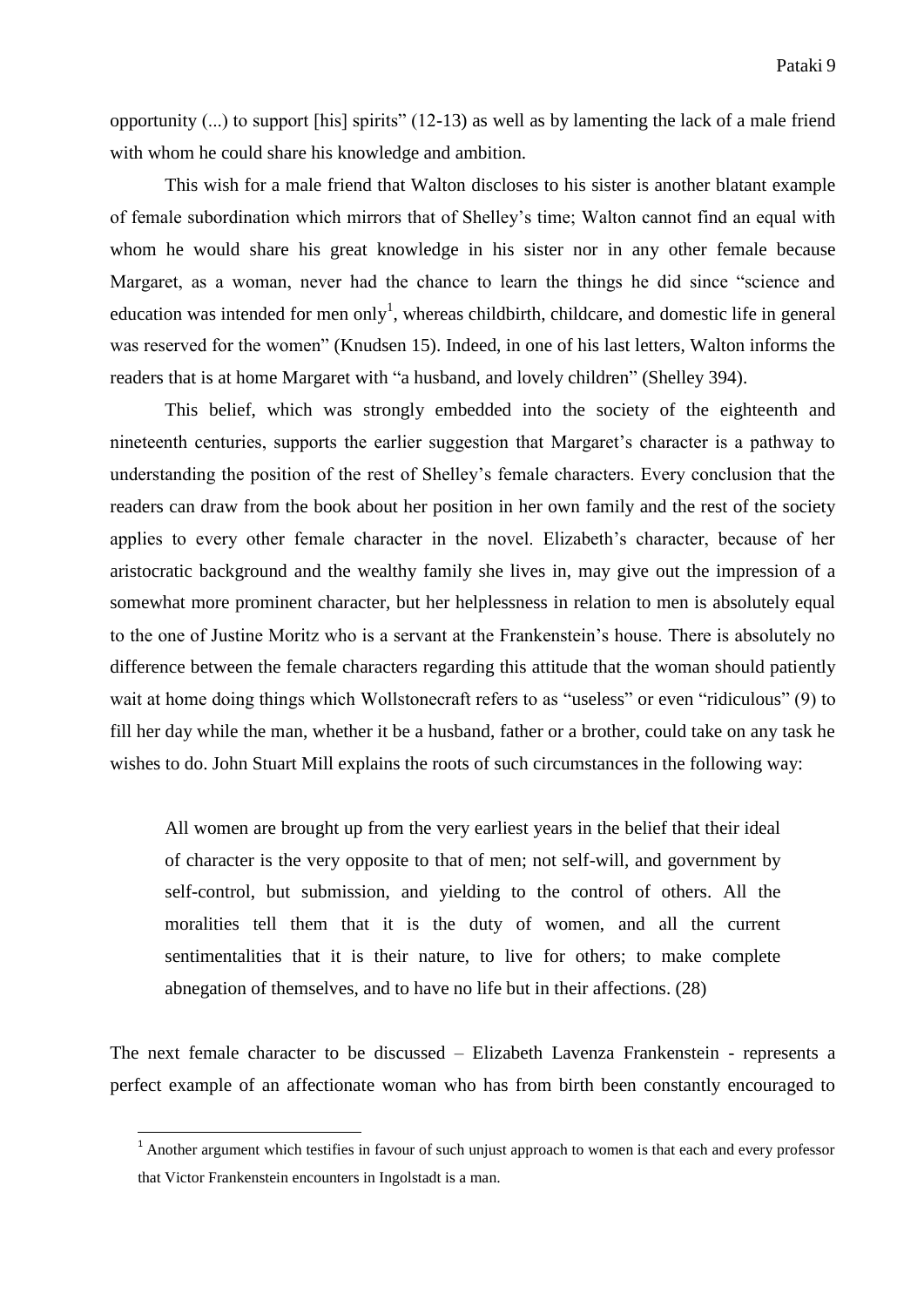suppress her own needs and desires in order to subject herself completely to a man and everyone else in need of her care. Arguably, she takes place as the most subdued female character in the novel because her subjection comes both from the outside influences, as well as from her inner, deeply rooted attitude that a woman should be always and inexcusably submissive.

The first instance of Elizabeth's subjection by others can be noted from the very beginning of the novel. The readers are informed that Elizabeth is the daughter of Alphonse Frankenstein's sister who had married an Italian gentleman and later died, leaving Elizabeth to her father's care. However, her father soon decided to marry another woman and send Elizabeth off to the Frankensteins, "commodifying the child much as one might in a business negotiation" (Bennett and Curran 2). In other words, Elizabeth's father treated her like an object which needed to be taken care of after the death of his wife.

Similarly, just before she comes to live with the Frankensteins, Victor's mother Caroline will happily announce: "I have a pretty present for my Victor – tomorrow you shall have it" (Shelley 18), as if Elizabeth were a possession. This quote bears another important aspect of the female subjection; coming from a woman, it only serves to show the devastating consequences of such view of women from a female perspective. Victor's mother does not protest against her position because the inferiority is embedded in her mindset to that extent that she even acts towards other females in the same way, thus referring to Elizabeth as an object at the disposal of her future husband. Hence Bennett and Curran's remark about Caroline being "as much a victim of the dominant power system as its proponent" (5). Moreover, it was also Caroline who decided that Elizabeth should marry Victor, "a design which [Elizabeth] never found reason to repent" (38) and a true characteristic of the patriarchal society of Shelley's time.

Next, the relationship between Caroline and Elizabeth further emphasises the power of affection which is considered exclusively female area of expertise. Early in the book, Elizabeth catches the scarlet fever and because Caroline cannot wait any longer to see and take care of Elizabeth, she goes to her "long before the danger of infection was past" (51), becomes ill herself and dies shortly after as a result. This sacrifice that a woman is more than willing to do for another person represents the female ideal of selflessness, a characteristic that none of the male characters in this novel possess. Likewise, the same kind of selflessness can be seen in Elizabeth's behaviour following the death of Caroline:

Since the death of her aunt, [Elizabeth's] mind had acquired new firmness and vigour. She determined to fulfil her duties with the greatest exactness; and she felt that that most imperious duty, of rendering her uncle and cousins happy, had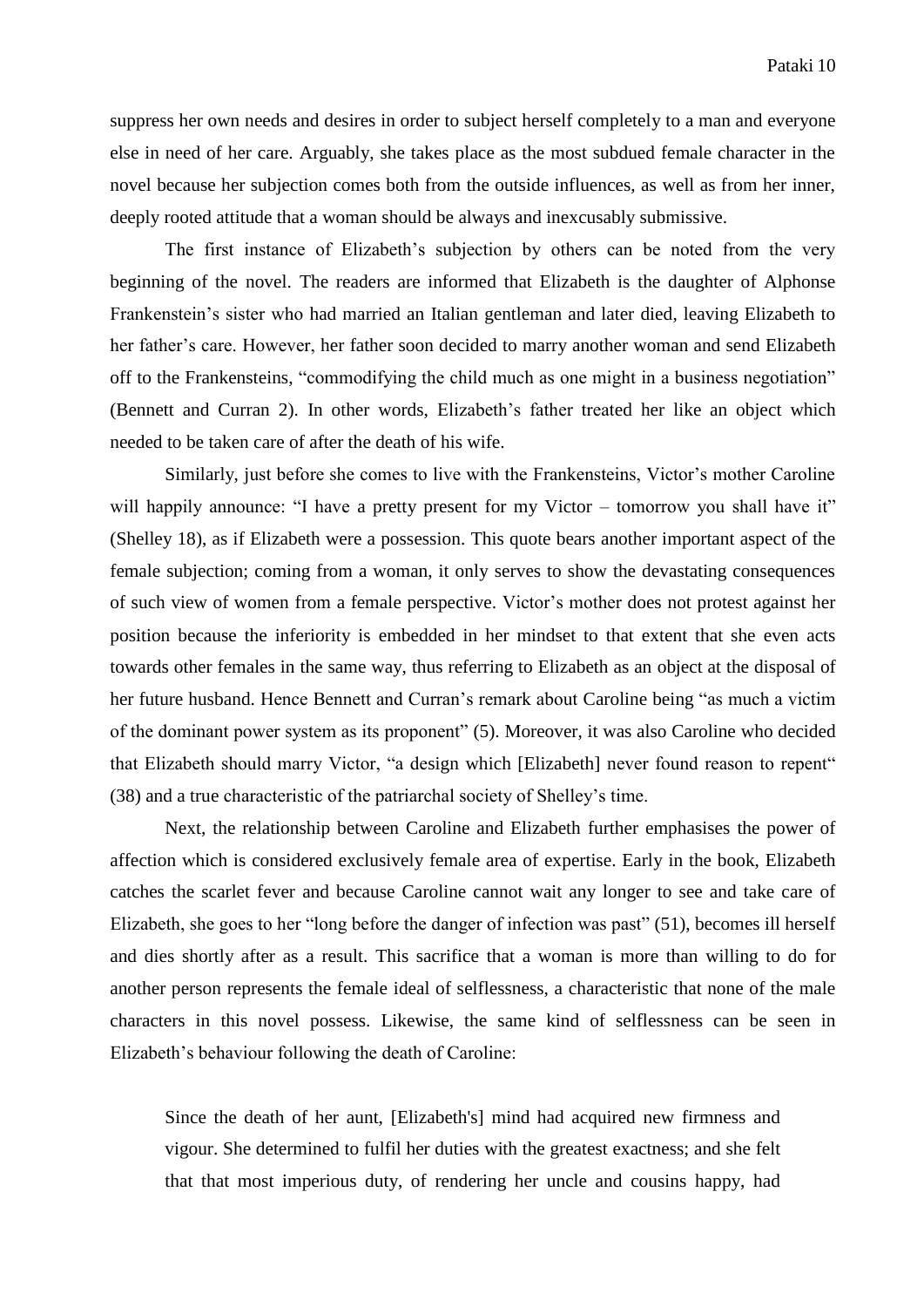devolved upon her. She consoled me, amused her uncle, instructed my brothers; and I never beheld her so enchanting as at this time, when she was continually endeavouring to contribute to the happiness of others, entirely forgetful of herself. (54)

The next character who continues to exercise control over Elizabeth is Victor Frankenstein, her fiancé and husband for the shortest period of time before the Monster kills Elizabeth in her wedding chamber. In relation to Victor, Shelley limits Elizabeth's character so severely that she does nothing else throughout the novel but write to him, wait for him, worry about his health and safety, and hope that one day he will be so kind as to respond to one of her numerous letters. She never doubts Victor's intentions and actions nor does she even contradict him concerning anything, but repeats over and over to him: "I would sacrifice my life to your peace" (152). One of the strongest examples of Elizabeth's inferiority to Victor is the letter in which she begs him to confess if he has found another love interest. And not only that, Elizabeth simultaneously expresses her fear that her request might "give [Victor] pain" (345) if that were true, therefore she encourages him to take as much time as he needs in order to reply.

On the other hand, almost every Victor's reflection on Elizabeth teems with an obvious lack of respect for her as an equal human being. Consequently, in one of his first references to Elizabeth, Victor will describe his feelings for her in this way: "I loved to tend on her, as I should on a favourite animal" (39). This may seem as a careless remark, but it actually reveals men's demeaning attitude toward women. His opinion of Elizabeth's view of the world also faithfully reflects the one that Mary Shelley's contemporaries had for women of that time:

I delighted in investigating the facts relative to the actual world; she busied herself in following the aerial creations of the poets. The world was to me a secret, which I desired to discover; to her it was a vacancy, which she sought to people with imaginations of her own. (39)

As Tómasson notices, "it appears that [Victor] does not regard the education of women as something that should concern him greatly" (20). However, it is important to note that this is not just Victor's egotism or chauvinism, but the attitude of the whole society toward women. Victor thinks of Elizabeth in such way because they were both following their pre-set roles in the society from the early age; "her education [was] limited to reading poetry and admiring nature on her own while Frankenstein [attended] a local school" (Bennett and Curran 4). In a similar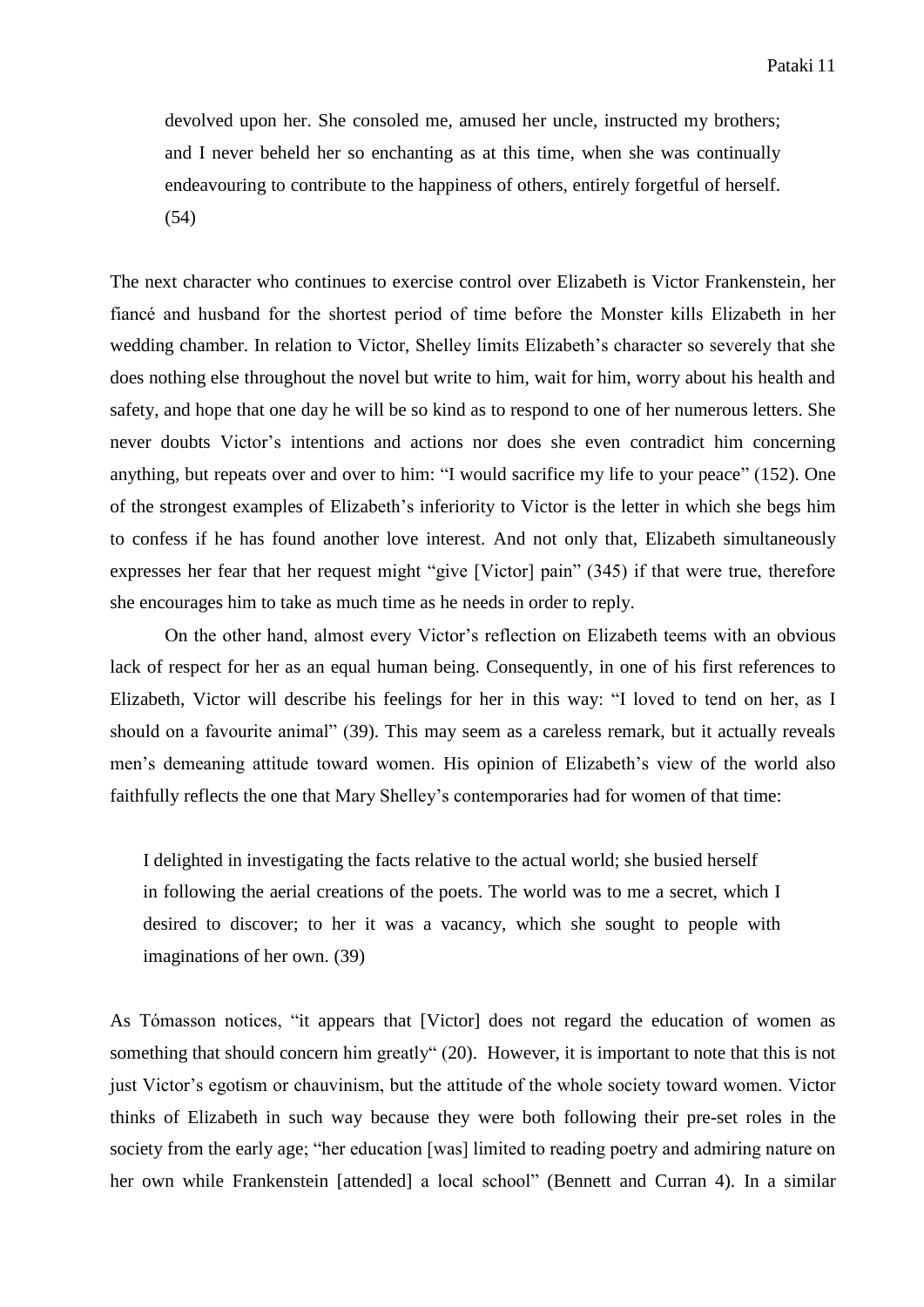manner, Victor's father reminds Elizabeth of her "*proper* and *natural* place in private familial and public extrafamilial interaction" (Behrendt 71) by patronizingly rejecting her proposal concerning the future profession of Victor's younger brother Ernest. When she reasonably explains that it would be much more suitable for Ernest to become a farmer (whereas his father wants him to be a lawyer) due to his love of nature and fresh air, Alphonse smiles and says "that [she] ought to be an advocate [her]self" (Shelley 93) putting an end to their discussion. Therefore, the pervasive prejudiced attitude according to which women were wholeheartedly encouraged to interest themselves in *trivial* things (such as reading poetry and dancing), while the knowledge and participation in the "actual world" were reserved just for men can be seen here once again. According to Wollstonecraft's explanation, men of that time were prone to "considering females rather as women than human creatures" (6), based on the invalid presupposition that the female power of reasoning is weaker than that of a men. As a consequence, women were being deliberately and systematically cut off from every sphere of life except for the domestic one.

Additionally, Wollstonecraft's claim that marriage is "the only way women can rise in the world" (9) testifies of a slightly better position which women could obtain if they became a lawful wife. When it comes to Elizabeth, this view is reinforced through the words of Victor who refuses to tell her about the Monster and what he actually did during his stay in Ingolstadt before they get married. He says to Elizabeth: "I will confide this tale of misery and terror to you the day after our marriage shall take place; for, my sweet cousin, there must be perfect confidence between us" (145), clearly stating that he still does not trust her enough to share his troubles with her in spite of her unrelenting devotion. Mary Shelley uses this situation to support her mother's claim by showing just how deeply prejudiced the society of their time was. Although Victor is blatantly putting Elizabeth's life at a great risk by not telling her about the Monster and his killer intentions, he persists in this stubborn belief that women should not be allowed to engage in men's affairs under any circumstances, let alone if they are not married.

The last and the most important instance of Victor Frankenstein's domination over Elizabeth's life is actually the way her life ends. It is Victor's selfishness, masked under the pretence of thinking about the greater good by refusing to create a female companion for the Monster<sup>2</sup>, that causes Elizabeth's tragic demise in the hands of Frankenstein's Monster. When he threatens Victor that he will be with him "on [his] wedding night" (304), Victor immediately

1

<sup>&</sup>lt;sup>2</sup> Victor fears the female monster "might become ten thousand times more malignant that her mate and delight, for its own sake, in murder and wretchedness" (Shelley 299) and thus refuses to bring her to life.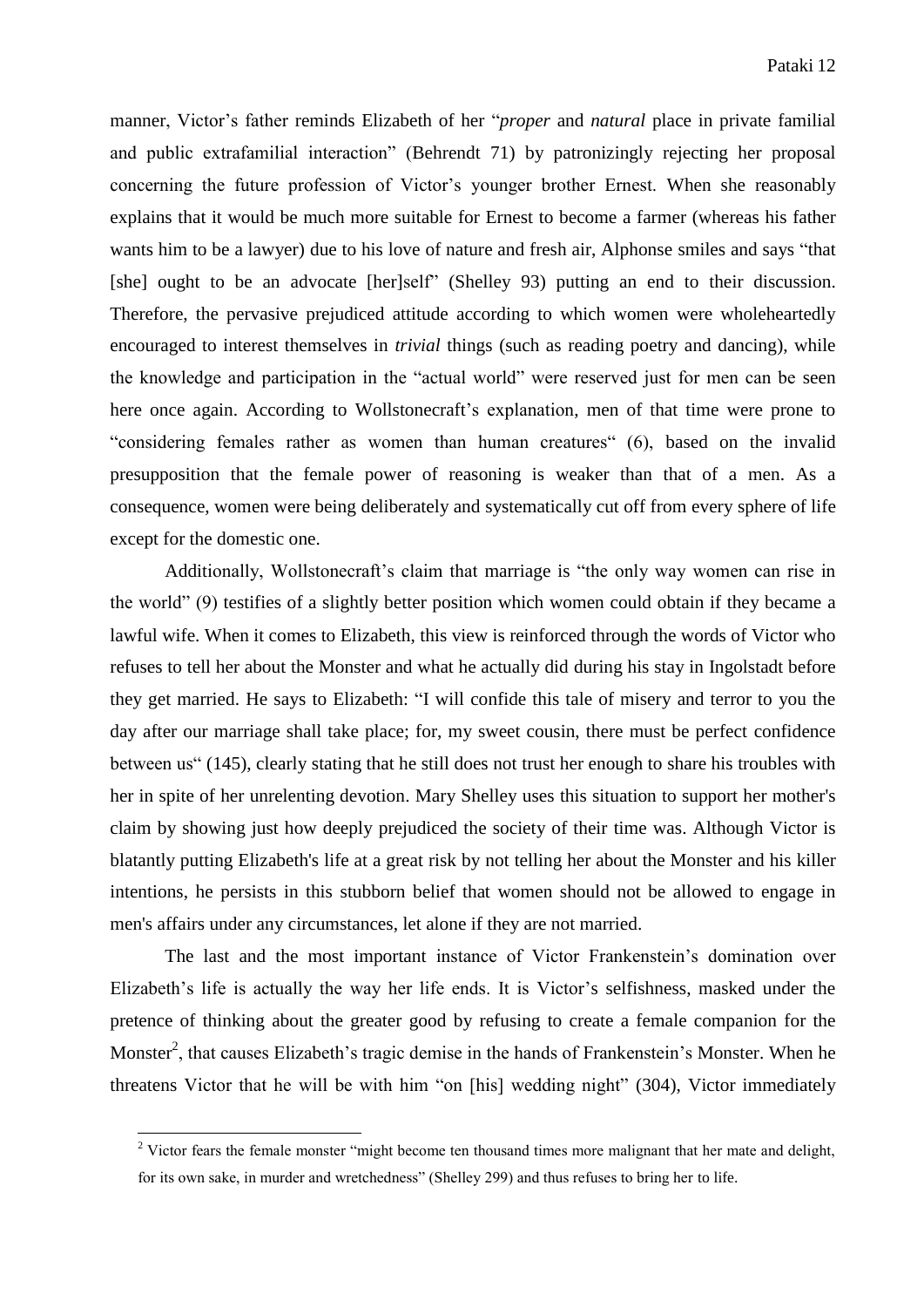jumps to the conclusion that it is his life that is in danger, never stopping to think twice and considering that the Monster might actually be planning to kill Elizabeth.

Another female character, apart from Victor Frankenstein's fiancée, shares the same kind of subjection and helplessness to men which will eventually seal her fate. The character in question is Justine Moritz, a servant at the Frankenstein's house and one more representation of the ideal female; "pretty, domesticated, virtuous, passive and devoted to others" (Knudsen 53). Throughout the book she exhibits her gentle and caring nature: she first suffers a great deal when her beloved mistress Caroline contracts the scarlet fever and dies because of it, later she compassionately listens and supports Elizabeth during Victor's stay in Ingolstadt when he fails to answer Elizabeth's letters, and lastly, she worries about Victor's little brother William "like a most affectionate mother" (Shelley 134).

Even though her whole life perfectly fits the stereotyped role of a submissive woman, this last event puts the strongest emphasis on the complete lack of power that women have over their own lives. In the first place, little William is killed by the Monster, a male character who was created by another man, Victor Frankenstein. Secondly, the Monster deliberately frames Justine for the crime he committed by putting a locket in her pocket while she was sleeping<sup>3</sup> (distressed after her search for the boy!). And finally, although Victor knows for sure that it was the Monster who killed his brother and not Justine, not only does he do absolutely nothing to stand up for her innocence, but he also considers himself more affected by these unjust accusations than Justine: "The tortures of the accused did not equal mine; she was sustained by innocence, but the fangs of remorse tore my bosom, and would not forego their hold" (135).

And although this statement of Victor's might seem ironic and unbelievably selfish, it is in fact Justine's intrinsic self-denial characteristic of females that more strongly stresses the deleterious impact of patriarchal education of Shelley's time. Justine will declare that: "It removes more than half my misfortune; and I feel as if I could die in peace, now that my innocence is acknowledged by you, dear lady, and your cousin" (141). Hence, it is not the imminent loss of her life that troubles Justine, but the question of loyalty to her master and mistress, proving how women were not taught to fight for themselves at all. Her helplessness to save herself from the false accusations and execution as well as Elizabeth's futile attempt to testify about Justine's good character once again speak in favour of the female subjection.

1

<sup>&</sup>lt;sup>3</sup> At the time of his death, William carried a locket containing his mother's picture which was later found on Justine and used against her in the court.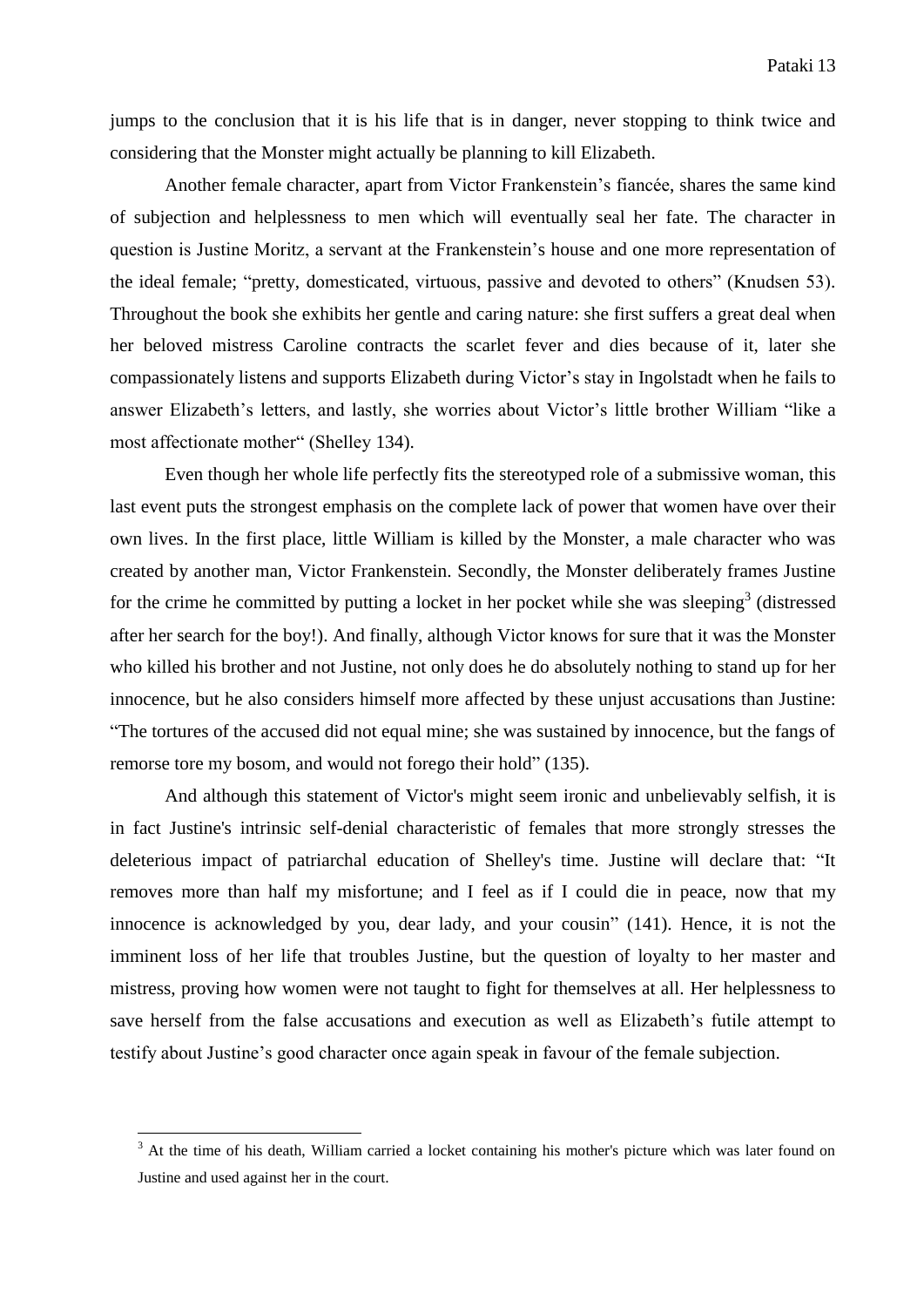Last but definitely not the least female character is Caroline Beaufort, Victor Frankenstein's mother and Elizabeth Lavenza's aunt, who has already been mentioned in connection to Elizabeth's inferior position. Though, she exhibits some additional features of female subjection which are worthy of further discussion.

To start with, upon mentioning Caroline for the first time Mary Shelley explains how Caroline came to be the wife of Alphonse Frankenstein. "[Victor's father] passed his younger days perpetually occupied by the affairs of his country" and it was not until his late years that he decided to get married with a great wish of "bestowing on the state sons who might carry his virtues and his name down to posterity" (Shelley 33). Here, apart from the reinforcement of the idea that is only natural for men to be educated and devote the majority of their time to business, the author provides further evidence of social inequality between men and women. The problem in question is the generally accepted view of women as objects primarily used for giving birth to children, and male children at that.

In addition, the author uses Caroline's character to present how the society of the eighteenth and nineteenth centuries looked on women who to some extent differed from the ideal female fully dependent on men. Shelley does so through a short account of Caroline's life before she got married to Alphonse Frankenstein and had his children. So, Caroline's father was a good friend of Mr Frankenstein's who had lost all his wealth due to some unfortunate circumstances. He also became very ill during this time and was not able to take care of his daughter which, according to the ingrained belief of the time, put Caroline in great trouble because she did not have a male figure who would protect and procure for her. Only, Caroline supported herself as well as her father with "plain work; she plaited straw; and by various means contrived to earn a pittance scarcely sufficient to support life". This boldness of Caroline's character to "support her[self] in her adversity" (Shelley 35) would nowadays probably be regarded as a natural course of action in such situation, but since Victor describes his mother as "a mind of an uncommon mould" (35) in relation to it, Mary Shelley obviously indicated to her readers that this certainly was not the case in her time.

Nevertheless, despite her momentary courage, the death of her father and the strong social conventions against female independency disabled Caroline to escape from her preassigned role of a damsel in distress. That is why she saw Alphonse "like a protecting spirit" and "committed herself to his care" (36). Further, by marrying Mr Frankenstein and becoming a mother, she fulfilled her role and embodied "the ideal of the proper lady, devoted to her family at the cost of own identity and aspirations" (Knudsen 11). Even Victor confirms that the relations in his family took the expected turn: "My father directed our studies, and my mother partook of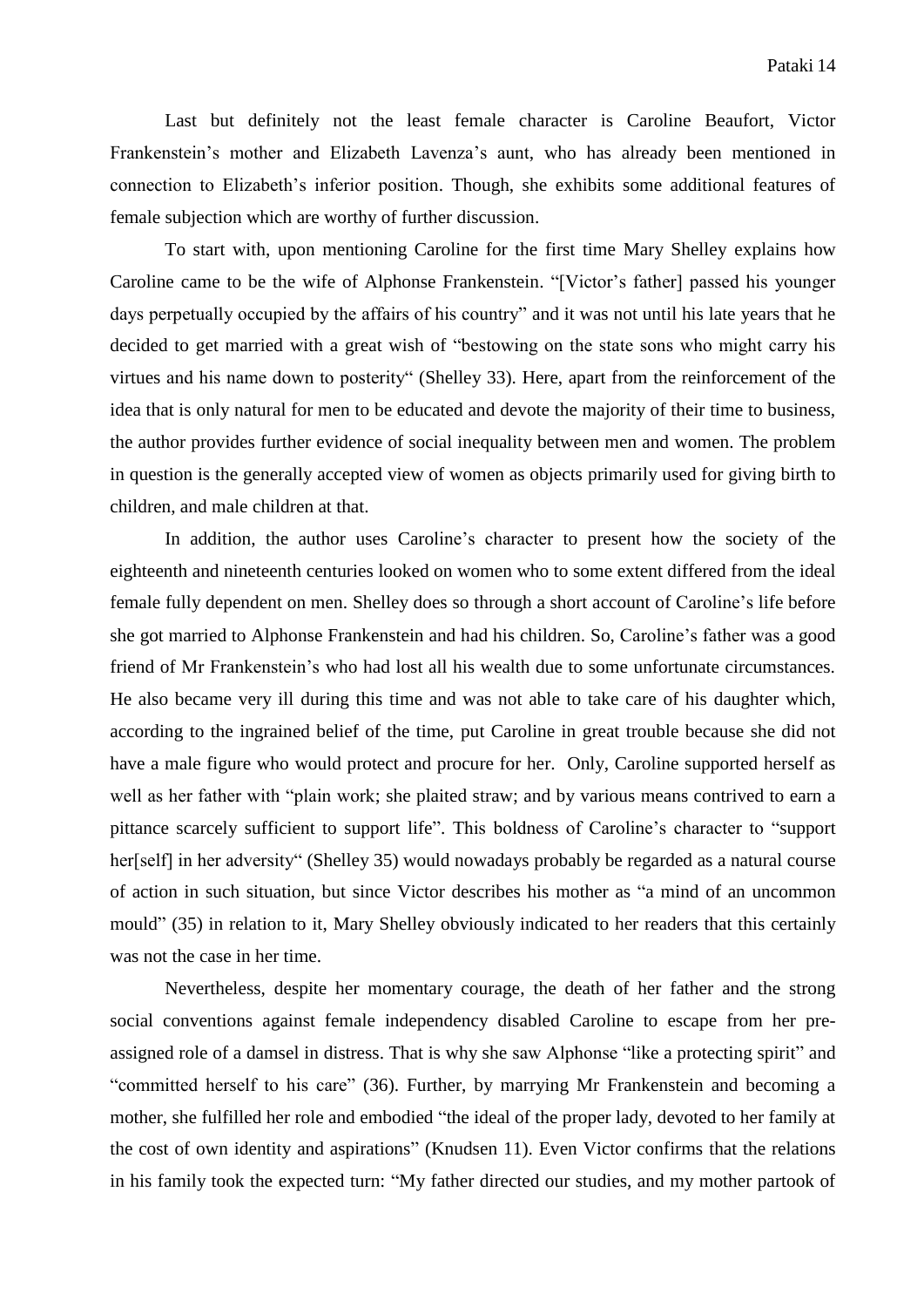our enjoyments" (Shelley 49), meaning that it was Victor's father who took care of the family's *serious* matters, while the mother was responsible for the trivial, domestic things.

In the end, Mary Shelley's portrayal of the discussed female characters leads to the conclusion that women of the eighteenth and nineteenth centuries suffered a great deal of injustice regarding their position in the society since they were excluded from every sphere of life except for the private one (emotional, that is). Generally, they were being outrightly denied the right to be educated like men and repeatedly encouraged to be "securely fixed in domestic realm, performing their duties as mothers, sisters, wives and daughters without any complaint of the discontent or inequalities that shape their lives" (Smolka 25).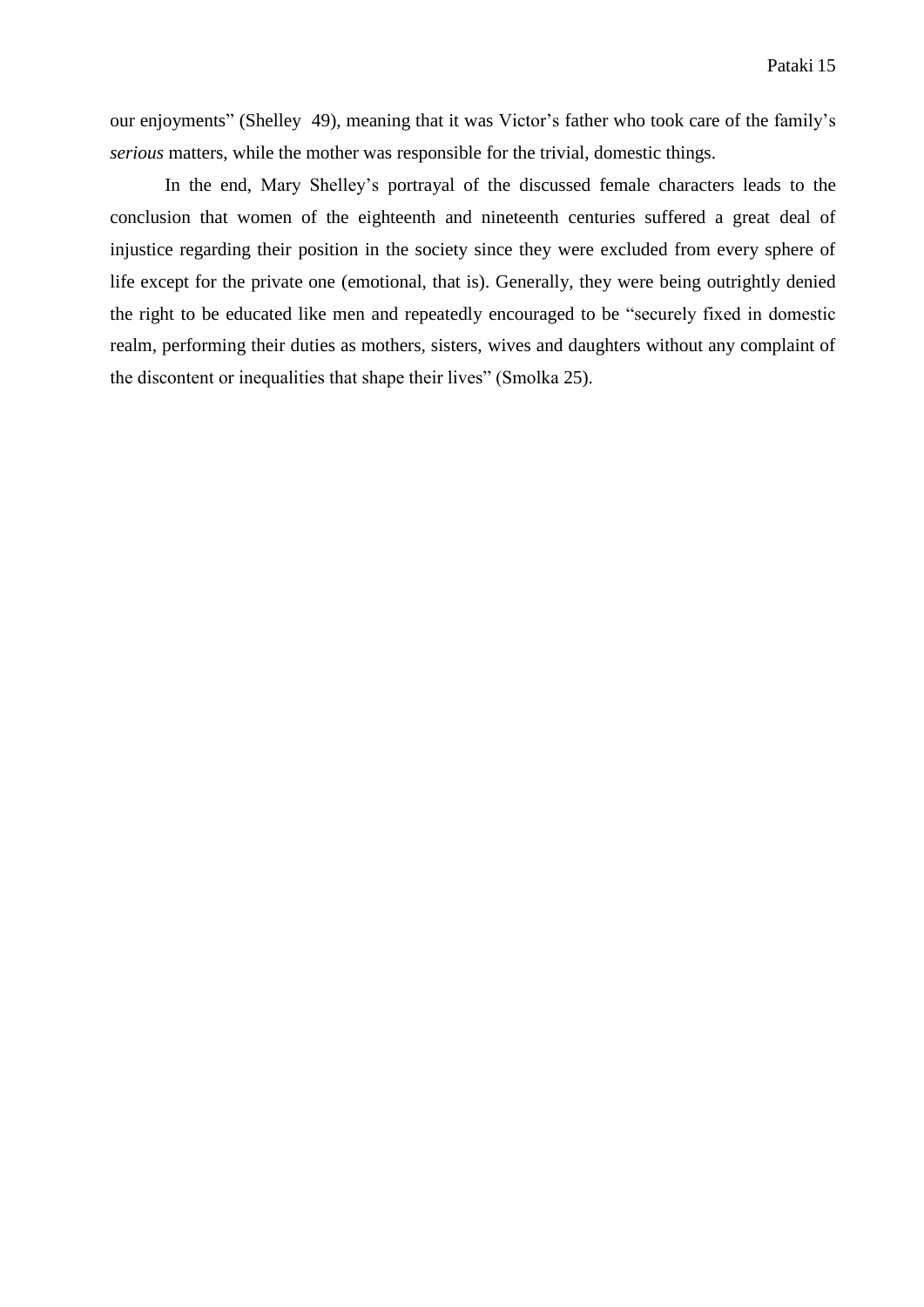## **2.3. Underlying Feminist Ideas in** *Frankenstein***: Shortcomings of the Rigid Division of Sexroles**

As it has already been established, Mary Shelley's four female characters discussed in the previous chapter faithfully mirror the inferior position of the eighteenth and nineteenth century women. They only seem to be the objects at men's disposal; it is not only their lives that men control to the utmost, but men very often play a key role in their deaths as well (as seen in Elizabeth and Justine's case). Considering the historical and social circumstances of that time, Shelley's minimal attention to her female characters would not be as curios, as Davies puts it (307), if it were not for one interesting fact from Shelley's biography.

Incidentally, she was the daughter of Mary Wollstonecraft, the author of one of the most influential feminist text - *A Vindication of the Rights of Woman* (1972) - and "the first woman to present her distress and dissatisfaction openly" (Vycpálková 9). Critics who did not possess the knowledge of this piece of information or have simply ignored it, were "irritated" by "such an insipid lot" (Youngquist 349) of women in *Frankenstein* and cast them off as unworthy of attention and further study. Nevertheless, as suggested in the introductory part of this paper, there lies the true magic of the novel and, above all, the significance of Mary Shelley's contribution to the world of literature through *Frankenstein*. Accordingly, those who recognized the relevance of Shelley's family background and thus approached the research of *Frankenstein* have proved its female characters to be the exact opposite. As a result of seeing beyond the exhibited social norms they have discovered that "a critique of these oppressive circumstances runs throughout [Shelley's] narrative" (344). In like manner, Hale claims that Shelley's "completely gendered representation of weak women in need of male protection and careless men undone by unbridled ambition" for which "the binaries of public and private, male and female, presented in the novel demand to be read as a critique of the binaries themselves" (12). Therefore, one can conclude that Shelley did not write about submissive women typical of her time just because it was a Romantic tradition; she did it with the purpose of criticising each exhibited aspect of social injustice toward women.

Obviously, the criticism in her *Frankenstein* was not nearly as straightforward as that of her mother, but Anne K. Mellor argues that "Shelley, doubtless inspired by her mother's [work], specifically portrays the consequences of a social construction of gender which values men over women" ("Usurping the Female" 116). In connection to Shelley's more subtle criticism of the female inferiority, Robin Roberts describes *Frankenstein* as "Shelley's codedly female novel" while simultaneously explaining: "In calling the novel 'codedly female', I refer to the process by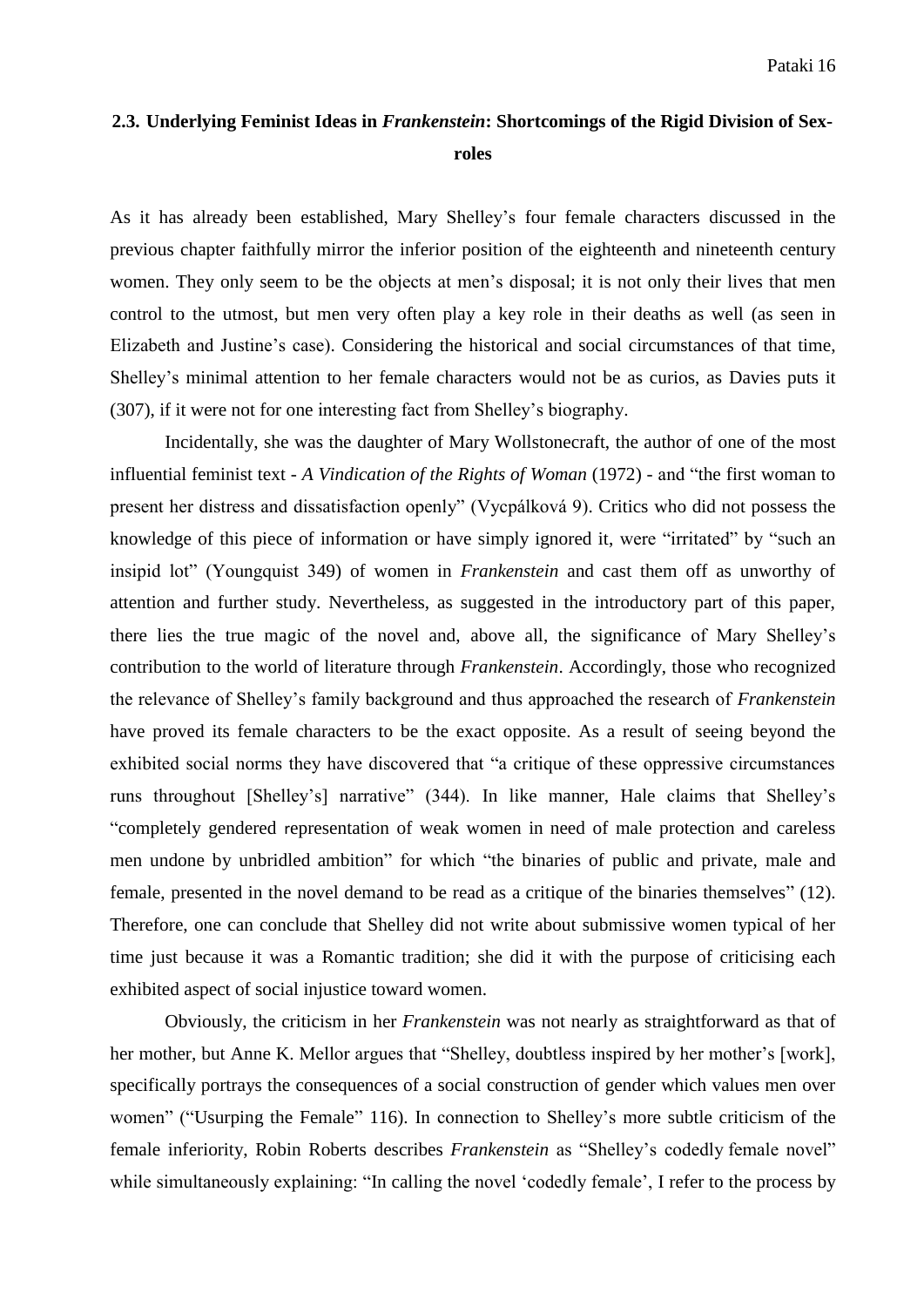which an author forced by cultural, literary, or personal constraints, uses a male character as a cover for a (...) female dilemma (17)". Kató defines this dilemma by arguing that Shelley's critique of social circumstances of the time may also be interpreted as the author's protest against her own social position as a woman, that is the "anxieties connected to becom[ing] a woman writer" (14) in a male-dominated literary world.

Apart from providing a partial explanation as to why did Mary Shelley deliberately chose to present her novel through a male-dominated narrative, this simultaneously pinpoints at the core problem of the society in the novel and in general. As Knudsen explains:

That the women are not allowed a voice in the story is a direct parallel to the real world, where the male sex was authorised to speak and women were not. (...) Her feministic critique can therefore be seen as a non-verbal critique since it is the women's *lack* of voice that is essential. (...) Literary recognition was measured by male authors' standards, and perhaps, therefore, did Mary Shelley choose to undertake a male oriented narration and use male generated images of women. (57, 73)

Similarly, Layla Earnest asserts how Shelley, instead of "invent[ing] a definable female voice (...) critiques paternal literary history by finding gaps and flaws in its masculine representations of femininity" (22-23). This further explains why Mary Shelley opted for such an unconventional way of conveying her attitudes and feelings toward the issue, considering that Wollstonecraft's open critique towards the existing social norms and inferiority of women was harshly criticised itself many years after its publication. The main point, however, of both Wollstonecraft's and Shelley's criticism is what Mellor defines as the "rigid division of sexroles: the man inhabits the public sphere, the woman is relegated to the private or domestic sphere" (115). Such organization meant that men were educated in order to pursue their ambitions and provide for the family, while women were denied the proper education and therefore confined to home and menial tasks, as seen in the previous chapter.

In her work, Wollstonecraft also provides an explanation as to what caused this division. She claims that it stems from the distortion of the general fact that men are physically stronger than women. Yet, as if that were not enough, she explains how men "tend to sink [women] even lower" (8) by falsely attributing them with a weaker reasoning power, and thus denying them the equal status in the society. Although Wollstonecraft admits that women will by nature always have a weaker physique in comparison to men, she strongly negates the idea that women's minds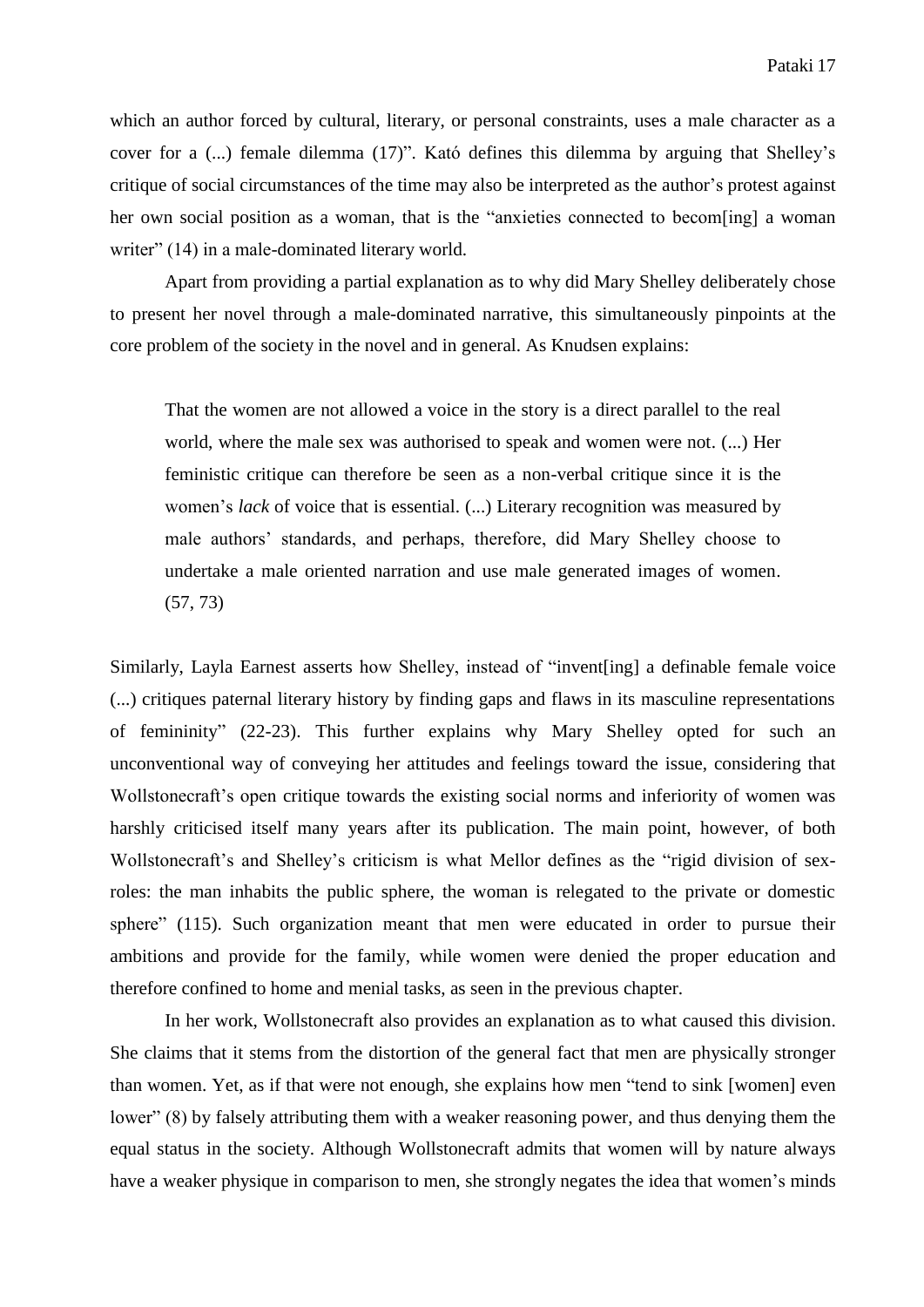are inherently weaker then men's. On the contrary, Wollstonecraft assures that it is "the insufficient education of women [that] makes mere toys of them and thus degrades them" as well as "instructs that education on household matters and instructions on pleasing a husband makes women of weak mind" (Vycpálková 38). In like manner Shelley, inspired by her mother, "explores how perceived physical differences between men and women have been wrongly expanded into the central structuring principle for society" (Bugg 3). As seen in the explicit portrayal of Margaret, Elizabeth, Caroline and Justine, her female characters, deprived of any formal education and thus entirely dependent on men, patiently fulfil their household duties and selflessly strive to keep everyone around them happy.

According to Wollstonecraft, though, the blame cannot entirely be put on men; she likewise reproves all women who are satisfied with such disposition of being "in a state of perpetual childhood, unable to stand alone" (8). To illustrate this kind of male behaviour, which harmed women far more than protected them, here is a quote from *Frankenstein* in which Victor explains to the readers how his father Alphonse treated his wife Caroline Beaufort. As Hale notices, "Caroline is portrayed as a plant capable of surviving only under the careful cultivation of her surrogate caretaker" (12):

Everything was made to yield to her wishes and her convenience. He strove to shelter her, as a fair exotic is sheltered by the gardener, from every rougher wind, and to surround her with all that could tend to excite pleasurable emotion in her soft and benevolent mind" (Shelley 62).

The assertion that such male conduct of keeping women *in the dark* brought them more harm than good finds its proof in Elizabeth and Justine's case as well, considering their deaths could have perhaps been avoided if Frankenstein told them about his creation of the Monster. Now, considering the fact that Shelley's Margaret, Elizabeth, Justine and Caroline represent the exact type of women that Wollstonecraft harshly rebukes, one might ask the following question: how is *Frankenstein* exactly a critique of the subjection of women?

In truth, there are two major ways in which Shelley's novel criticises the existing social norms by adopting her mother's attitude that the strict division of male (public or rational) and female (private or emotional) roles is severely detrimental to the society on the whole. To begin with, the strongest point of many critics who endorse this view is the fact that those female characters with which Shelley reinforces the female position within the society of her time (with the exception of Margaret) are eventually destroyed, that is dead. And this destruction is,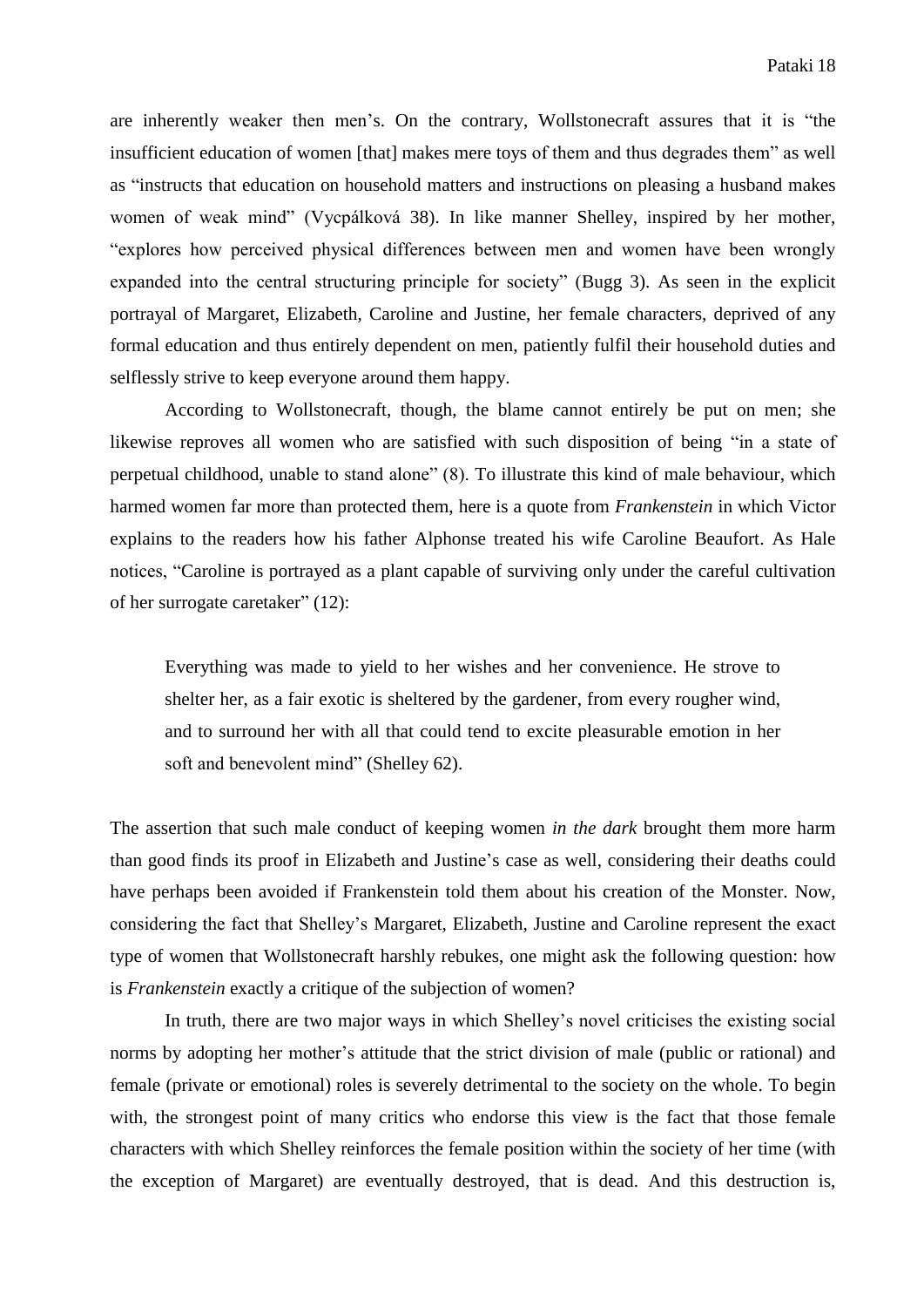according to Smolka, directly due to "their obedience to the role prescribed for them by the male patriarchal society which deprives them of any ability to save themselves" (26). Caroline, who "incarnates a patriarchal ideal of female devotion and self-sacrifice" ("Usurping the Female" 116), dies as a direct result of her affectionate nature and the learned lack of reasoning skills, that is the impatience to care for the sick Elizabeth. Similarly, Elizabeth who "dutifully fulfils the traditional expectations of a girl in her circle and her era" (Bennett and Curran 4) "is also turned into an abject (...) corpse by the end of the novel" (Frampton 27). And there is also the likewise selfless and obedient Justine Moritz whose "individual predicament serves to depict the societal condition" (Bennett and Curran 6).

In the eyes of many literary critics, Justine's unjust conviction, together with her death, represents perhaps the most obvious instance of Shelley's "condemnation of the judicial system and the predicament of women in the society", since "[Justine] Moritz and [Elizabeth] Lavenza, as women, do not possess the credibility to convince the jury of Moritz's innocence" (6). Likewise, Mellor insists that the incident (as well as Elizabeth's subsequent testimony in favour of Justine's innocence) represents Mary Shelley's most fervent attack on the injustice of patriarchal political systems based on the separation of feminine affections and compassion from the public realm which has caused much social evil. She further supports her claim with the following premise: "Had Elizabeth Lavenza's plea for mercy for Justine, based on her intuitively correct knowledge of Justine's character, been heeded, Justine would not have been wrongly murdered by the courts" ("Usurping the Female" 117). Bennett and Curran even go to that extent as to claim that Elizabeth's testimony:

[F]unctions as an overt expression of Mary Shelley's political agenda. When Lavenza 'comes out' to defend the innocent Justine Moritz, she indicts both the prevailing judicial system as well as her own education, which had failed to prepare her for the world as it was. (6)

Paul Youngquist also shares the idea that *Frankenstein* served Mary Shelley to express her attitude that "the British culture (...) is primarily guilty of alienating its female members from their human potential, reducing their identity entirely to sex, which men define and control" (340). One might add - in life, like in death.

Youngquist's assertion that it is her own, British culture that Mary Shelley criticizes in *Frankenstein* seems particularly interesting and even dubious since her protagonist was a Genovese. However, there are two characters in the book which confirm that Shelley's critique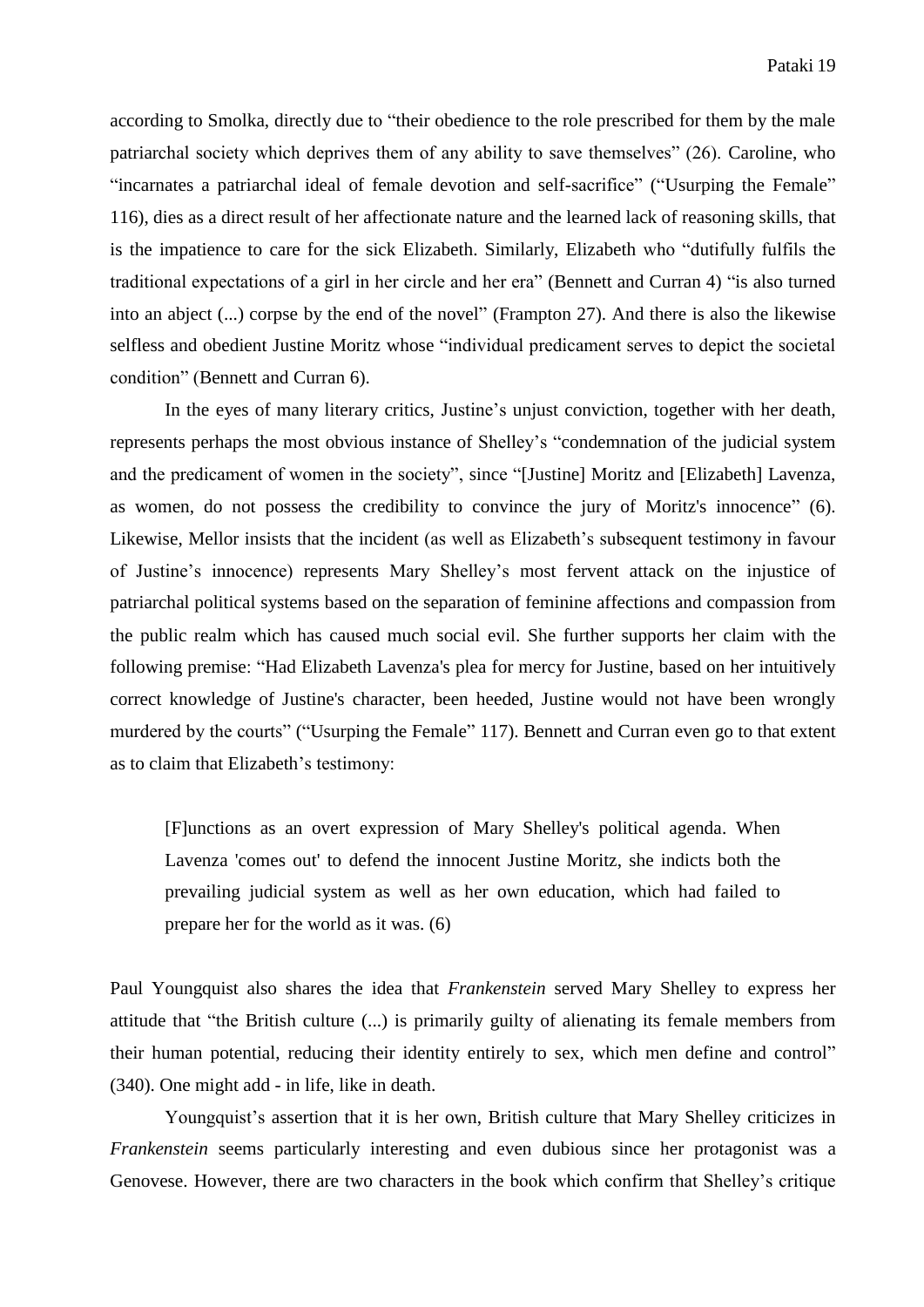was not general, but a specific one. The first character is the young Russian lady or the former love interest of a man whom Robert Walton refers to as "the master of the ship" (Shelley ), also a Russian. In his letter to Margaret, Walton explains how the lady's father promised her hand to the master, but the lady pleaded him not to marry her because she was in love with someone else. Being "a noble fellow" (13) that he is, the master did not only consent to the lady's wishes, but he also convinced her father to let her marry the man she truly loved. The next character is Safie, the Arabian woman in love with Felix De Lacey. Although here Shelley touches upon the even stronger inferiority of women in the Muslim society, she creates a unique female character in *Frankenstein* through Safie: "an independent, strong, passionate, and courageous woman" (Knudsen 55) who manages to run away from her father and live a happy life with the De Laceys, unlike any of the Frankenstein women.

The De Lacey family is additionally important when speaking of yet another aspect of Shelley's criticism that mirrors the ideas Wollstonecraft expressed in her *Vindication*. According to some, *Frankenstein* does not only criticise the exclusion of women from the public sphere of life, but it also exhibits the dangers of men's intentional detachment from the private or emotional realm. In such manner, Theresa M. Girard speaks about the devastating effects that men and their ambitions can have on civilizations and world peace for generations: "Had they only taken the time to pursue family interests and been at peace, internally, civilizations would not have fallen and the world would be an entirely different place" (7). Victor Frankenstein is a perfect example of such man whose downfall is caused by this separation of masculine work from the domestic affection. In other words, "[b]ecause Frankenstein cannot work and love at the same time, he fails to feel empathy for the creature he is constructing" ("Usurping the Female" 116). In return, Frankenstein's lack of affection toward the Monster ends up being the main cause of his revenge, since all the Monster wanted was to be loved and cared for.

On the other hand, Mellor sees the De Lacey family as "an alternative social organization in the novel" with which Mary Shelley "underlines the mutual deprivation inherent in a family and social structure based on rigid and hierarchical gender-divisions" (117). Therefore, Agatha, despite her kindness and beauty equal to the one of the rest of the female characters, shares the conventionally male sphere of life (working in the field and providing for the family) as well as the female (caring for the family) one with her brother Felix and their old blind father. In addition, their family peace is not interrupted when Felix's "sweet Arabian" (Shelley 200) Safie arrives. On the contrary, they become even happier because both women and men work together to support the family and share their troubles, both existential and emotional.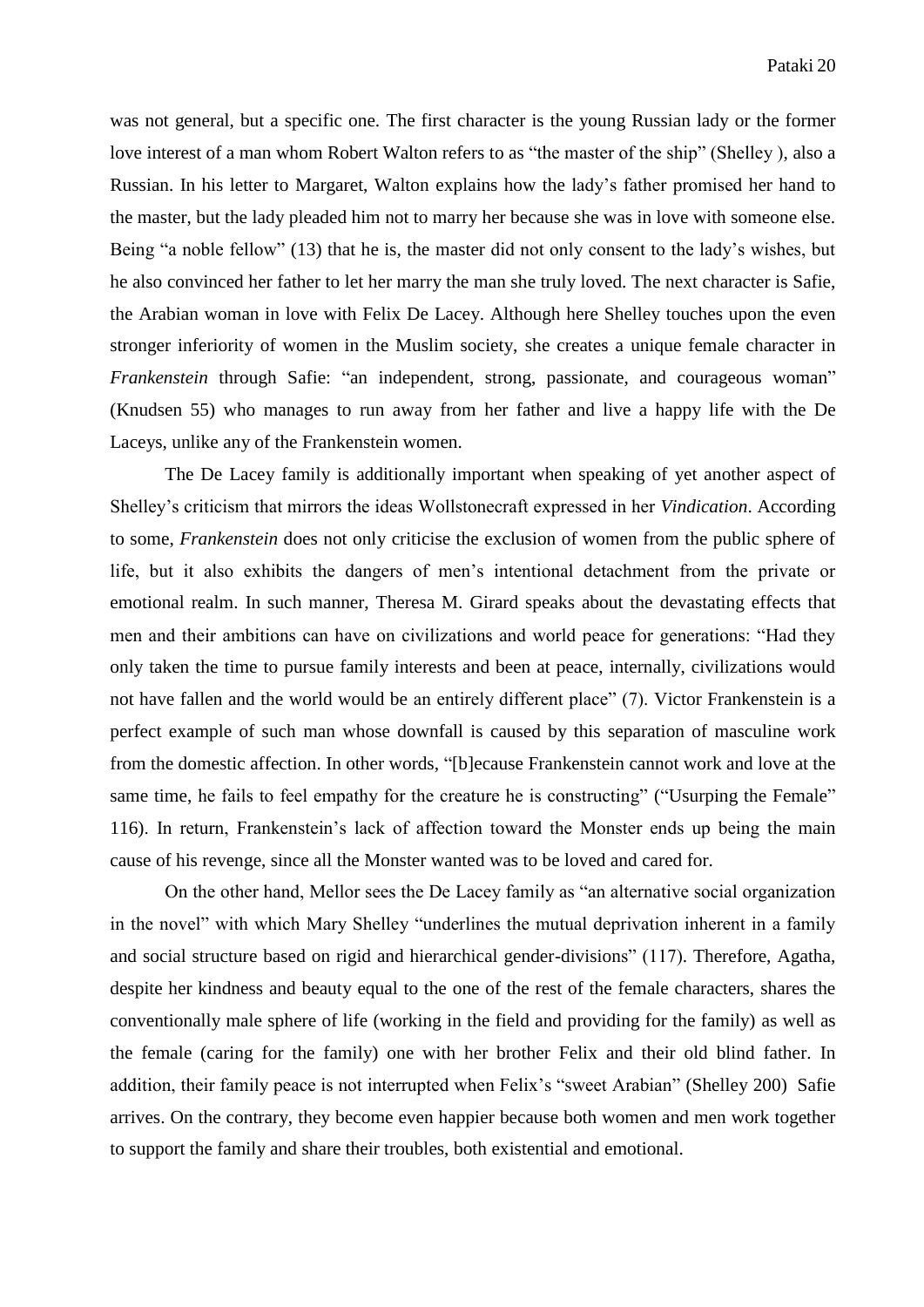In this way, Shelley's portrayal of their harmonious community perfectly corresponds with the thesis of John Stuart Mill's *Subjection of Women*:

That the principle which regulates the existing social relations between the two sexes—the legal subordination of one sex to the other—is wrong in itself, and now one of the chief hindrances to human improvement; and that it ought to be replaced by a principle of perfect equality, admitting no power or privilege on the one side, nor disability on the other. (4)

Thus, Mill argues that it is impossible for the society to prosper if there is to be a subjection of any kind. Likewise, Wollstonecraft argues that if marriage were more like a friendship of two equal partners, they would be better parents to their children and would contribute the society on the whole. Even though the reader might get the impression that Victor's family seems idyllic, especially when he describes his early childhood, it is crucial to stress that it is Victor's viewpoint that provides such description. However, reading between the lines as well as Elizabeth's letters<sup>4</sup> render a different, more realistic picture of the family relations. Likewise, Victor declares his love for Elizabeth on multiple occasions, but his actions show that his ambitions and his work were much more precious to him than his affection toward Elizabeth.

Therefore, this distinction that exists between the Frankensteins and the De Laceys is the key element which determined the faith its members. The Frankensteins reinforce the existing social model in which a woman (wife or daughter) is completely subjected to a man and are therefore destroyed, while the De Laceys live in harmony because their family is based on equality and mutual friendship.

The next three subchapters are going to provide, with the help of the feminist literary criticism, a deeper analysis of specific issues regarding the strict gender dichotomy and its accompanying subjection of women. Just like any other type of literary criticism, it assumes that literary works reflect the reality of the time they were written in. Yet, feminist literary critics put a special emphasis on the position of women and tend to strive for their awareness. Also, feminist interpretations often focus on the very author and try to connect his or her personal experience and anxieties with the literary worlds they create. In the case of *Frankenstein*, such approach truly is fruitful since "Mary Shelley's own life was a source of inspiration for her novel

1

<sup>&</sup>lt;sup>4</sup> Such as the one in which Elizabeth informs Victor how his father (and her uncle) ironically rejected her suggestion regarding the future profession of Victor's little brother Ernest.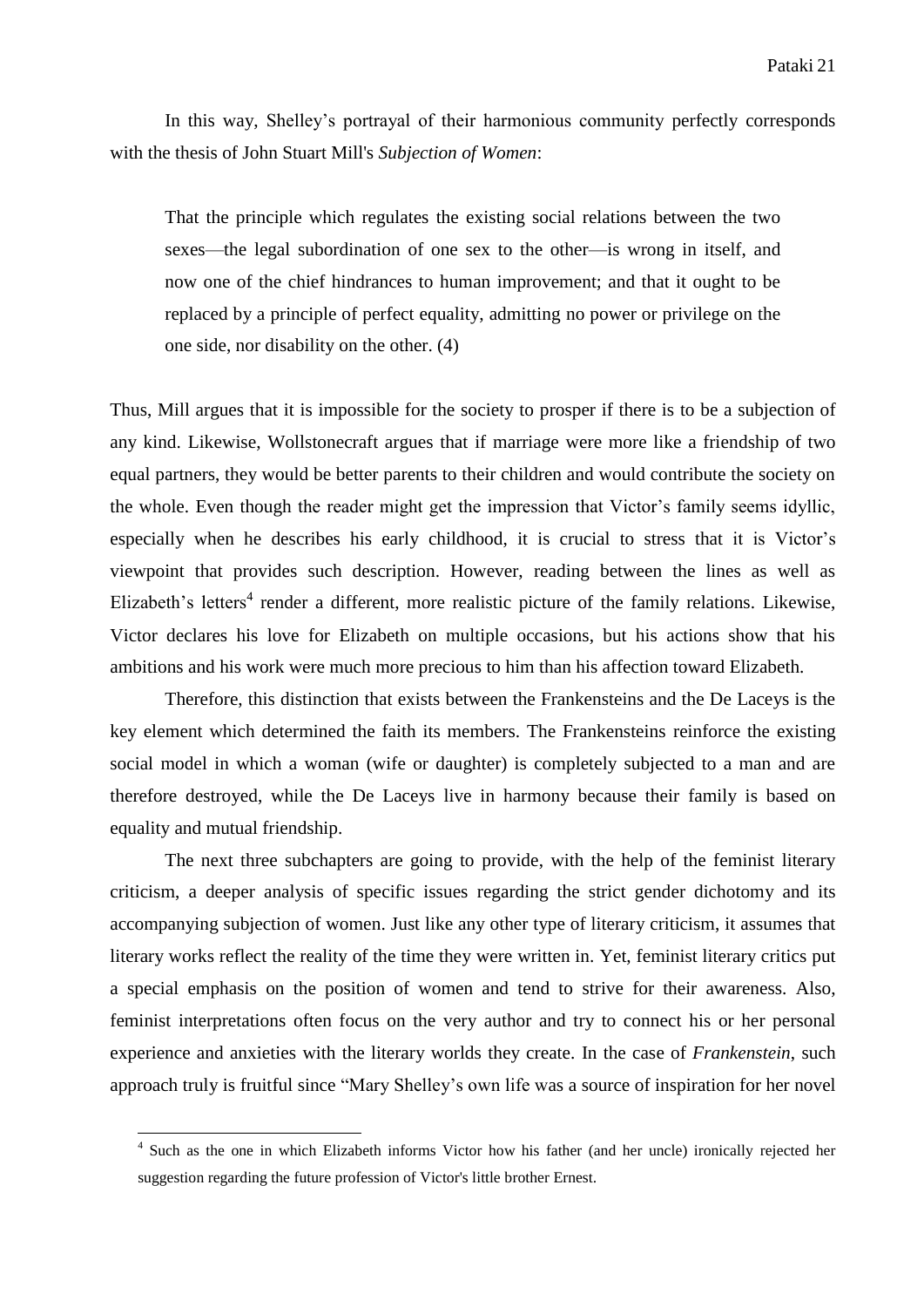[as it] was her contemporary society and its treatment of women" (Knudsen 11). However, it is important to note that all these issues cannot be interpreted in isolation because they share a common origin nor can they be fully understood one without the other. Still, one can name three major issues in Shelley's *Frankenstein* which strongly reflect the existing social norms of her time and her personal (feminine) experience regarding them.

#### **2.3.1. Exclusion of Women from the Process of Reproduction**

On the outside, the exclusion of women from the process of reproduction seems to most harshly deprive women of their natural role in the society. At the same time, however, it represents the most convincing argument of both Wollstonecraft and Shelley's assertion that the strict gender division is detrimental not only to women, but also to the society in general.

From the feminist point of view, according to Mellor, the simplest way of specifying the theme of Shelley's *Frankenstein* is to say that it deals with "what happens when a man tries to have a baby without a woman" ("Making a Monster" 40). Likewise, the easiest way of interpreting it as a text which stands in favour of the feminist philosophy is the obvious conclusion that Victor Frankenstein's story ends with a severely tragic result exactly because he tried to have a baby without a woman. Men's tendency to "sink [women] even lower" (8) on the social ladder, as Wollstonecraft says, comes to life now more than ever through Frankenstein's attempt to eliminate the "gift of creation" (Knudsen 16), women's only advantage over men. Consequently, its unsuccessful result indicates that Mary Shelley did not advocate against the male social dominance simply on the grounds of its negative impact on the lives of women. What she truly wanted to show was that such social organization bore extremely negative repercussions for men as well.

Indeed, many critics share this idea. To illustrate, Earnest states the following: "By creating an intense collapse of boundaries [in the form of the Monster's birth], Shelley critiques the patriarchal insistence on a strictly divided gender dichotomy" (6) and demonstrates "the disastrous effects of defining the domestic and extrafamilial spheres as mutually exclusive" (Hale 12). The central idea of Victor's wish to exercise the superiority over women by usurping their most natural function is that the result of such "unnatural act of procreation in which woman has become unnecessary" (Rohrmoser) "could only be a monster" ("A Feminist Critique of Science" 299). Likewise, Michal Smolka agrees on the real cause of the tragic destiny of Frankenstein and everyone around him as well as Shelley's accompanying message: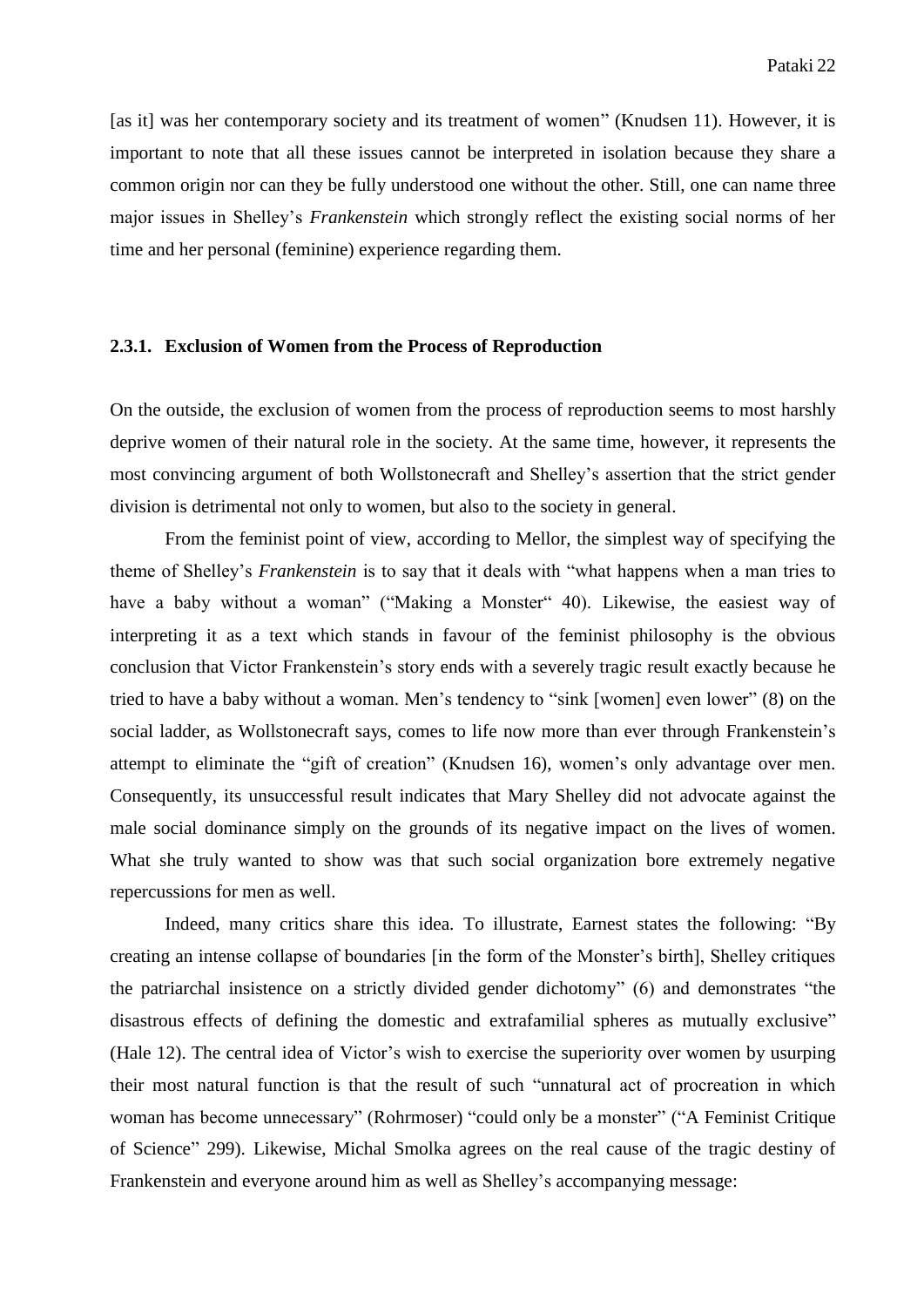Along the narration of Frankenstein, there is a succession of tragic incidents that are the outgrowth of malfunctioning relationships between family members and most importantly between men and women (or husband and wife). The male vanity is an element that corrupts the principles of a functioning family by considering 'himself' as superior to the female element. Defying equal mutual partnership, the male ego locks himself out of the basics of human society – the family. And this is the core of Mary Shelley's message – the counterproductivity of such a behaviour since the man has situated himself outside the sphere of family intimacy and offspring breeding. (31)

Therefore, beside the wrongful act of trying to usurp a distinctly female feature, the idea is that Victor Frankenstein failed because he could not provide his Monster with adequate care since "the monster's cruel behaviour could have been prevented by parental love and tenderness" (Kató 12). And the main reason for which Frankenstein was not able to feel affection toward his Monster is because the rigid division of male (rational) and female (emotional) sphere of life deprived Frankenstein of "the mothering and nurturance [a child] requires" ("Making a Monster" 300), exclusively connected to the female gender at the time.

The above mentioned male vanity and egotism on the expense of females can explicitly be seen in Victor's following words: "A new species would bless me as its creator and source; many happy and excellent natures would owe their being to me. No father could claim the gratitude of his child so completely as I should deserve their" (Shelley 81). This goes further to show the differences established between the male and female gender. The act of giving birth as well as the subsequent selflessness and profound affection toward the children were considered the most important female features at the time. Granted, since this was considered a natural state of affairs, women received no praise for their trials of childbirth and child-rearing nor for their selflessness. On the other hand, Victor who indeed worked hard "engag[ing his] heart and soul" (73) to create his Monster, but never knew the real pains of labour (or the subsequent affection, for that matter), considers himself worthy of eternal praise and gratitude.

Feminist literary criticism also provides an explanation as to why Victor Frankenstein wishes to usurp the female reproductive role in the first place. Essentially, they claim that the origin of his actions represents the same source of the overall men's wish to dominance women, and that is the fear of female sexuality. According to Smolka, the overall men's attitude to women, which "assumed that any effective liberation of women's position in society would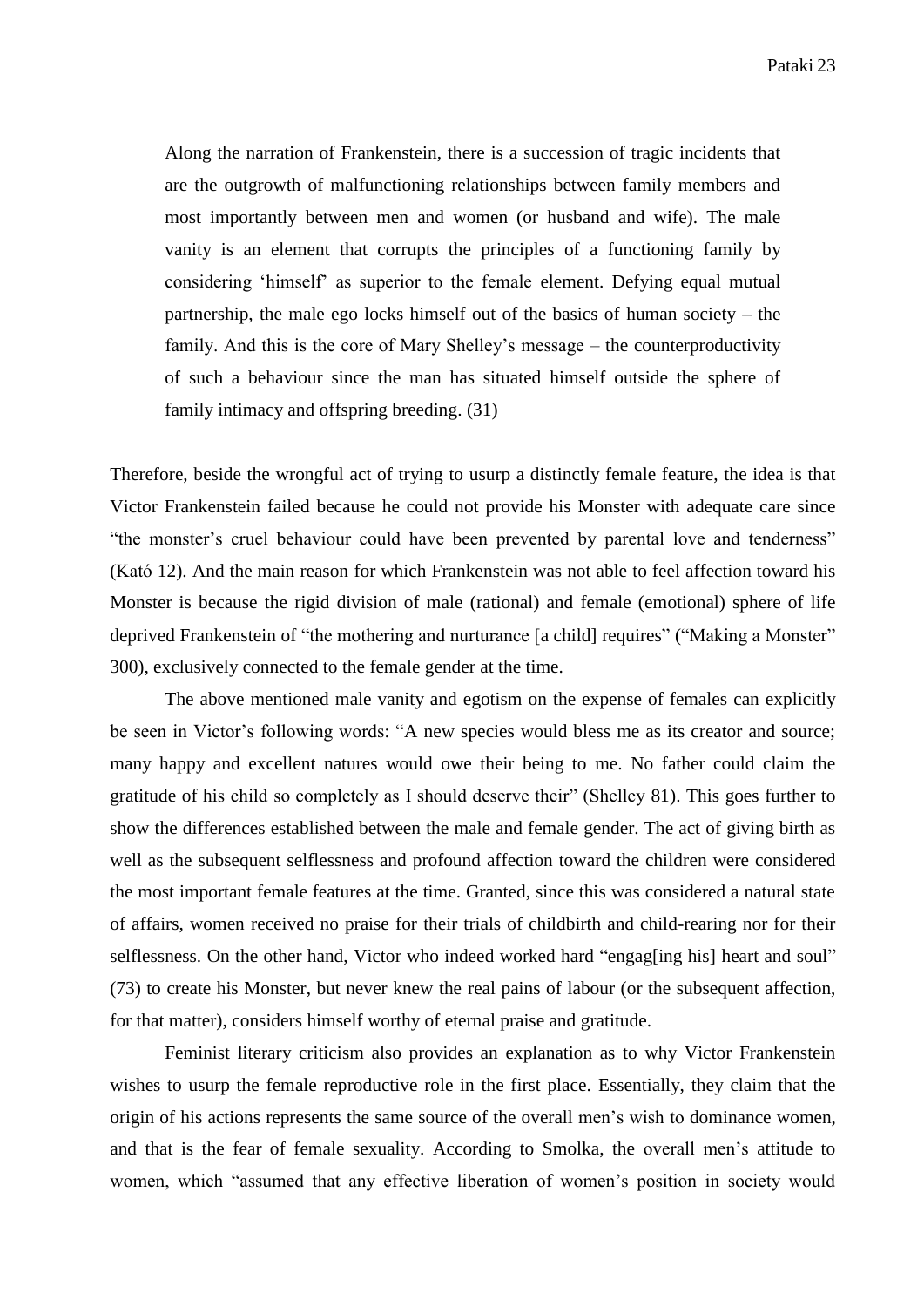weaken the patriarchal constitution", finds its source in men's "unconscious horror of female sexuality". He further adds that "[t]he power of human reproduction it enables poses a threat to the established patriarchal network which then resorts to science and laws to manipulate, control and oppress women" (7). Indeed, Victor Frankenstein excluded women from the process of reproduction with the help of science. Mellor further advances the theory by claiming that:

A woman who is sexually liberated, free to choose her own life, her own sexual partner (by force, if necessary), and to propagate at will can appear only monstrously ugly to Victor Frankenstein, for she defies that sexist aesthetic that insists that women be small, delicate, modest, passive, and sexually pleasing -- but available only to their lawful husbands. (120)

This also explains the reasons for which Victor destroys the female monster before she even comes to life. He fears that "she might become ten thousand times more malignant than her mate, and delight, for its own sake, in murder and wretchedness" (Shelley 299), but above all Frankenstein is most terrified of "her potential to become a mother" (Earnest 26). Victor's assumptions embody the attitude of men of the eighteenth and nineteenth centuries who feared women who would "not retreat to passive, silent existence on the margins of human experience" (Behrendt 79), as they were taught from the early age. Moreover, "[t]he rejection to create a female companion for the Creature signals the suppression of the realm of emotions, the sphere from which the female sexual power grows" (Smolka 26).

Finally, in connection to the arguments that *Frankenstein* served Shelley to express her anxiety of being a female writer in a male-dominated world, it is also possible to say that this was her way of showing how ridiculous and *unnatural* society's degrading attitude toward women was. "The male scientist who created without a female was not only a warning against the rapidly developing science but also bespoke of an increasing marginalization of women in society and in literature" (Knudsen 10). In this way, Victor Frankenstein's deliberate exclusion of female in an uncommon attempt to have a baby can be compared to both real and literary world dominated by men, who are usurping women's inherent right of *procreation*. Thus, Frankenstein's "unnatural process of creation: a man assuming the maternal role of biological life-giver mirrors Shelley's socially constructed sense that she behaved unnaturally in assuming the role of [a female] artistic creator" (Parker).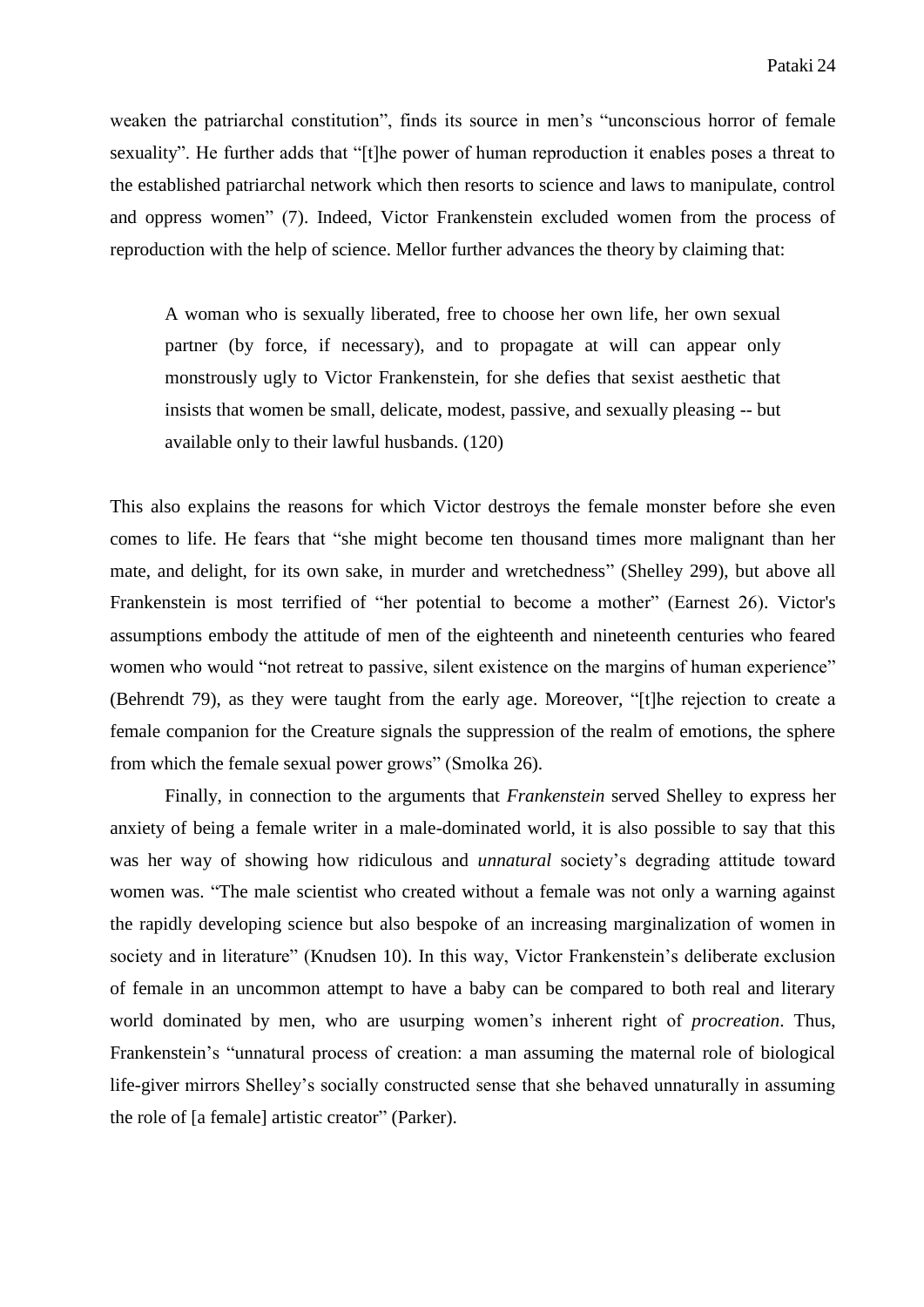#### **2.3.2. Mary Shelley's Reflection in the Monster**

The previous chapter makes it obvious that Mary Shelley protested against the neglect of the right of women to be a rightful part of the society, while simultaneously lamenting her inferiority in the world of literature as a female writer. However, the critics provide an interesting view of the way the author actually articulated her criticism against the existing female subjugation. Even though she explicitly defines the Monster as a male character, many critics have found a reason to claim that the Monster's male voice actually represents Shelley's feminine voice, advocating against men's degrading attitude to women. The main reason for that is that it provides the strongest link between the social position of her monster and both Mary Shelley's private and (the developing) public position.

As the first instance of undeniable similarity between Mary Shelley and her Monster, Smolka points out: "[A]s a motherless child and a woman in a patriarchal culture, M. Shelley shared the creature's powerful sense of being born with no identity, without a feminist model to identify with" (18). Hence the following questions of the Monster: "Who was I? What was I? Whence did I come? What was my destination?" (Shelley 124). Therefore, abandoned by his only parent (Victor Frankenstein), the Monster is forced to take care of himself and acquire knowledge on his own. When dealing with the unfavourable position of women in the private sphere of live, Knudsen states that Frankenstein's abandonment of his *child* "and his unwillingness to even try [to take care of it] is difficult not to parallel to Godwin's neglect of [Shelley] when he remarried" (44). Likewise, Smolka argues:

The creature's autobiographical descriptions of social rejections are evident when it cries: "Every where I see bliss, from which I alone am irrevocably excluded" (Shelley 95), and it draws directly on M. Shelley's experience of abandonment and emotional deprivation after her father's remarriage to the repulsive Mrs. Clairmont $<sup>5</sup>$ . (18)</sup>

This idea of Shelley's resentment toward her father can also be supported by the fact that the Monster's first victim is Victor's little brother whose name is William. According to Kató, this most certainly "represent[s Shelley's] own oppressed aggression towards her father" (12).

<sup>5&</sup>lt;br>
Shelley's father William Goodwin married Jane Clairmont four years after Wollstonecraft died from complications of childbirth (eleven days after Shelley was born). (Mutneanu 4)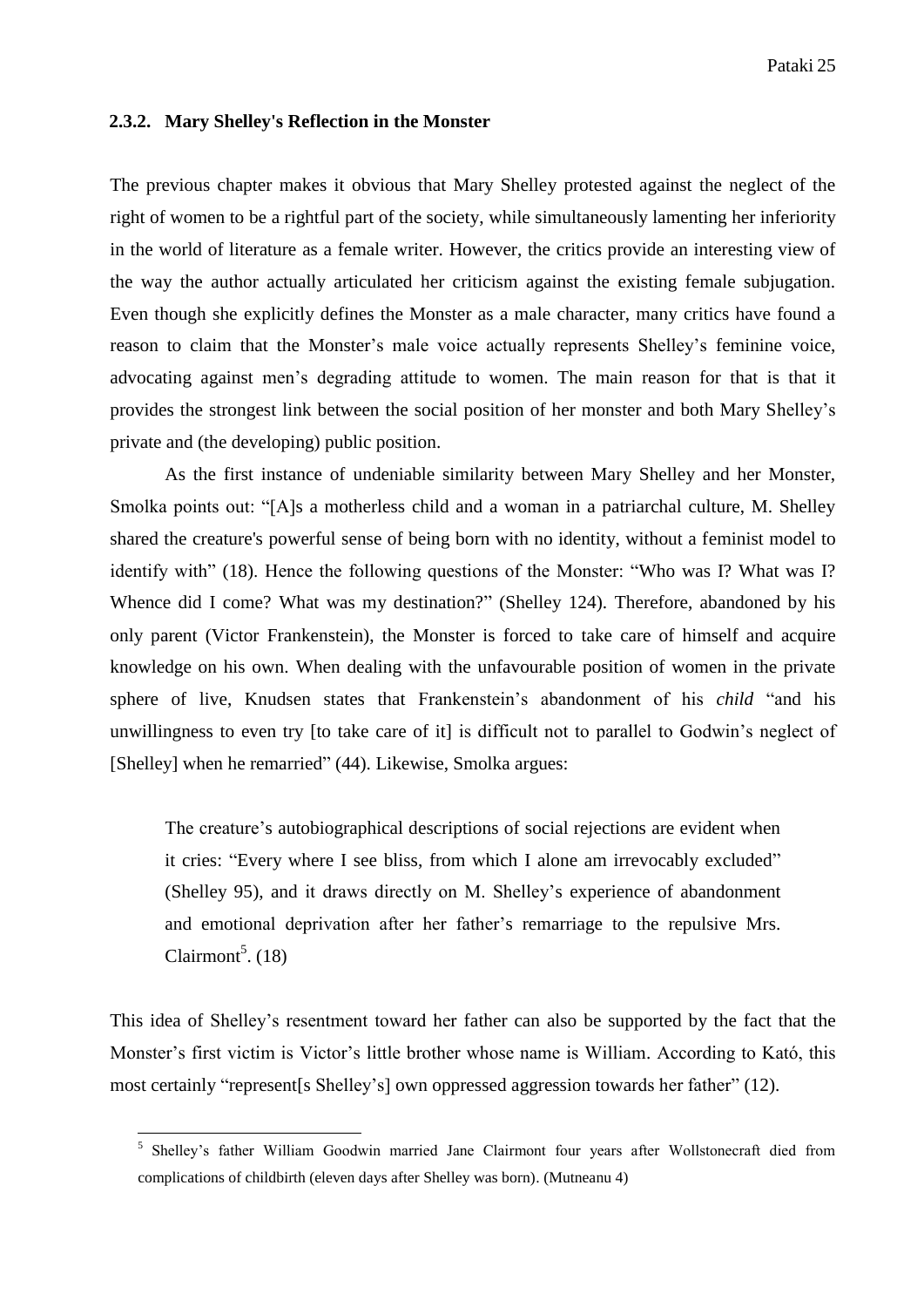Another way of interpreting the unmoored Monster (in regard to the lack of his education) is to contemplate it as Mary Shelley's cry for her long lost mother in the form of a feminist literary predecessor, as Smolka already indicated. "The Monster has to start from 'scratch', just like female writers had to; searching for someone to lean up against and to learn from" (Knudsen 44). Additionally, Tómasson notes how, by "trying to stand on his own, educating himself and trying to become part of society by learning", "the Monster's intellectual journey parallels a woman's education and how she was excluded from society" (23). This theory is mainly supported by the examination of the relationship between Safie and the Monster and its comparison with the relationship between Shelley and Mary Wollstonecraft.

The Monster's need for education is (inadvertently) met by Safie whose acquisition of language enables the Monster to learn the language at the same time. Nevertheless, he can only listen to everything that people say, but can never truly participate in their conversations. Collings recognizes this as an essentially female experience: like Mary Shelley, the Monster can only eavesdrop on the conversations of men without being able to join them as an equal. In this way, a parallel can once again be drawn between the Monster and Mary Shelley as well as between Safie and Mary Wollstonecraft. In other words, the Monster and Mary Shelley share the same link to their *teachers*; the only way they can learn from them is through their *letters*, never in the form of an actual dialogue. Likewise, just as the Monster loses its only chance to became an equal and accepted part of the society when Safie runs away with the De Lacey family, "so too Mary Shelley herself was deprived of a feminist role-model and a supportive family when her mother died and was subsequently denounced in the popular British press as a harlot, atheist, and anarchist" ("Usurping the Female" 118). In addition, "Safie's disappearance from the novel reflects Mary Shelley's own predicament. Like Frankenstein's creature, she has no positive prototype she can imitate, no place in history" (118).

The issue of rejection on the grounds of the Monster's outward appearance furthermore corresponds with Shelley's female anxieties of beginning a writing career in the male-biased society of her time:

[An] aspect of the creature's life that can be paralleled to female experience is the prejudice that he encounters by society based solely on his appearance, and not his eloquence or benevolence. He is never allowed to speak because he is met with fear, disgust and expectations of an evil mind. Women at this time were, perhaps, not met with disgust but most certainly fear. The male society and male authors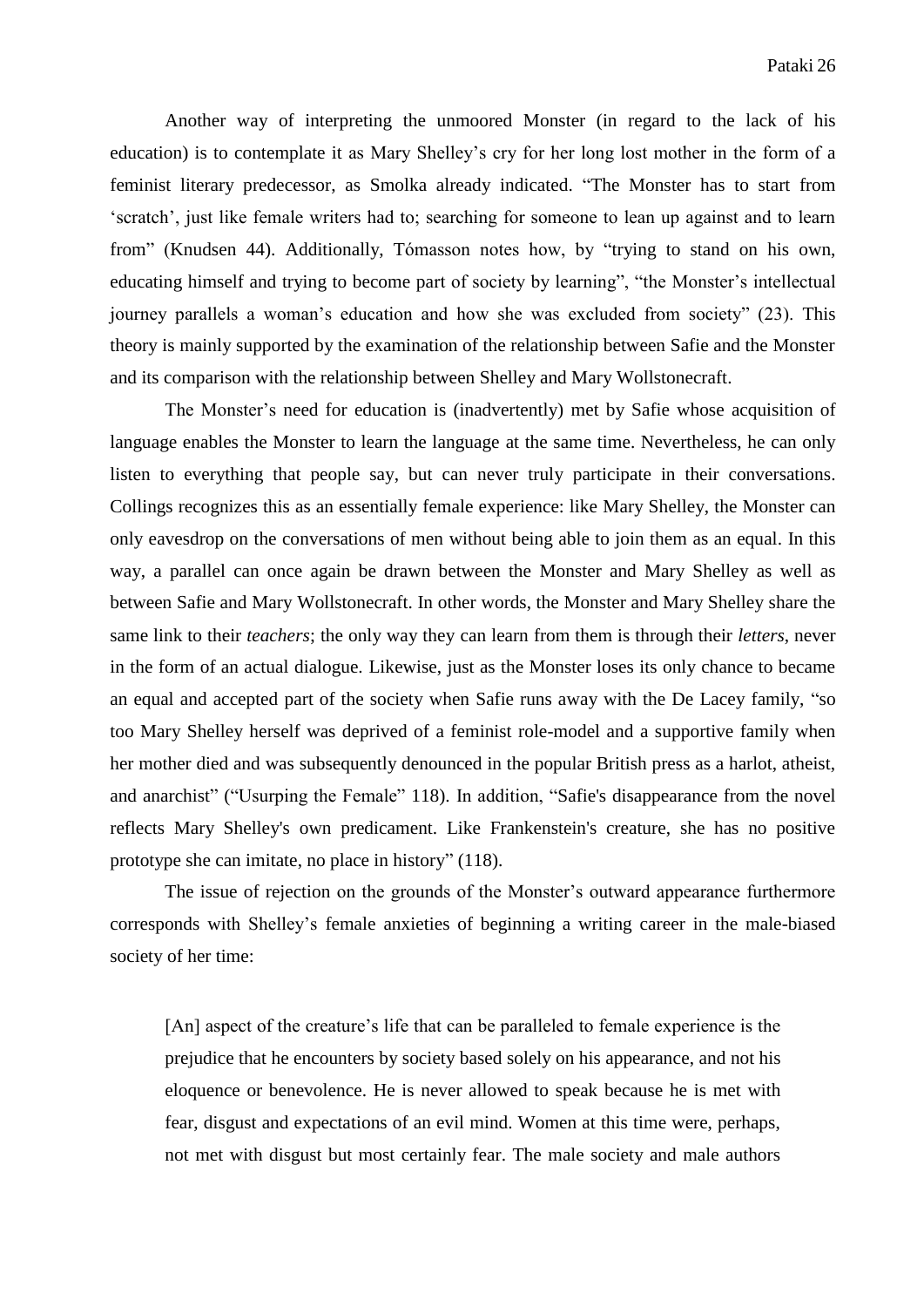feared intellectual women, who were seen as devilish (like the creature), because they feared they would riot and subsequently seize power. (Knudsen 44)

Therefore, although none of the characters grows to be "more reasonable in *Frankenstein* than the monster" (Youngquist 242), he is still denied the right to speak and to be an equal and respected part of the society, very much like a woman. Also, by "interrogat[ing] and threaten[ing] the privileged status of the masculine within a patriarchal society that insists on female silence" (Earnest 20), the Monster represents an even bigger threat, just like Mary Shelley did as an emerging feminist writer. In other words, by ehxibiting the female experience through the Monster Shelley has shown "that learning in isolation (as was the chief means of women's education during that time period) is very dangerous to society, as well as the individual" (Girard 3).

Some of Shelley's autobiographical elements can be found in other characters as well. Namely, Elizabeth's abandonment of her father after he marries another woman and Safie's loss of a strong and wise mother figure. However, all of the above testifies that the strongest and most consistent autobiographical elements can indeed be seen in the Monster's character.

#### **2.3.3. Destructive Power of Female Absence**

The fact that Mary Shelley's female characters in *Frankenstein* are not unimportant as they might first seem has already been proved. On the one hand, their weak and submissive presence served Mary Shelley to show how women were treated by her contemporaries. The task of this chapter is to show that, on the other hand, Shelley's novel can be interpreted so as to consider the female characters as those who actually trigger the ill-fated chain of events in the novel. Curiously enough, it is the very absence of those female characters that makes them so vital. The two female figures whose absence inspires the major events in the novel are the mother and the female companion.

On the one hand, one should consider the importance of the absence of the mother in Shelley's work. Earnest notices that "*Frankenstein* is a story about motherless children" and that "[n]early every character must come to terms with an absent mother". She also provides an elaboration of this phenomenon: as seen in the novel, characters who lose their mothers at a very early age are Caroline, Elizabeth and Safie. The mother in the De Lacey family is "mysteriously absent", whereas Victor's Monster is "notoriously motherless". Furthermore, Justine becomes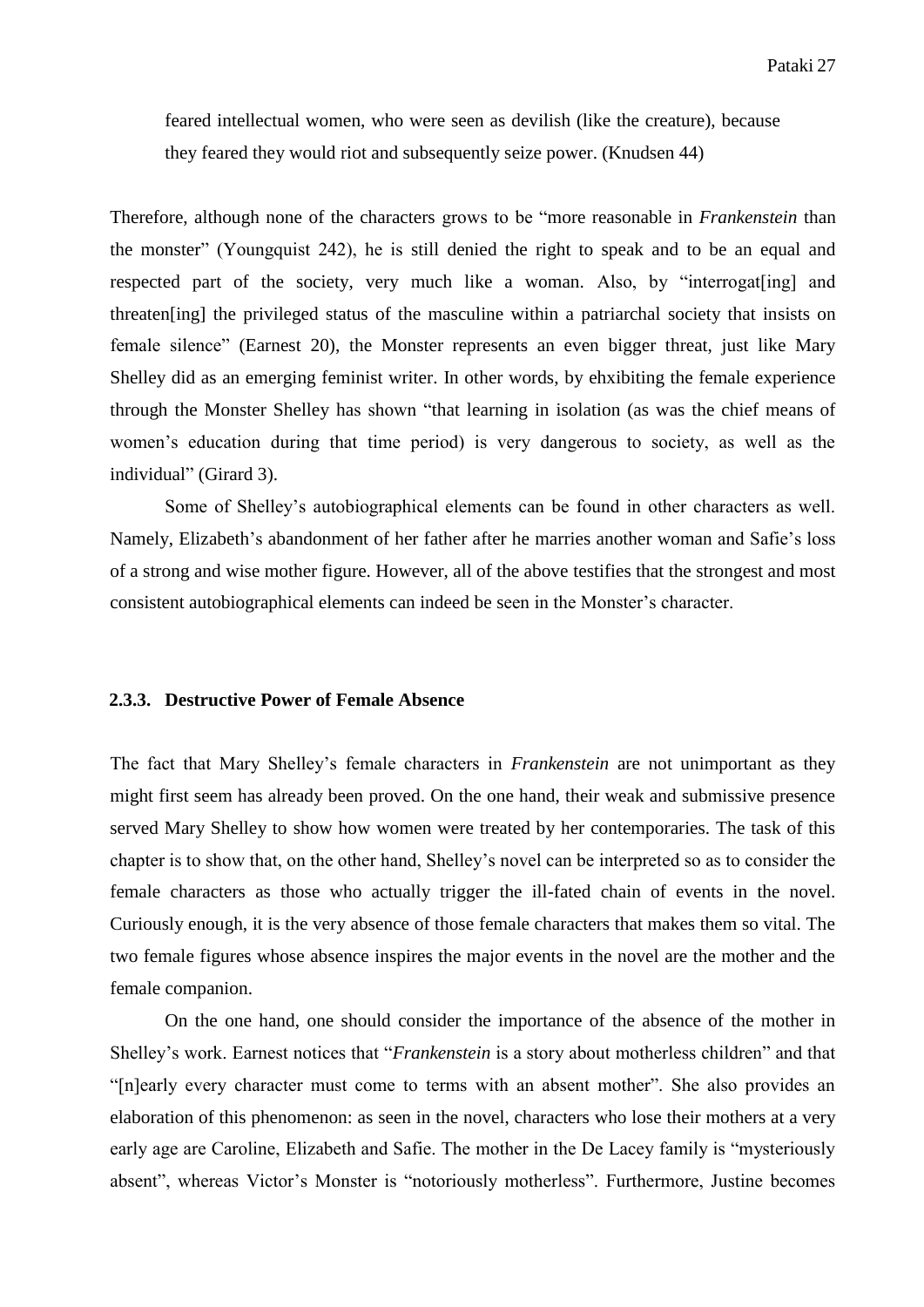motherless later in the book, just like Victor Frankenstein (5). Granted, Earnest sees all this "as a way for Shelley to come to terms with absence of her own mother and her own ambiguous feelings about her own motherhood" (13).<sup>6</sup>

However, it is the death of Victor's mother Caroline that Earnest regards as the instigator of "the pivotal action in the novel", claiming that "[t]he lost object, Victor's dead mother, constantly haunts the texts" and that Victor's main impetus for creating his Monster is the wish to reconstruct her in a way (6). Likewise, David Collings thinks of the whole *Frankenstein* as "[Shelley's] unconscious attempts to recover a relation to a mother who had always been for her a dead mother; perhaps she, like Victor, is compelled to reassemble that impossibly distant body". This provides a new perspective on Victor's original motivation for the creation of the Monster, which is usually interpreted as the act of pure male egotism and overreaching for the forbidden knowledge.

On the other hand, there is the character of Frankenstein's Monster whose wish for a female companion continues the tragic chain of events started by his creator. Although the Monster initially suffers because of the rejection of his *mother* Victor, he turns to rage only after he meets the De Lacey family and learns of their affections and love. The Monster considers a female companion as a way to become an *ordinary* part of the society: "I shall feel the affections of a sensitive being, and become linked to the chain of existence and events, from which I am now excluded" (Shelley 261). Accordingly, having murdered little William, the Monster sees a locket with Caroline's picture and becomes even angrier because he is aware that he will never be accepted and loved by a woman:

In spite of my malignity, it softened and attracted me. For a few moments I gazed with delight on her dark eyes, fringed by deep lashes, and her lovely lips; but presently my rage returned; I remembered that I was for ever deprived of the delights that such beautiful creatures would bestow; and that she whose resemblance I contemplated would in regarding me, have changed that air of benignity to one expressive of disgust and affright. (Shelley 252-253).

The absence of a female companion is also presented in the Monster's recollection of Felix's longing for Safie: "He was always the saddest of the groupe; and, even to my unpractised senses, he appeared to have suffered more deeply than his friends" (Shelley 192). When

 6 Shelley' first child, a girl, died two weeks after she was born. (Munteanu 6)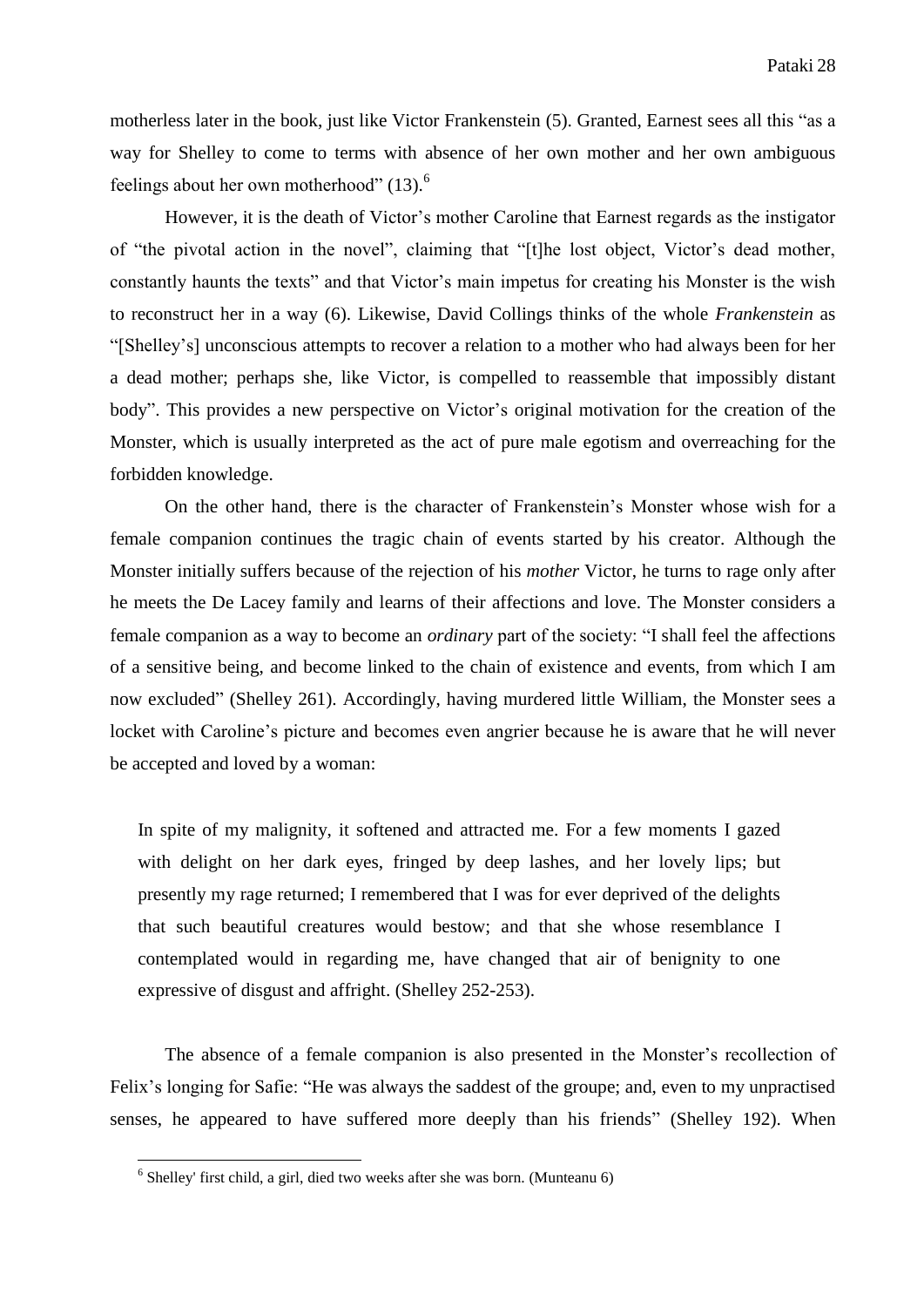compared to Victor's "sterile emotion" (Parker) for Elizabeth, this once again serves to show Shelley's propagation of Wollstonecraft's ideas regarding the natural or "ideal" family structure. Victor's patriarchal family organization and its tragic downfall is in contrast with the De Lacey's harmonious unity based on mutual love and friendship who leave their cottage in fear of the Monster, but are implied to have a bright future together.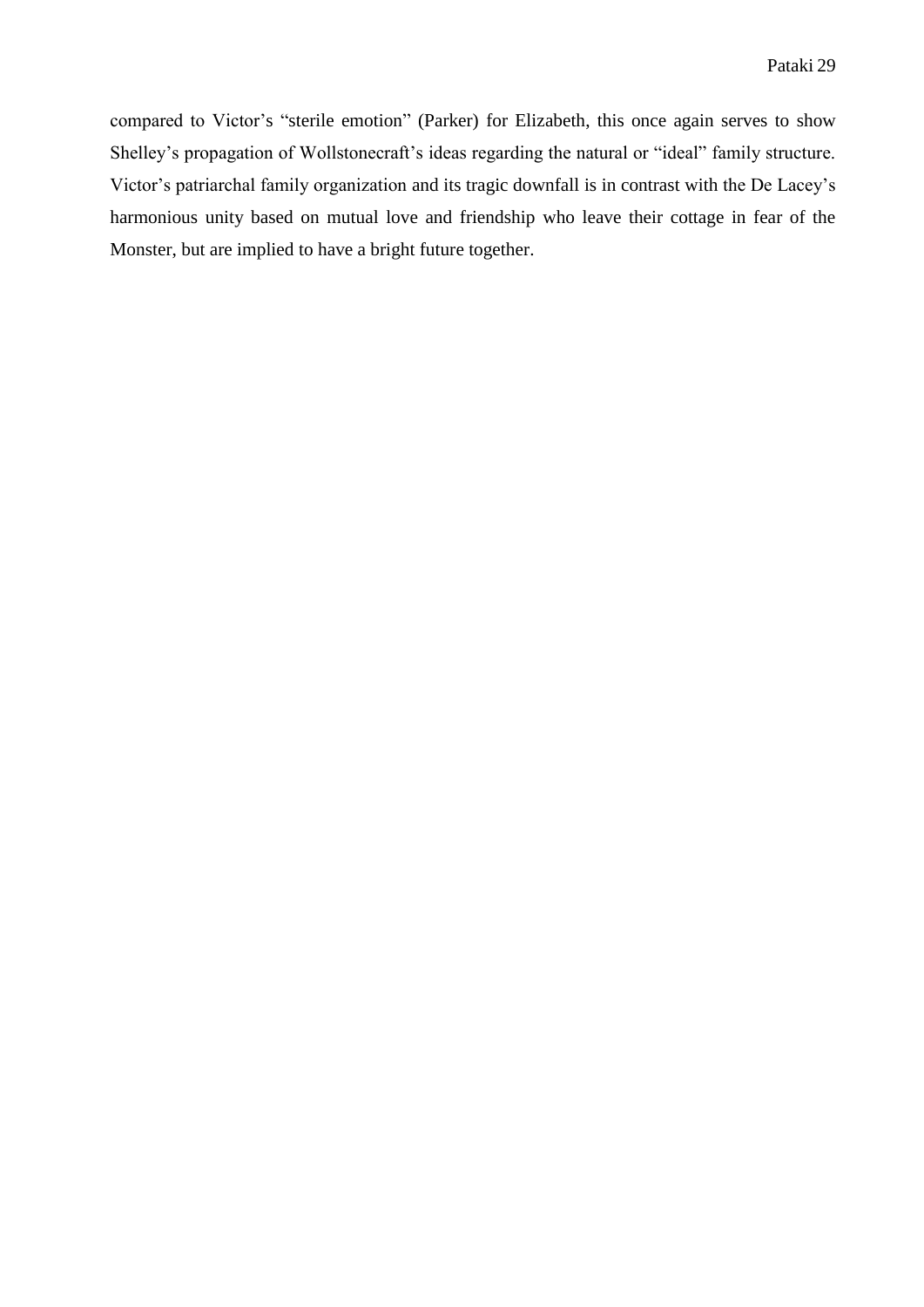#### **3. WOMEN IN KENNETH BRANAGH'S** *MARY SHELLEY'S FRANKENSTEIN*

#### **3.1. Critics' Point of View**

It is a well known fact that a film adaptation of a certain literary work always and invariably represents a distinct and independent work of art, regardless of the extent of resemblance it bears to its literary predecessor. Accordingly, a film adaptation should always be approached to and evaluated as a separate work. It is the director's prerogative to autonomously choose which aspect(s) of the written work he or she wants to present in the film. They might try to produce a faithful adaptation, they might make certain changes they consider more or less necessary (for example, add and/or omit some events, characters, and so on), or they can simply opt for a loosely based adaptation of the literary work by focusing on a completely different aspect altogether.

The director Kenneth Branagh named his film adaptation of Shelley's novel *Mary Shelley's Frankenstein* claiming "to understand the spirit of [the novel] - in this instance formulated as author intent - in opposition not only to earlier filmic interpretations of the novel but also to its own textual manifestations" (Ryan 225). Indeed, his work is appreciated as a faithful representation of "the Promethean theme of the overreacher who defies God by assuming his power of creating life" as well as "the Creature's autodidactic acquisition of a voice and his later use of it to face his creator", features which were persistently suppressed in the previous adaptation (Pardo Garcia 230). Yet, in connection to the portrayal of the female characters, many critics consider Branagh's title "a misnomer" (Parker). Taking into consideration that Shelley's novel mainly exhibits men's demeaning and patronizing attitude toward women, it is argued that Branagh's alterations ruined the essence of the original text by giving females a *louder* voice, especially to Elizabeth. To illustrate, Munteanu states:

Probably nothing is more questionable in Branagh's treatment of the book than the hideous reanimation of Elizabeth<sup>7</sup>, which, though intriguing in its suggestions, disregards one of Mary Shelley's main themes—Victor's impossible relationship with Elizabeth and men's difficult relationship with women in general. (224)

1

 $<sup>7</sup>$  After the Monster kills Elizabeth (by ripping her heart out), Victor reanimates Elizabeth by attaching her head</sup> to Justine's body. As indicated, the event is purely Branagh's work and does not appear in the novel.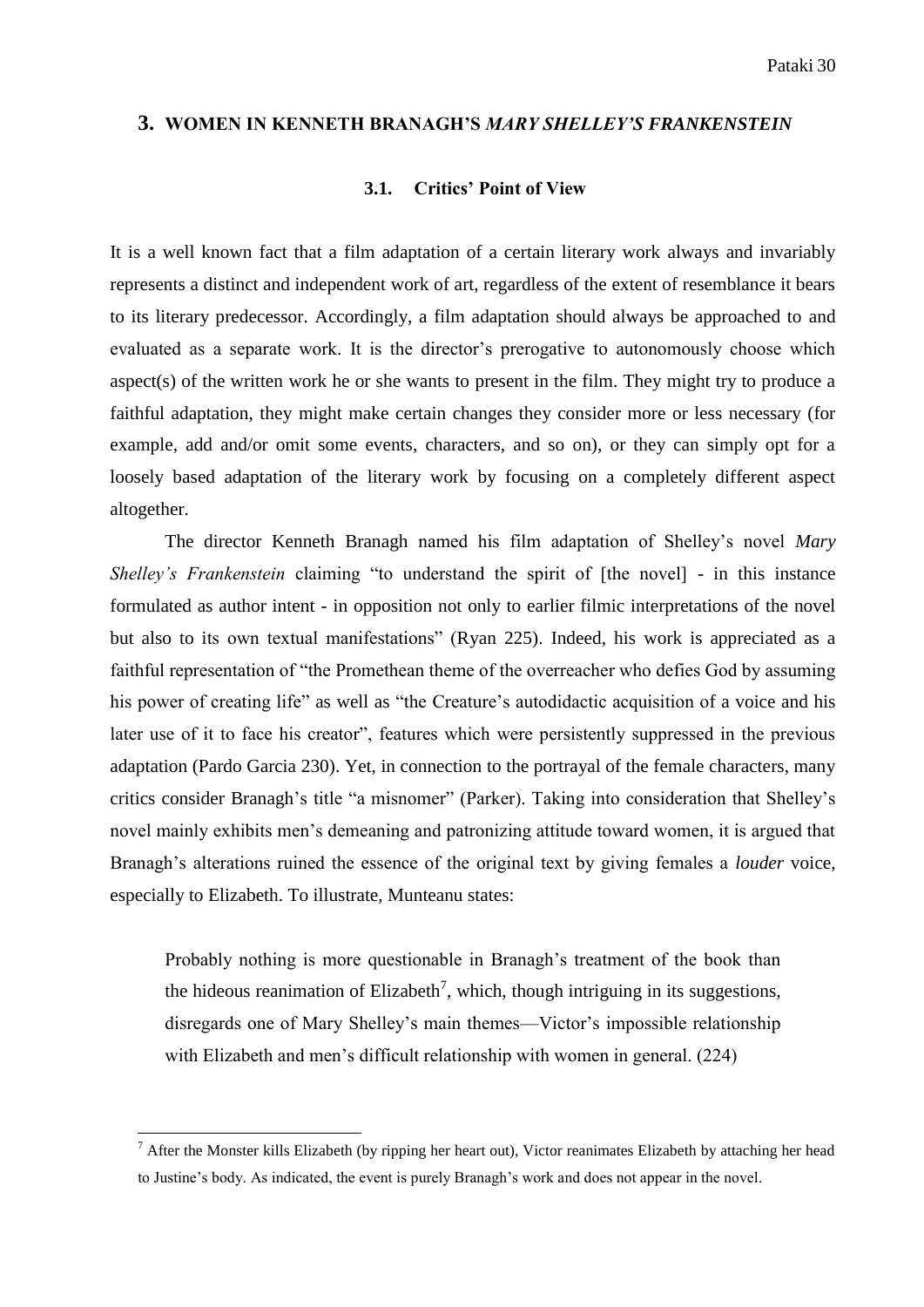#### **3.2. Enhancement of Elizabeth's Character**

Since Elizabeth's character has been singled out as "Branagh's most audacious departure" (Parker) from the novel, which she indeed is, the comparison between Shelley's text and Branagh's film shall start with her. Some claim that, while Shelley does not particularly distinguish Elizabeth's character from any other female character in the novel, Kenneth Branagh deliberately alters Elizabeth's background role to a major extent. Namely, Braun asserts that Branagh transforms her "from Shelley's domestic angel into a well-dressed bundle of Gothic spitfire" (1). Even the director himself admits that he was aware of the fact that Elizabeth was, what Bennett and Curran call, "a minor player" (1) in the original text so that he deliberately decided to change that in his work. He claims that it was important to him to have a very strong woman's role in a film of that size, and not just a token of love interest, and how he wanted Elizabeth and Victor to be two equal partners (Branagh 146). He also adds the following: "Elizabeth is only talked about in the book, and I felt that had to be changed. It seemed ridiculous that she would not question what he was up to, and I felt we had to have her voice in our story" (Branagh qtd. in Ryan 225). Since this obviously does not match Shelley's explicit portrayal of Elizabeth who is usually seen as a prototype of a helpless woman in a maledominated world, one should first be acquainted with her depiction in Branagh's film adaptation.

Although Elizabeth in *Mary Shelley's Frankenstein* is as beautiful, kind, and loyal just as the one Shelley created in her work, Branagh's heroine does everything but sit idly and wait for Frankenstein to come back. She openly expresses her pain caused by Victor's blatant negligence, and even though she does temporarily cover for him by presenting her own letters as if they were written by Victor, she refuses to simply accept the situation as it is. On the contrary, she goes to see Victor and demands an explanation. The clash between her love for Victor and her selfrespect presents the viewers with one of the most emotion-filled scenes in the movie. Elizabeth is heartbroken after Victor tells her that their relationship comes second to his work, but the strength of her character comes to life when the audience can see her fighting very hard to find the courage (and succeeding in it!) to stand up for herself and say goodbye to Victor. She does, however, return to him later in the film, but only after Victor desperately asks for her forgiveness. Therefore, Elizabeth's previously attributed strength and resolution which Branagh bestowed upon her remain intact.

All this serves to show that Kenneth Branagh's Elizabeth was certainly brought (closer) to the spotlight, unlike Shelley's who was reduced to Victor's feeble love interest for the majority of time. Nevertheless, many tend to forget that, in the novel, Elizabeth is in fact the only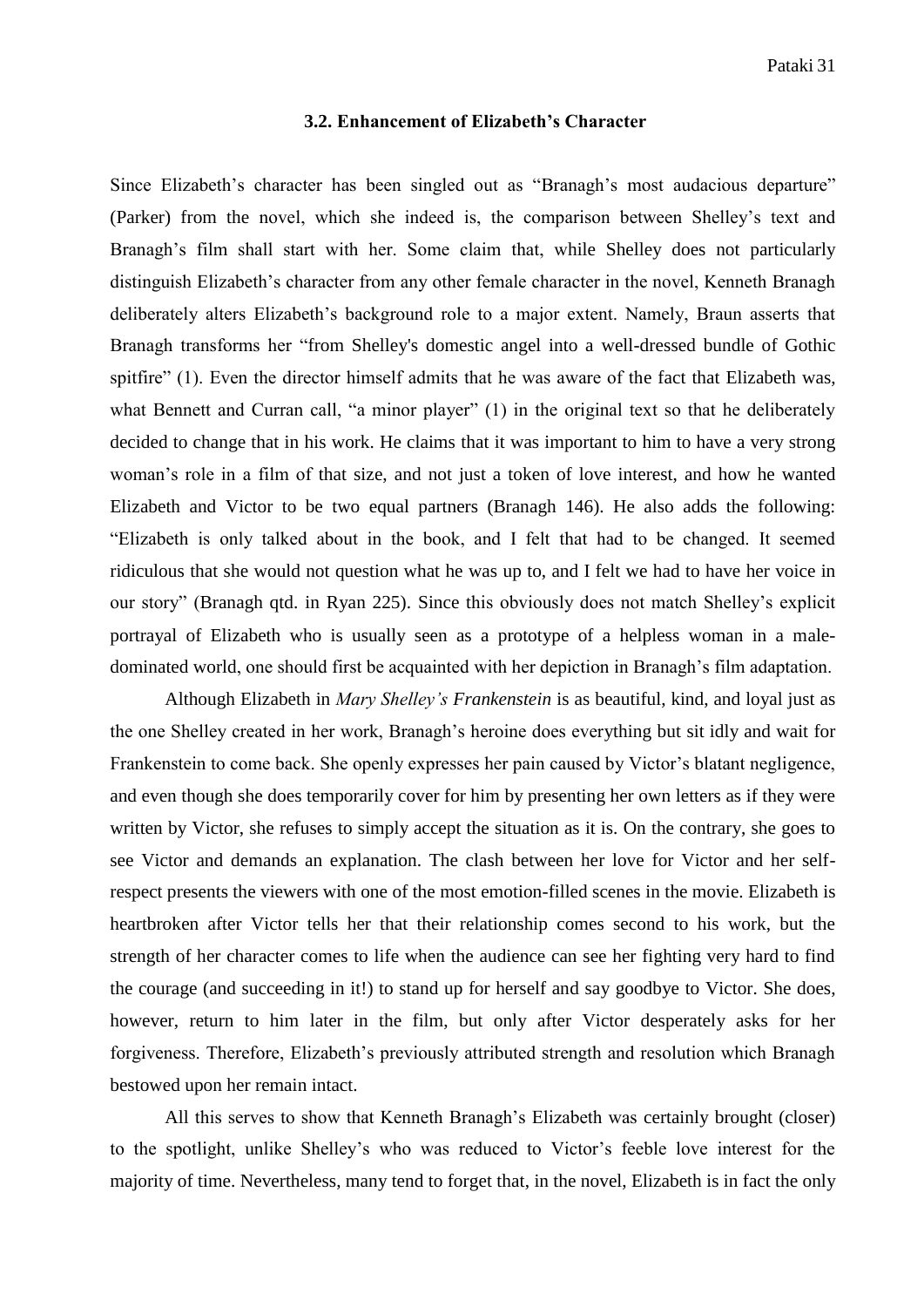female character which Shelley gives voice to in the first place. Despite the obviously maledominated narrative, the letters which Elizabeth sends to Victor provide the readers with an insight into her attitudes regarding her inferior position. Also, her testimony for Justine is seen as her loudest protest through which Mary Shelley is said to have voiced her own dissatisfaction with the British judicial system of the eighteenth and nineteenth centuries ("Usurping the Female" 117). In this manner, Branagh's portrayal of Elizabeth can be interpreted as a *louder*, or "beef[ed] up" (Kaye 249) version of Shelley's character.

What critics additionally fail to notice is that Shelley's female characters are not exclusively made up of weak and voiceless women; a likewise bold female character is already featured in *Frankenstein*. Safie, the Arabian woman, opposes the existing social norms and serves to reinforce Wollstonecraft's ideas regarding the need for social equality between men and women by contradicting her father's will. <sup>8</sup> Yet, since she is not present in Branagh's adaptation, one can argue that Elizabeth simply assumes Safie's role of a strong female who refuses to be a helpless object at the disposal of her fiancé: "In this light, the character of Elizabeth can be read to represent both the authorial authority of Mary Shelley's voice" (Parker), a concept which is actually said to be the running throughout Shelley's narrative (Youngquist 344). In addition, this proves that the already existing Shelley's protest against male dominance was only pushed forward by Branagh:

Earlier, in the mansion parlor, Elizabeth scolds Victor's egoism ("Don't you think of anyone or anything but yourself?" [Branagh 117]), which arranges Elizabeth as a moral voice that reminds Victor of his *hubris* and resurrects Mary Shelley's use of Victor to represent and comment upon the ramifications the masculine order and masculine ambition. (Parker)

However, the critics are not concerned with those differences as much as with "the events surrounding Elizabeth's role toward the end of the film" (Parker). The fact that Branagh made Elizabeth more assertive as well as that he allowed Victor to reanimate her after the Monster kills her is said to have ruined the underlying feminist theory of male fear of female sexuality. However, Kaye sees this only as an extension of the concept of female inferiority and

1

<sup>&</sup>lt;sup>8</sup> Her tyrant father wants to take her with him contrary to Safie's wishes, but she manages to escape and reunite with Felix.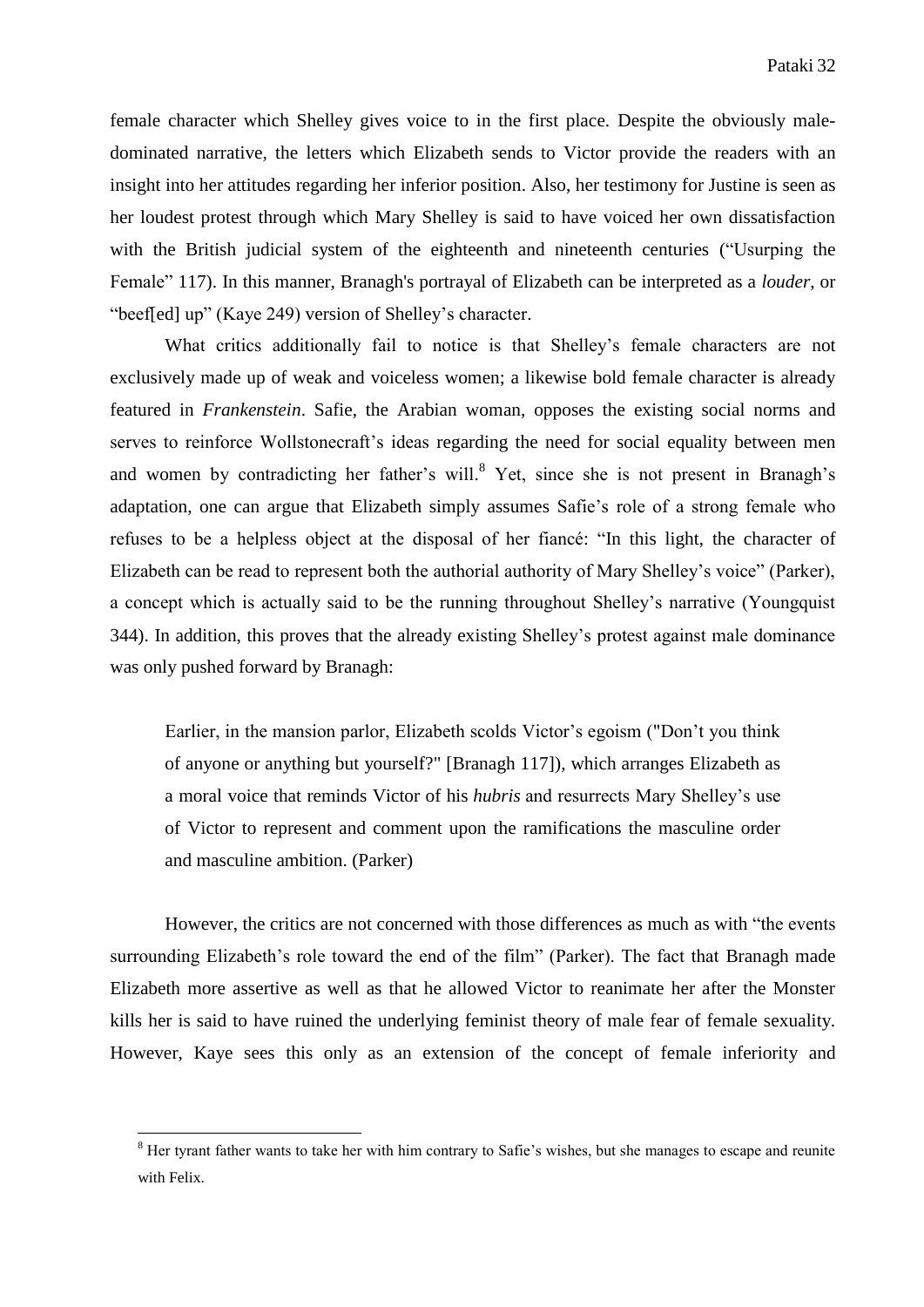helplessness. In fact, she explains that Elizabeth's both murder and reanimation are actually a punishment for her denial of the expected submissive female behaviour:

She is ultimately punished for her assertion by both creature and creator. Whereas the former tears out her heart because no one loves him, the latter cuts off her head and puts it on Justine's body to recreate her in his own way, rather than putting Justine's heart into Elizabeth's body She is denied further power of articulate speech by the two men, who struggle over her reanimated body as if she were a rag doll, each pulling at an arm. All she can do is assert her will in selfannihilation. (249)

This idea of punishing the assertiveness of women seen in Branagh's film can also be traced to Shelley's novel. There, Caroline Frankenstein is "punished for her imprudence<sup>9</sup> - defiance of the family's judgment, which surely means the father's - by herself falling victim" (Bennett and Curran 5). Therefore, her death functions as a "warning about female assertiveness, however benevolent" (5). Additionally, Kaye considers the reanimation scene as Branagh's representation of "Shelley's nightmare about her own dead baby coming back<sup>10</sup> (...) which was the germ of the novel" (249). This can be compared to the filmic representation of Caroline's death through which the director did not only retain the original motif of female selflessness, but he also connected it to Mary Shelley's personal experience, which shall be further discussed in the next chapter. However, one should note that Branagh's most important change in regard to Elizabeth character is the way she dies (the second time). After Victor reanimates her, Elizabeth decides to end her life on her own by setting herself on fire, since she does not want to live in a world where men control women in life, like in death.

All in all, one fact is still inevitable: "While Branagh partially succeeds in remaking Elizabeth as a more developed character, she ultimately becomes a body only" (Parker), just like Shelley's Elizabeth is killed at the end of the novel.

**.** 

<sup>&</sup>lt;sup>9</sup> When Elizabeth catches the scarlet fever Caroline is warned not to go see her, but she refuses to obey her husband and dies as a result of contracting the disease.

 $10$  Shellev's had a nightmare of her dead daughter coming to life. (Munteanu 8)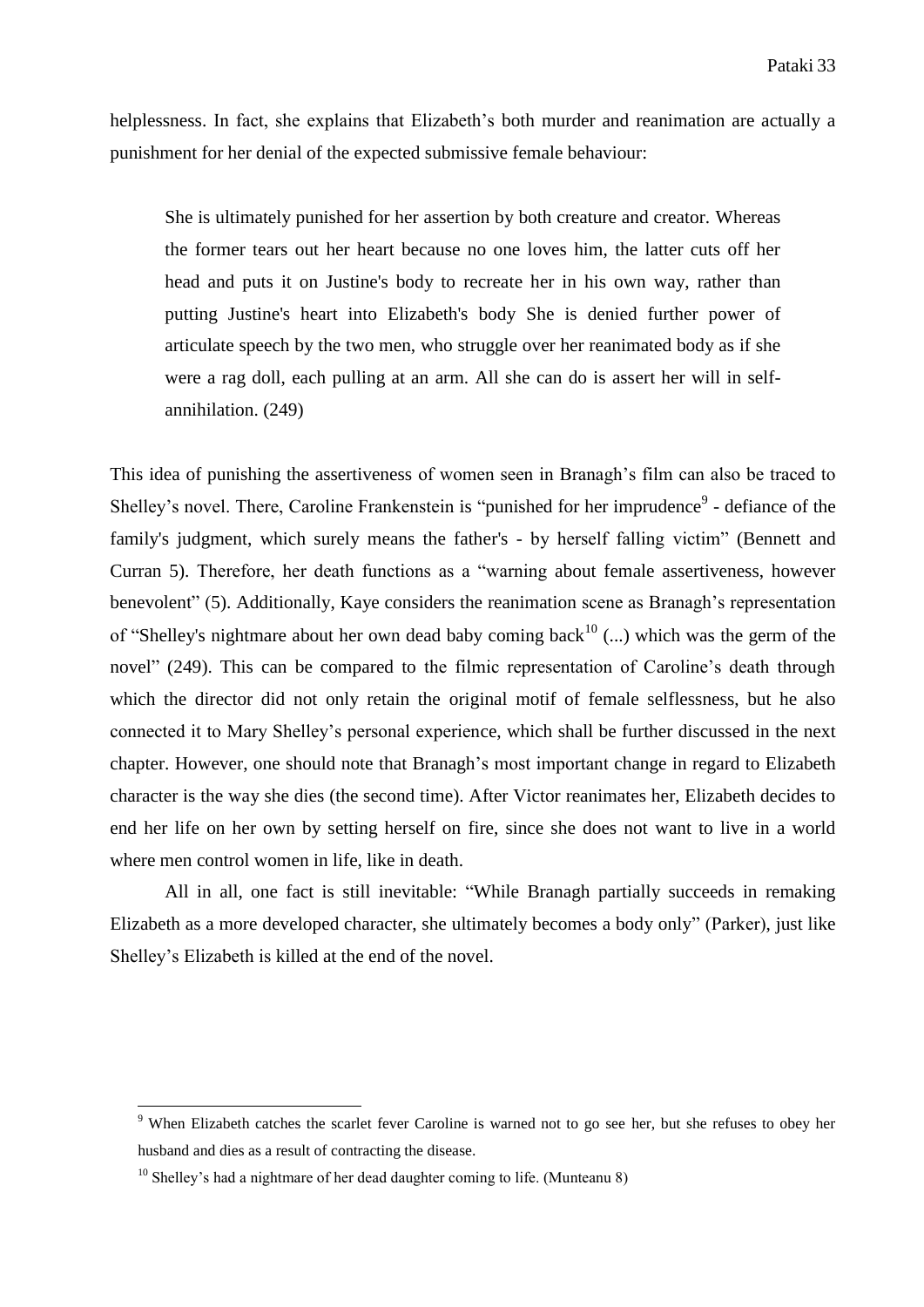#### **3.3. Branagh's Take on Other Female Characters**

On the one hand, Safie's character, or rather the absence of her character in Branagh's adaptation, has already been accounted for. Her distinct, bold features uncharacteristic of women of Shelley's time are attributed to Elizabeth. On the other hand, by replacing her harmonious and loving relationship with Felix with a nameless husband and wife, the director of the film did not deprive his film of her significance in terms of representing an equal part of the family as a woman $\frac{11}{11}$ , instead of being subjected to a man.

The next character who has undergone certain alterations in the film adaptation is Caroline Beaufort. There are two major changes that Kenneth Branagh introduced in his work regarding her character. To start with, one can notice the difference in the way the two *Carolines* die: Shelley's Caroline dies after contracting the scarlet fever while taking care of Elizabeth as explained earlier, whereas Branagh's character dies during childbirth urging her husband to save the baby. Although different, these two acts obviously share a common origin – they emphasize the sacrifice that women are willing to take for another person, a trait exclusively connected to women in Shelley's time.

Moreover, instead of the alleged *ruining* of Shelley's original idea by changing its execution, Kenneth Branagh actually brought one of the most important issues in *Frankenstein* to the surface in doing so. As Diane Long Hoeveler states, "[t]he novel functions as a form of therapy for [Mary Shelley] trying to resolve the consequences of her traumatic birth and troubled childhood" after having lost a mother and her own child (7). Kaye likewise claims: "Having Victor's mother die in childbirth is a reference to Mary Wollstonecraft's death after Mary Shelley's birth" (249). In other words, Branagh's representation of Caroline's death exhibits the selflessness of her character featured in the novel, while simultaneously highlighting Shelley's (female) anxieties about pregnancy and childbirth which are in fact, as it has previously been established, the underlying key issues of her text.

The second Branagh's alteration that can be noticed is the absence of Caroline's picture in the locket<sup>12</sup> which the Monster originally finds on little William upon murdering him and subsequently puts on Justine thus framing her for the crime he committed. In the novel, Caroline's picture serves as a symbol of the absent mother reminding the Monster of his lack of

**.** 

 $11$  Safie and Felix's relationship is presented as "an alternative social organization in the novel" ("Usurping the Female" 117) based on mutual respect. Branagh replaces them (as well as Agatha) with an equally loving (nameless) family defying the strict division of the female and male sphere of life.

 $12$ <sup>12</sup> The locket in the film contains a picture of Victor Frankenstein.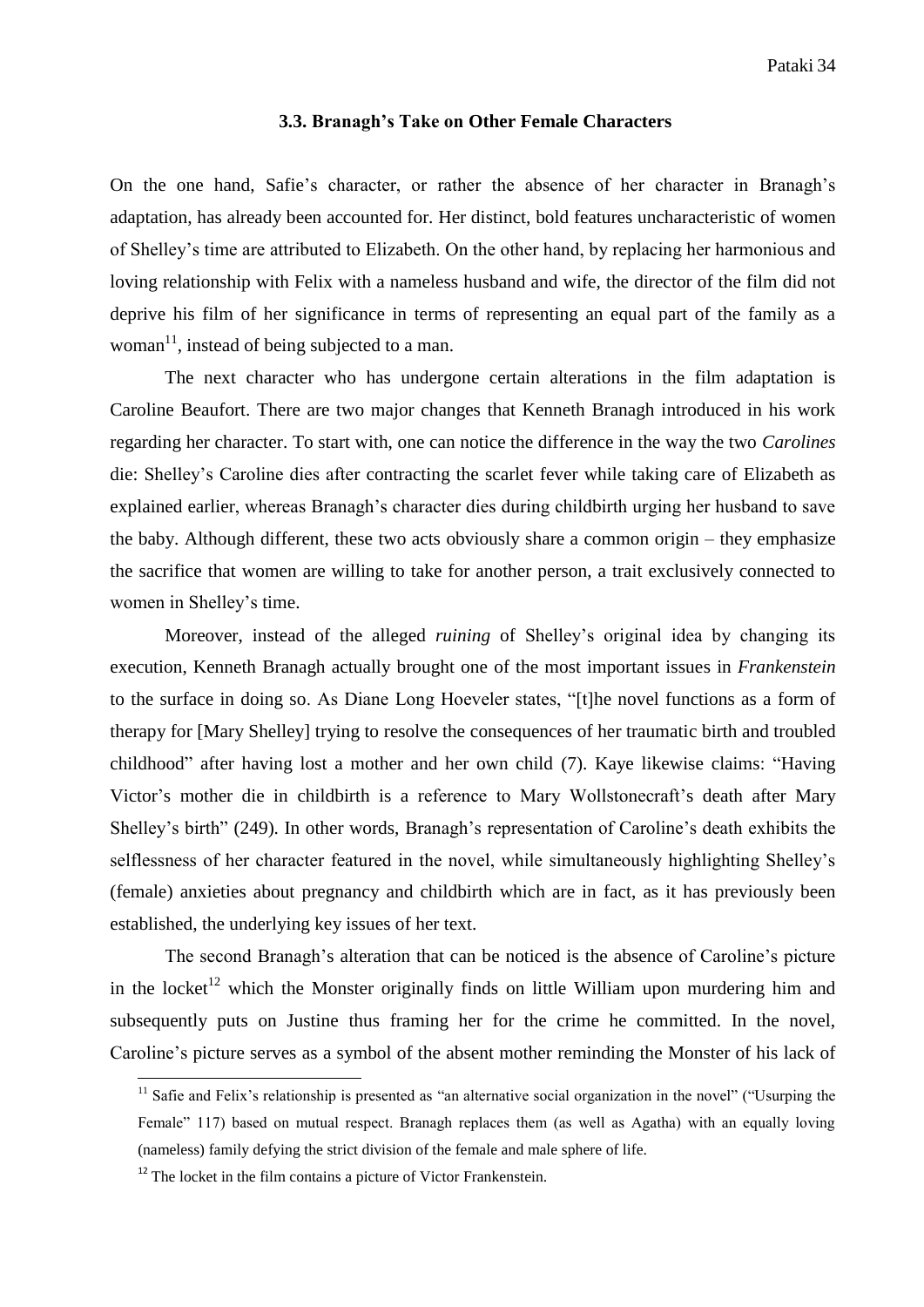both a mother and of a female companion. Therefore, this change can be said to have affected the interpretation of the Monster's increasing wish for a female. As seen later in the film, however, the Monster's longing for a female is still present. Nevertheless, Kenneth Branagh provides a different object altogether which replaces Caroline's picture and functions as an equal symbol of her destructive absence:

Kenneth Branagh's 1994 film *Mary Shelley's Frankenstein* invents a going-away party for Victor on the eve of his departure for university at Ingolstadt. Midway through the festivities, Alphonse stops the music and dancing to present his son with a [journal] from the dead Caroline Beaufort Frankenstein (...) This blank book from the absent mother exemplifies the way Branagh's film makes explicit themes that remain submerged in Shelley's novel, where the maternal signifier is not a journal but Caroline's portrait, which travels from William to Justine, marking both for death. (Hunter 2)

In this manner, since the critics have already established that Shelley's "*Frankenstein* is simultaneously about the death and obviation of the mother and about a son's quest for a substitute object of desire" (Homans quoted in Christie 15), it is obvious that Branagh's introduction of the journal does not alter the consequences of the mother's absence in Shelley's text. Conversely, by understanding that Caroline's death in the novel is indeed "the catalyst that drives Victor Frankenstein to create a monster" (Earnest 12), it can be concluded that Kenneth Branagh has only made Victor's primary impetus for creating his Monster - the death/absence of the mother - more explicit by providing a scene in which Frankenstein swears on his mother's grave that he will learn how to create life out of death.

The last female character to be discussed is Justine Moritz. In regard to her, Branagh's work is usually approved of since Justine was usually omitted in the previous film adaptations of *Frankenstein.* Pardo García considers Justine's character extremely important in connection to the female concerns that Shelley emphasized in her novel. According to him, Justine "points to a larger motif, that of the natural and familial milieu—to which Justine belongs and from which Victor radically severs himself for the sake of science—and therefore to the female critique of male aspiration subtly articulated by that [familial or domestic] milieu" (228) which women were habitually relegated to. Having been set up for a crime she did not commit and not having the chance to defend herself she is "thus included in the discourse on social victimisation" (Pardo García 228):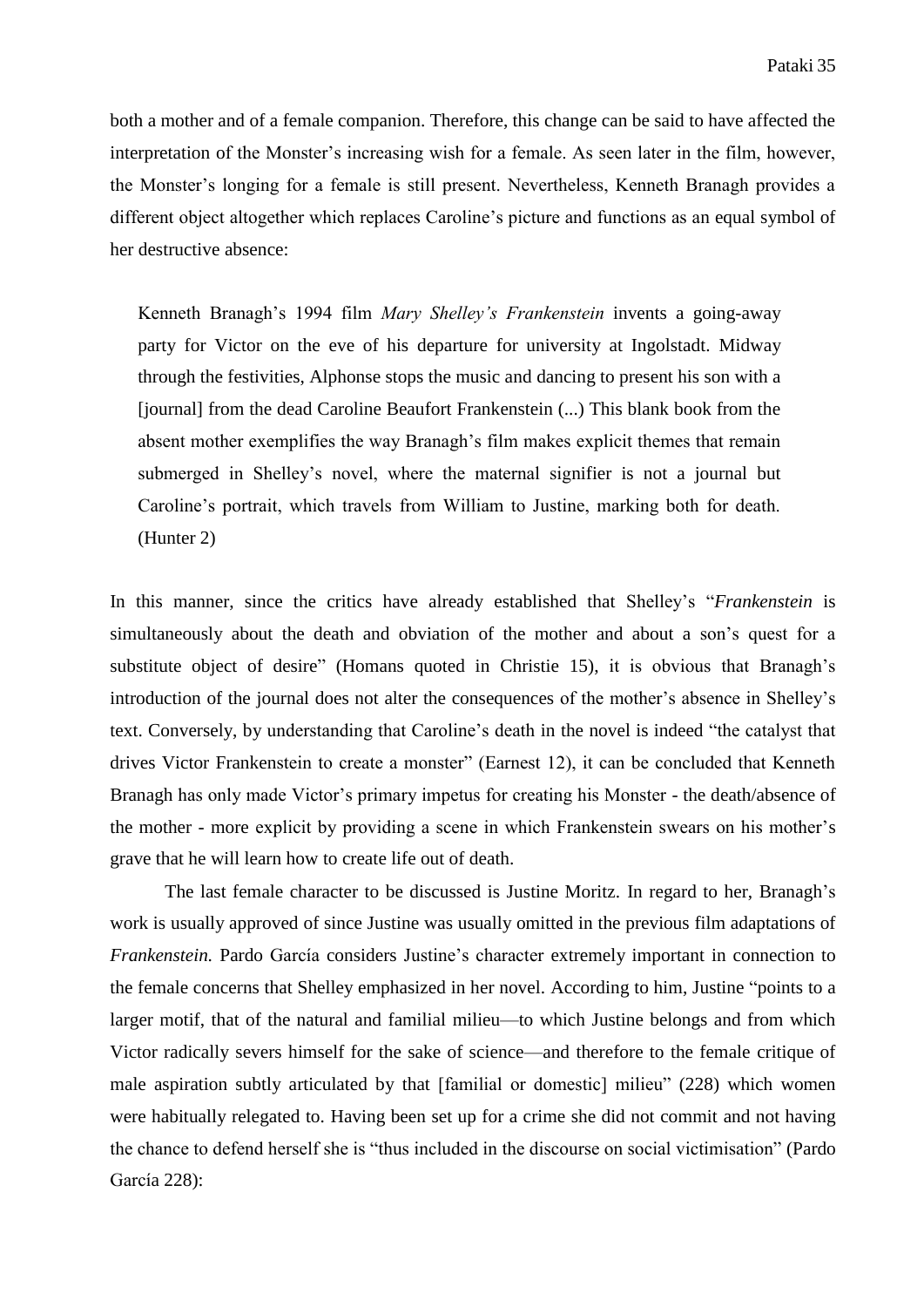Justine is equated to the creature as the mob's scapegoat, as the victim of monstermaking and monster-chasing which uses exclusion as community affirmation. The fact that this scapegoat is female, and that her body, like Victor's mother's at the beginning and Elizabeth's at the end, is cruelly destroyed, emphasises the representation of the female as victim of male desire and violence. (228-229).

Also, as Kaye explained, the fact that Victor took Justine's body and put only Elizabeth's head on it in order to reanimate Elizabeth once more shows that man exercised their superiority over women in life and in death (249).

In the end, it can be concluded that Branagh's film adaptation does justice to Shelley's novel in regard to women after all, since the outcome of all exhibited female characters - Elizabeth, Caroline, Justine - mirrors that of Shelley's novel. The inevitable destruction of female characters indicates that women features in both works were ultimately not able to rise above their pre-set roles and achieve a social status reserved for men, despite the fact that Branagh gave them a much louder voice, and, in Elizabeth's case, the ability to at least choose to die on their own terms.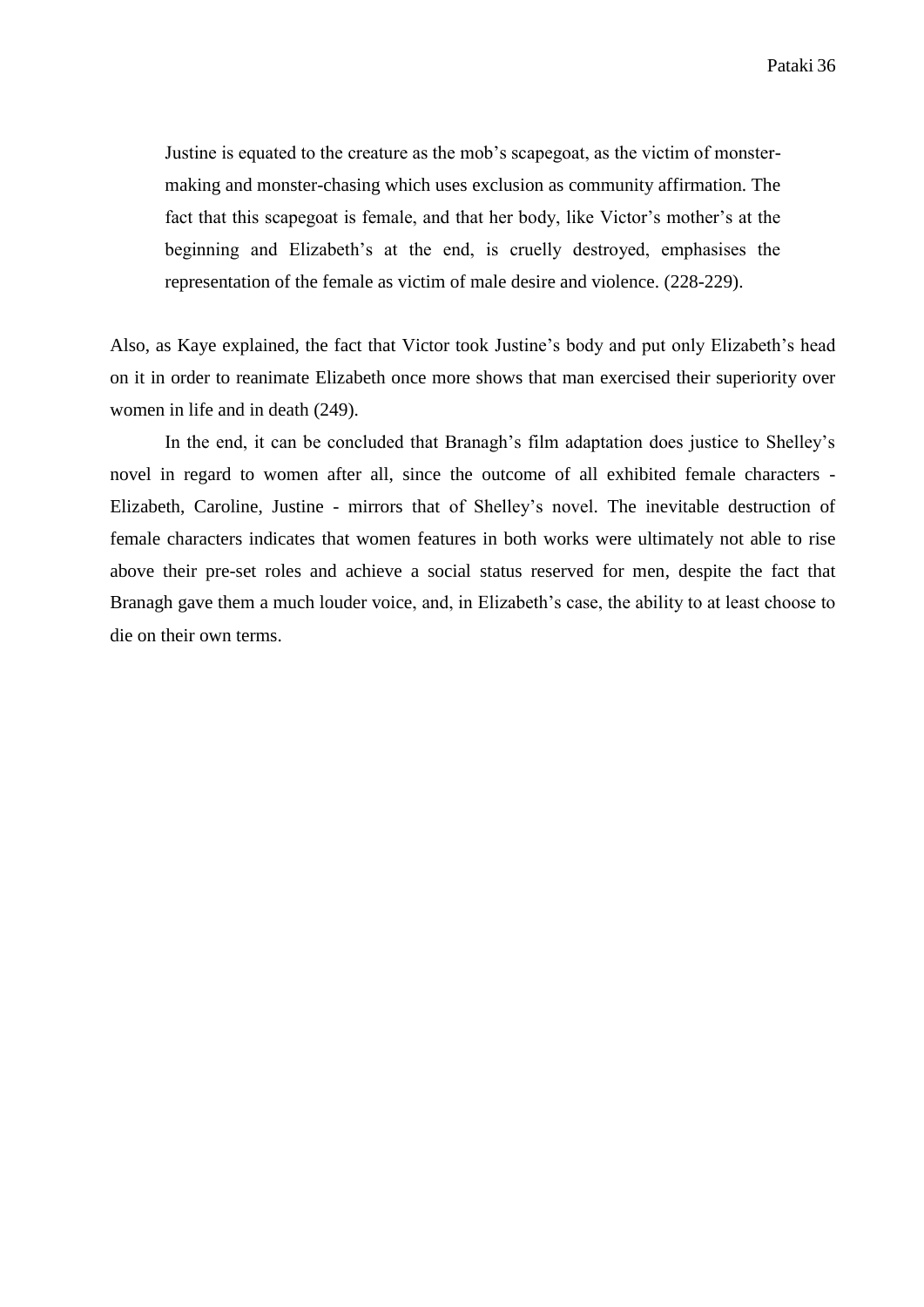## **4. FILM ADAPTATION IN THE CLASSROOM: METHODOLOGICAL APPROACH**

As seen in the previous two chapters, Shelley's *Frankenstein* is a complex novel dealing with many important social issues which are present even nowadays. Shelley's portrayal of women and their social status is a broad issue which represents an extensive discussion topic on its own. However, it is even more interesting to compare it to the director Kenneth Branagh's *Mary Shelley's Frankenstein* and his take on the issue. This discussion topic is, of course, appropriate for secondary (high-school) students, who posses adequate language skills as well as enough personal experience to be able to respond to the topic. Consequently, a lesson plan based on the exploration of the similarities and differences of the position of women between Shelley's novel and Branagh's film adaptation might be organized in a number of ways.

To start, one first has to motivate the students in order to make them interested in the topic. Of course, it would be ideal if the students have read the novel and watched the film prior to the interpretation, but that might not always be the case. However, the interpretation of the specific theme (the position of women) can start with a few questions on whether the students are acquainted with *Frankenstein* and a conversation on the issues it might deal with. Next, the teacher can motivate the students by reading a few interesting passages on women from the novel, such as Victor's recounting how his mother was a women "of an uncommon mould" (Shelley 35) for taking care of herself and her father, or the part in which Elizabeth testifies in Justine's favour in court. In addition, certain clips from Branagh's film which oppose the novel's plot can also be shown. For example, after reading a passage from the novel featuring Elizabeth's submissiveness, the students may watch the scene where she follows Victor to Ingolstadt and breaks off their engagement after he tells her that she comes second to his work.

If the students have already read the novel and seen the film, the teacher may present them with a short biography on Mary Shelley featuring the fact that she was the daughter of one of the earliest feminist writers and encourage them to think of the reasons why Shelley decided to make their female characters as weak and submissive. Moreover, they can be presented with the critics' both positive and negative opinion on Branagh's film and asked to consider whether the film is faithful to Shelley's text or not. Their attitudes may be presented through a conversation in order to be written down afterwards, or the other way around.

The main part of the lesson - the very interpretation, or the comparison between the novel and the film - can also be done in multiple ways and it can include tasks before and after reading the novel and/or watching the film. For example, prior to the students' reading of the text, the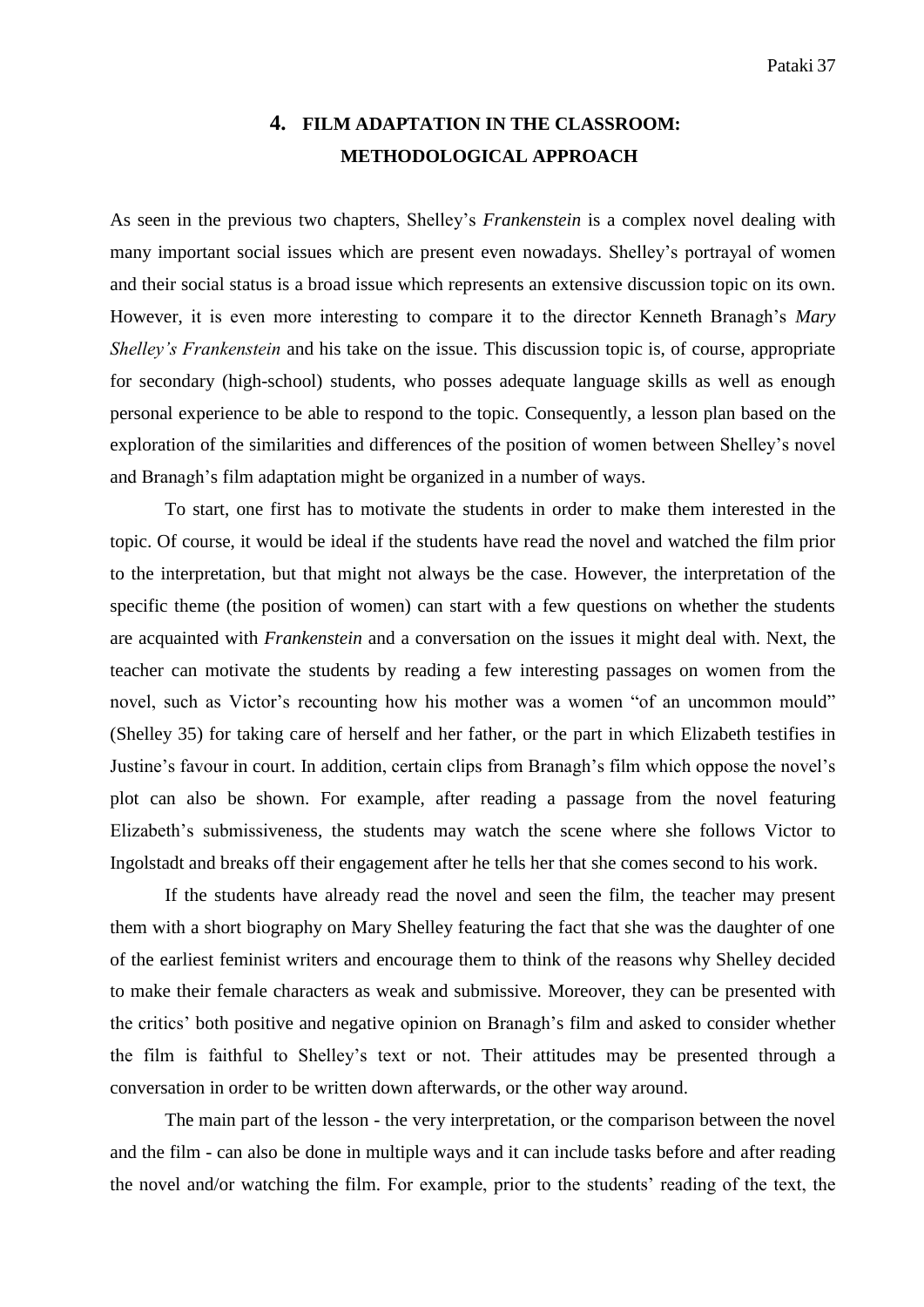teacher might ask them to pay special attention to the female characters in form of a literary journal: the students have to write their opinions on certain characters (Elizabeth, Caroline, Justine) and support them with quotes from the text. Likewise, they may be asked to write notes on the same characters during the film. In class, their notes can be used for an oral discussion about the female characters and their social status. The easiest way of comparing the two works is to list the similarities and differences between them in the form of a table on the blackboard. This way, the interpretation is made easier because the students can always return to a certain issue in order to discuss it further or add a new one.

Also, an extremely effective way of providing students with visual stimuli is to draw a diagram of the relationships between the characters. Namely, the teacher can put Elizabeth's name in the circle in the middle of the blackboard and disperse the other characters around her (Victor, the Monster, Caroline, Alphonse, Justine). Then, the students have to explain the relationship between Elizabeth and another character while supporting their claims with textual proof at the same time. The same method can separately be applied for the film, or it can be marked with a different chalk colour on the blackboard.

Moreover, the students might be divided into several groups and asked to study a certain female character (Elizabeth, Caroline, Justine, Safie, Margaret Walton). After studying the character, their task might be to write a short composition on the character which is then read in the classroom and open for further discussion in regard to the character's filmic counterparts (or the absence of one).

The students may also simply be asked questions and encouraged to form an attitude toward a certain issue. To illustrate, a teacher can write a set of questions on the blackboard which would then be discussed together with the teacher: *Which characters feature some of Mary Shelley's personal experiences and what are those experiences? Why did Victor Frankenstein create/abandon his Monster? How does Kenneth Branagh depict Shelley's concept of the absent mother?*

The final part of the lesson would either be an oral discussion or a written composition on the female concerns and social issues presented in Shelley's and Branagh's works and their reflection in the contemporary world. The students would be asked to consider in which areas the female experience has improved, and in which the women have still remained deprived of the equal status in the society.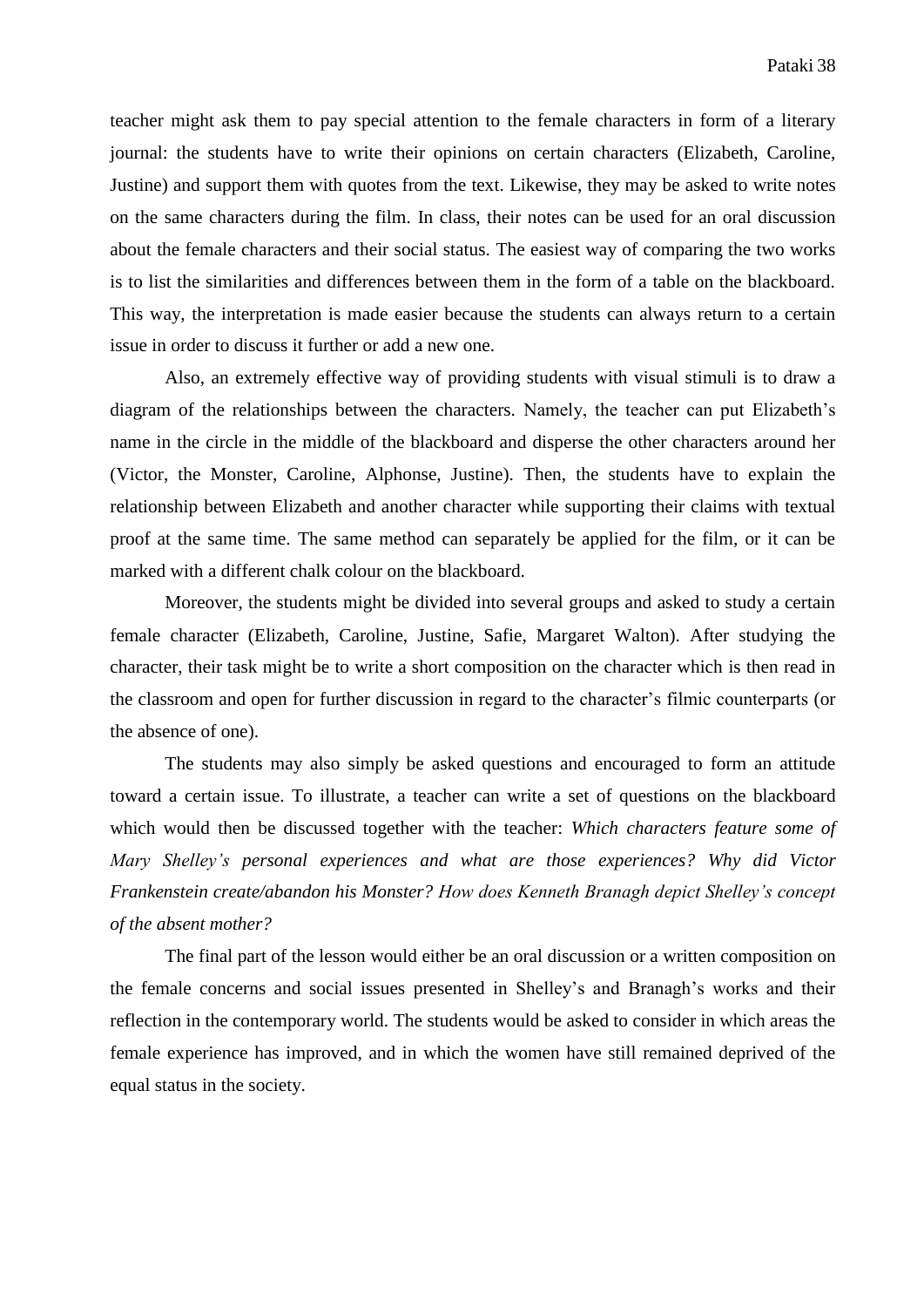#### **5. CONCLUSION**

Since it was first published in 1818, Mary Shelley's *Frankenstein* has inspired a large number of people around the word. Film and show makers, together with video-game makers and even musical producers have made over one hundred adaptations among themselves, while the works of literary authors and critics featuring or discussing the Frankenstein motif are innumerable. The motif in question is Shelley's exploration of the scientific advancement connected to the Enlightenment which most adaptations focus on and consider the source of horror in *Frankenstein*. The literary critics, however, search for the horror elsewhere: their attention is mostly turned to exploring the underlying messages of Shelley's "Frankensteinian landscape of male-autocracy" (Bennett and Curran 8).

The said explorations were motivated by the strange fact that Mary Shelley, daughter of Mary Wollstonecraft - the author of the seminal feminist text *A Vindication of Rights of Woman* wrote a text which reinforces the traditional ideal of submissive women. This meant that women had no other duties but serving the people around them (mostly men but also children), taking care of them, raising their spirits and staying away from any formal education which would allow them to climb up on the social ladder next to men. As expected, the careful review of the exhibited male-biased social norms produced a completely opposite perspective of the matter. To use the words of Louise Othello Knudsen,

That Mary Shelley excluded female voicing in her novel by choosing three male narrators and furthermore presented women as idealized objects confined to the private sphere are examples where she endorsed the traditional gender roles of the time. But when the novel presents (...) men as egotistical over-reachers whose exclusion of women makes monsters[,] that can be read as Mary Shelley's challenge of those gender norms. (48)

The main point of Shelley's criticism in *Frankenstein*, inspired by Wollstonecraft's work, is the strict division between the public and the private sphere of life, or rather male and female dispositions and obligations. On the one side, she depicts the general female helplessness and confinement to domestic life which inevitably results in female destruction. Apart from reflecting her mother's condemnation of "society's relegation of women to the status of puppets" (Bennett and Curran 4) in general, this is also seen as Shelley's protest of dissatisfaction with her own unfavourable position as an upcoming female literary author, which can be seen in the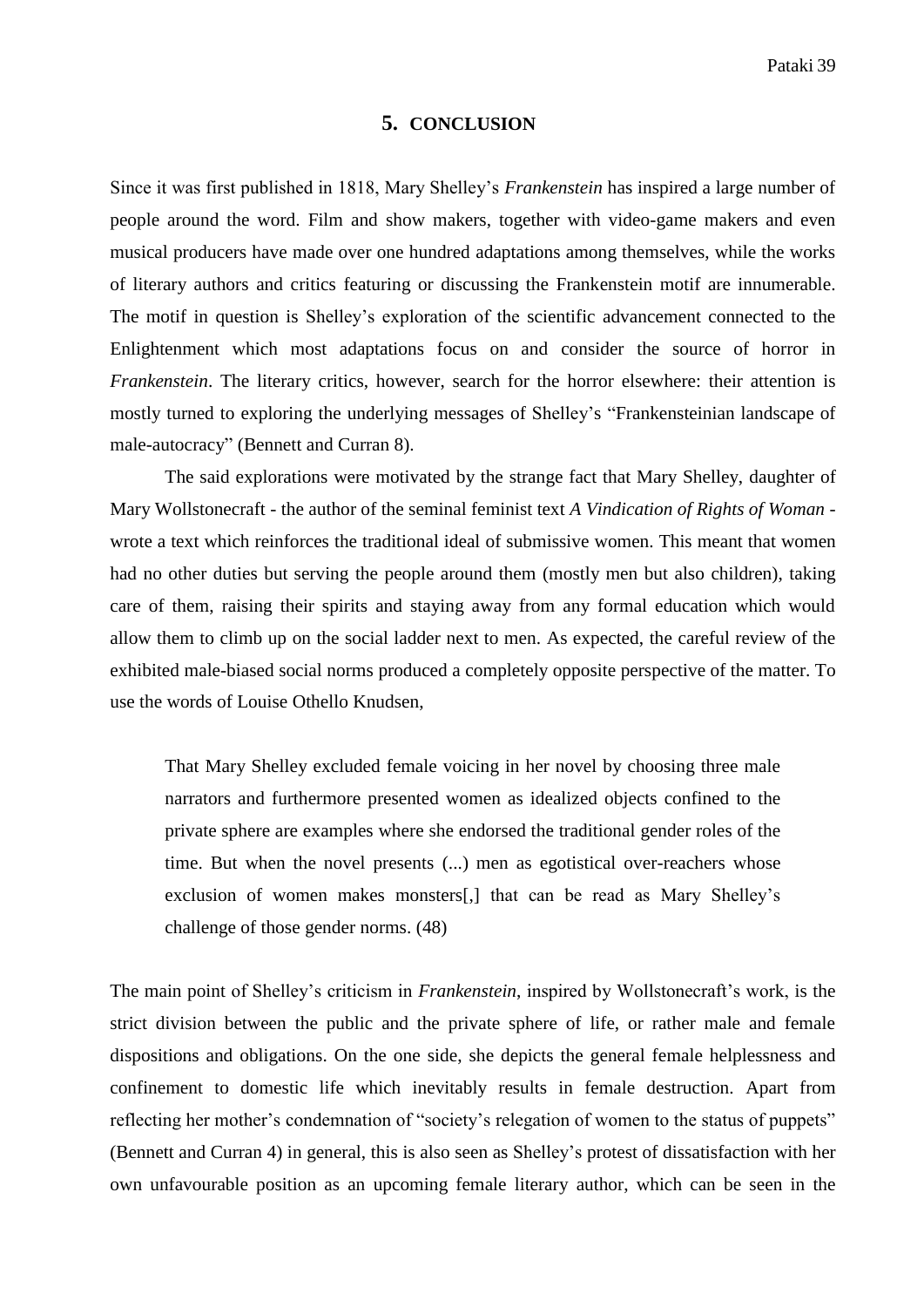social rejection of her Monster. On the other hand, all tragic events in *Frankenstein* are shown to stem directly not only from men's subjugation of women, but also from men's deliberate detachment from the emotional sphere of life. As Smolka states, "Frankenstein's rejection of his Creature signals the male isolation from the realm of domesticity, the sphere that women are supposed to have control of" (26). And it is exactly this isolation resulting in Victor's inability to care for his Monster that leads to the downfall of all characters who represent the stereotypes, both men and women. Therefore, it is obvious to what extent the male-biased society limited women's development, but the key message Mary Shelley tried to convey is that the existing social system resulted in an arrest of social development on the whole.

In connection to the theory that Shelley's novel in fact promotes the female importance and the destructive consequences of female absence, one can consider that Kenneth Branagh's *Mary Shelley's Frankenstein*, contrary to the popular belief, does the same. Despite the fact that Branagh made his female characters more prominent and introduced certain elements which seemingly have no connection to the original story (for example, the journal which Victor receives as a present from his late mother Caroline), his adaptation nevertheless reinforces the original messages of Shelley's novel. Although some of his female characters (especially Elizabeth) possess a stronger spirit and strive to influence men unlike Shelley's women, they are still unable to cross the boundaries of the male-biased society and are eventually punished for the assertiveness inconsistent with their expected societal role, just like their literary counterparts.

In conclusion, it is easy to see that Mary Shelley's *Frankenstein* is a unique work of fiction which in an extremely cunning way both mirrors the societal constructs of the eighteenth and nineteenth centuries and speaks against them. Its unusual solution for the depiction of the obvious real life issues and female concerns still represents a fruitful discussion topic in and out of the classrooms. And it surely will continue to do so, for many years to come.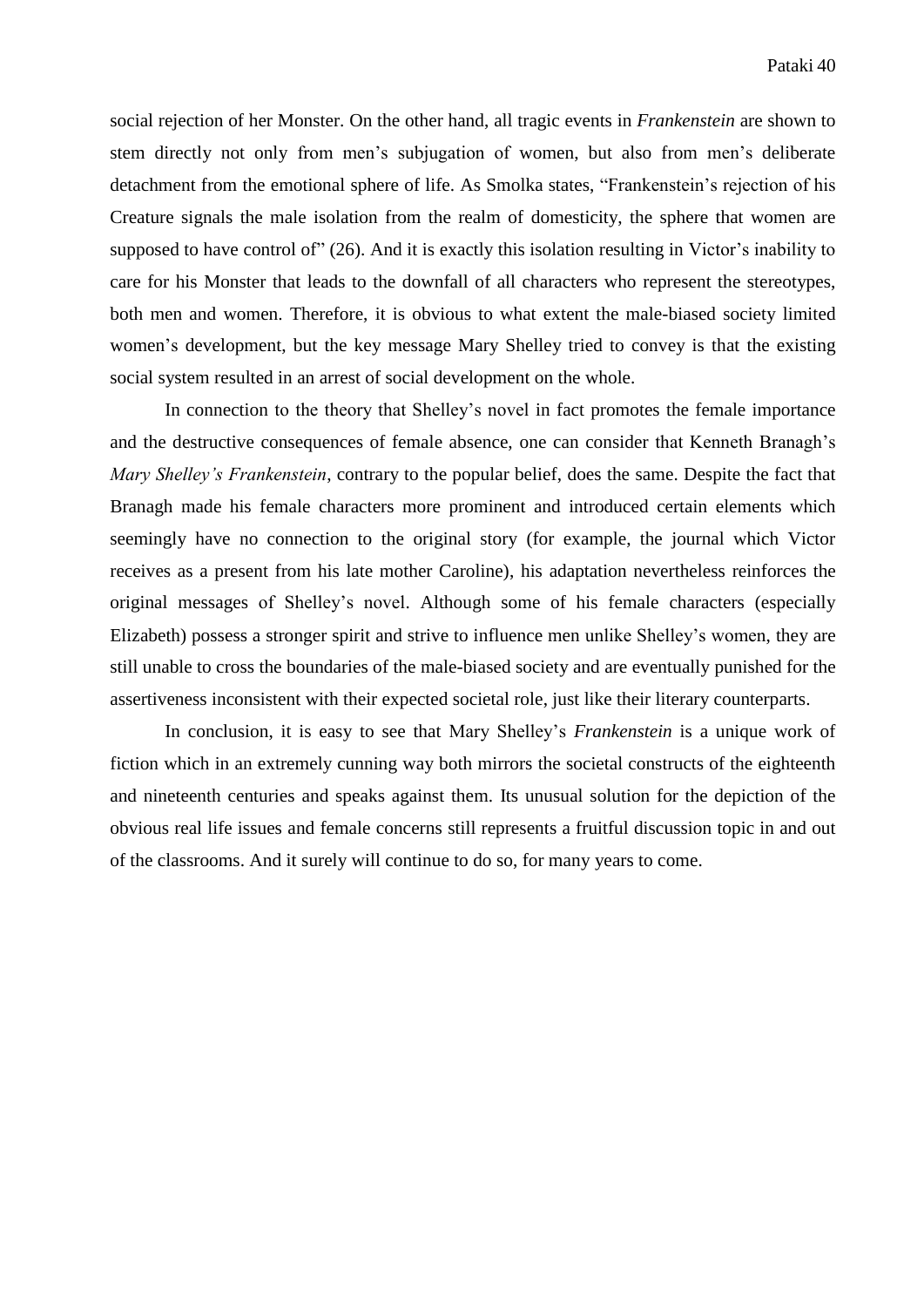#### **WORKS CITED**

- Bennett, Betty T. and Curran, Stuart. *Mary Shelley in Her Times.* JHU Press, 2000. Google Books. Web. 9 April 2014.
- Behrendt, Stephen, "Mary Shelley, Frankenstein, and the Woman Writer's Fate." *Romantic Woman Writers: Voices and Countervoices*. Eds. Paula R. Feldman and Theresa M. Kelley. Lebanon, NH: University Press of New England, 1995. 69-87.
- Branagh, Kenneth. *Mary Shelley's Frankenstein: The Classic Tale of Terror Reborn on Film.*  New York: Newmarket Press, 1994. Print.
- Braun, Sorelle B. "Kenneth Branagh's Frankenstein." *The Harvard Crimson*. Web. May 3 2014. <http://www.thecrimson.com/article/1994/11/10/kenneth-branaghs-frankenstein-pthemonsters-birth/>
- Bugg, John. "Masters of their language: Education and Exile in Mary Shelley's *Frankenstein.*" 2005. University of California Press. 1 April 2014.

 $\langle$ http://www.jstor.org/stable/10.1525/hlq.2005.68.4.655>

Christie, William. "The Critical Metamorphoses of Mary Shelley's *Frankenstein.*" *Sydney Studies*. Web. May 6 2014.

<http://ojs-prod.library.usyd.edu.au/index.php/SSE/article/download/538/509>

Collings, David. "The Monster and the Imaginary Mother: A Lacanian Reading of *Frankenstein*." Web. 15 April 2014.

<http://www.usask.ca/english/frank/collings.htm>

Davies, James P. "*Frankenstein* and the Subversion of the Masculine Voice." *Women's Studies: An Interdisciplinary Journal*, 1992. 307-22.

< http://knarf.english.upenn.edu/Articles/davis.html>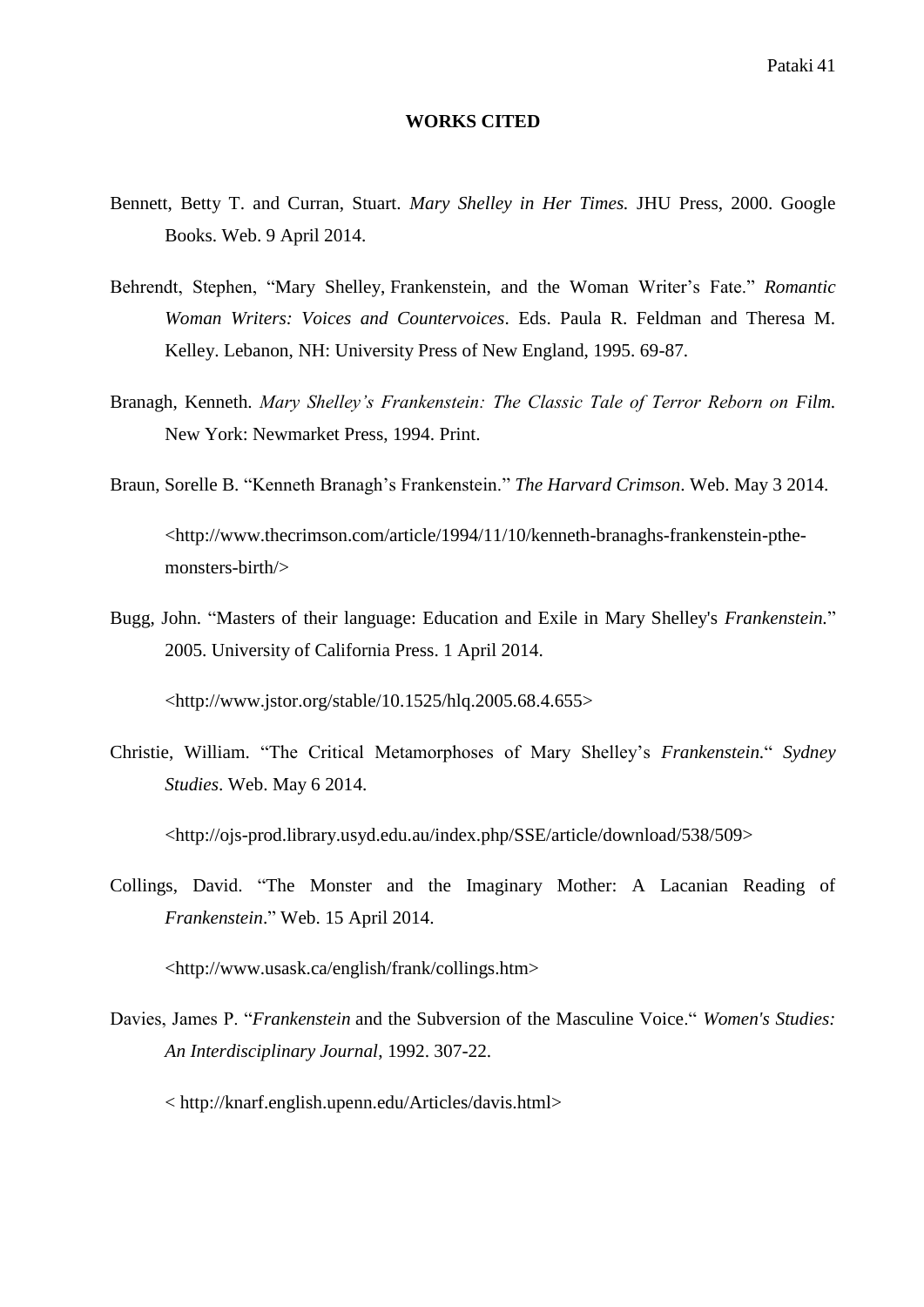Earnest, Layla. *Absent Mothers, Monsters, and Mourning in Mary Shelley's Frankenstein and Virginia Woolf's To the Lighthouse*. Eastern New Mexico University, 2011. Web. 5 April 2014.

<https://www.enmu.edu/academics/library/.../theses/earnestlayla.pdf>

Framton, Sara. *I Bid My Hideous Progeny Go Forth and Prosper:* Frankenstein's *Homosocial Doubles and Twentieth Century American Literature.* University of Ottawa, 2013. Web. 15 April 2014.

<https://www.ruor.uottawa.ca/en/handle/10393/24370>

Girard, Theresa M. *Mary Shelley: Teaching and Learning through* Frankenstein. Central Michigan University, 2009. 12 April 2014.

<https://www.forumonpublicpolicy.com/summer09/archivesummer09/girard.pdf>

- Hale, Jessica. *Constructing Connectedness: Gender, Sexuality and Race in Mary Shelley's Frankenstein*. Texas University, 2003. Print.
- Hoeveler Long, Diane. 2003. "*Frankenstein*, feminism, and literary theory". *The Cambridge companion to Mary Shelley*. Ed. Esther Schor. Cambridge University Press. 45-62. Print.
- Hunter, Dianne. *Maternal Legacy in* Frankenstein. Trinity College. Web. May 5 2014.

<www.clas.ufl.edu/ipsa/2004/hunter.pdf>

Kató, Alexandra. *Disability in society:* Frankenstein*, monstrosity and perception of otherness*. Szeged University, 2011. Web. 6 April 2014.

<www.ieas-szeged.hu/formbuilder/download.php?>

- Kaye, Heidi."Gothic Film." *A New Companion to the Gothic*. Ed. David Punter. *Google Books*. Web. 2012. 18 April 2014.
- Knudsen, Louise Othello. *Reading Between the Lines: An analysis of Mary Shelley's*  Frankenstein*, or,* the Modern Prometheus*, using Horace Walpole's* The Castle of Otranto *as an example of male discourse about women*. Toronto: University of Toronto Press, 2012. Print.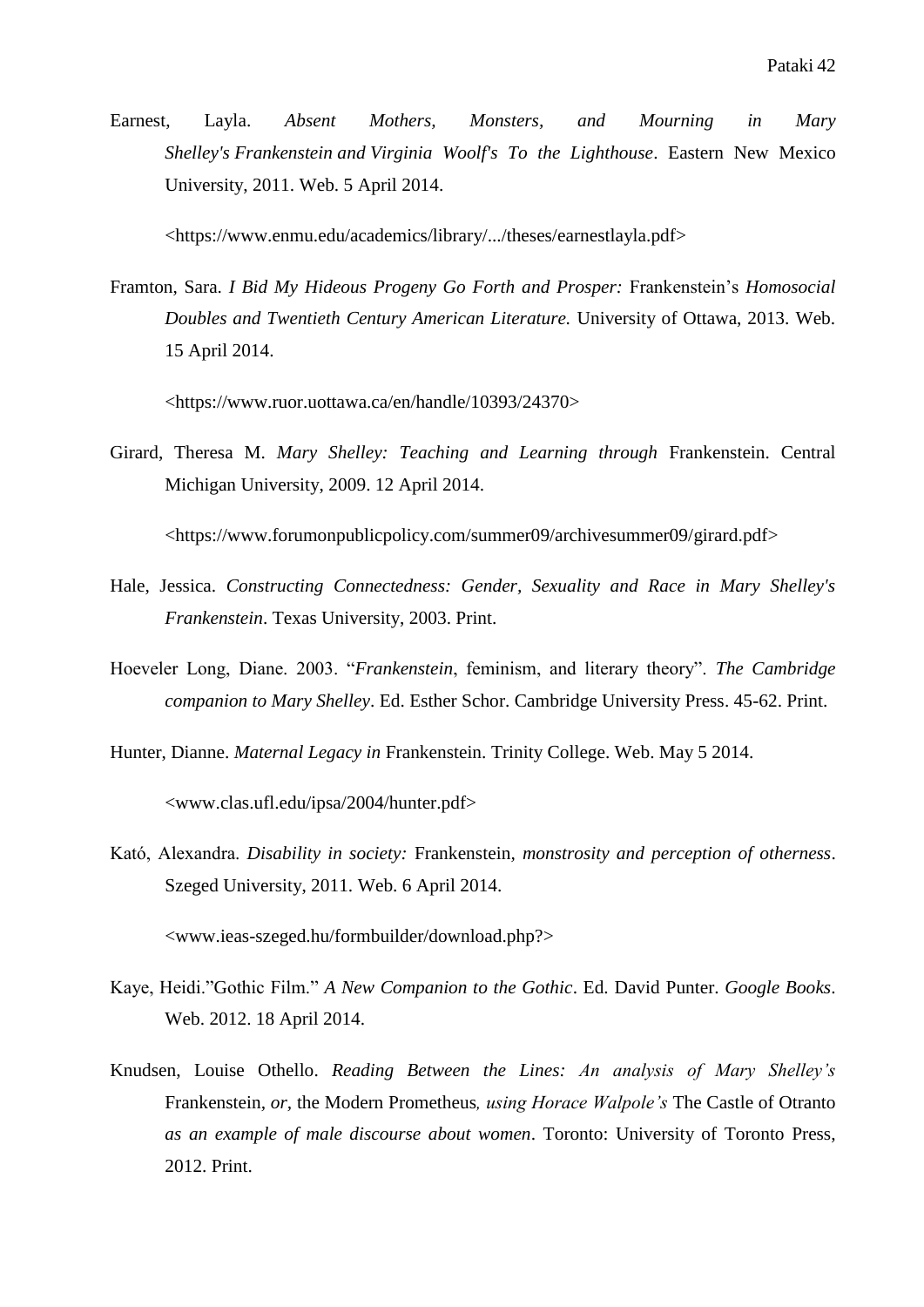*Mary Shelley's Frankenstein*. Dir. Kenneth Branagh. Columbia TriStar Film Distributors, 1994.

Mellor, Anne K. "A Feminist Critique of Science". *One Culture: Essays in Science and Literature*. Eds. George Levine and Alan Rauch. Madison: Univ. of Wisconsin Press, 1987. 287-312.

<http://knarf.english.upenn.edu/Articles/mellor1.html>

Mellor, Anne K. "Making a Monster". *Mary Shelley's Frankenstein*. Ed. Harold Bloom. New York: Infobase Publishing, 2007. 43-61.

< http://knarf.english.upenn.edu/Articles/mellor2.html>

Mellor, Anne K. "Usurping the Female." *Mary Shelley: Her Life, Her Fiction, Her Monsters*. New York: Methuen, 1988. 115-126.

< http://knarf.english.upenn.edu/Articles/mellor6.html>

- Mill, John Stuart. *Subjection of Women.* H. Davidson, 1980. *Google Books*. Web. 30 March 2014.
- Munteanu, Anca. *CliffsComplete Frankenstein*. New York: Hungry Minds, Inc., 2001. Print.
- Pabst-Kastner, Charlotte. *A Biographical Sketch of Mary Wollstonecraft Shelley (1797-1851)*. Victorian Web. 30 March 2014.

<http://www.victorianweb.org/previctorian/mshelley/bio.html>

- Pardo García, Pedro Javier. "Beyond Adaptation: Frankenstein's Postmodern Progeny." *Books in Motion: Adaptation, Intertextuality, Autorship.* Ed. Mireia Arragay. Amesterdam: Rodophy, 2005. 238-240. Print.
- Parker, Sabadino. *Masculine Revisioning in Kenneth Branagh's Mary Shelley's Frankenstein*. 2009. Oocities. Web. 16 April 2014.

<http://www.oocities.org/ulysses0004/BranaghFrankenstein.html>

Roberts, Robin. *The Paradigm of* Frankenstein*: Reading* Canopus in Argos *in the Context of Science Fiction by Women*. Extrapolation, 1985. Web. 15 April 2014.